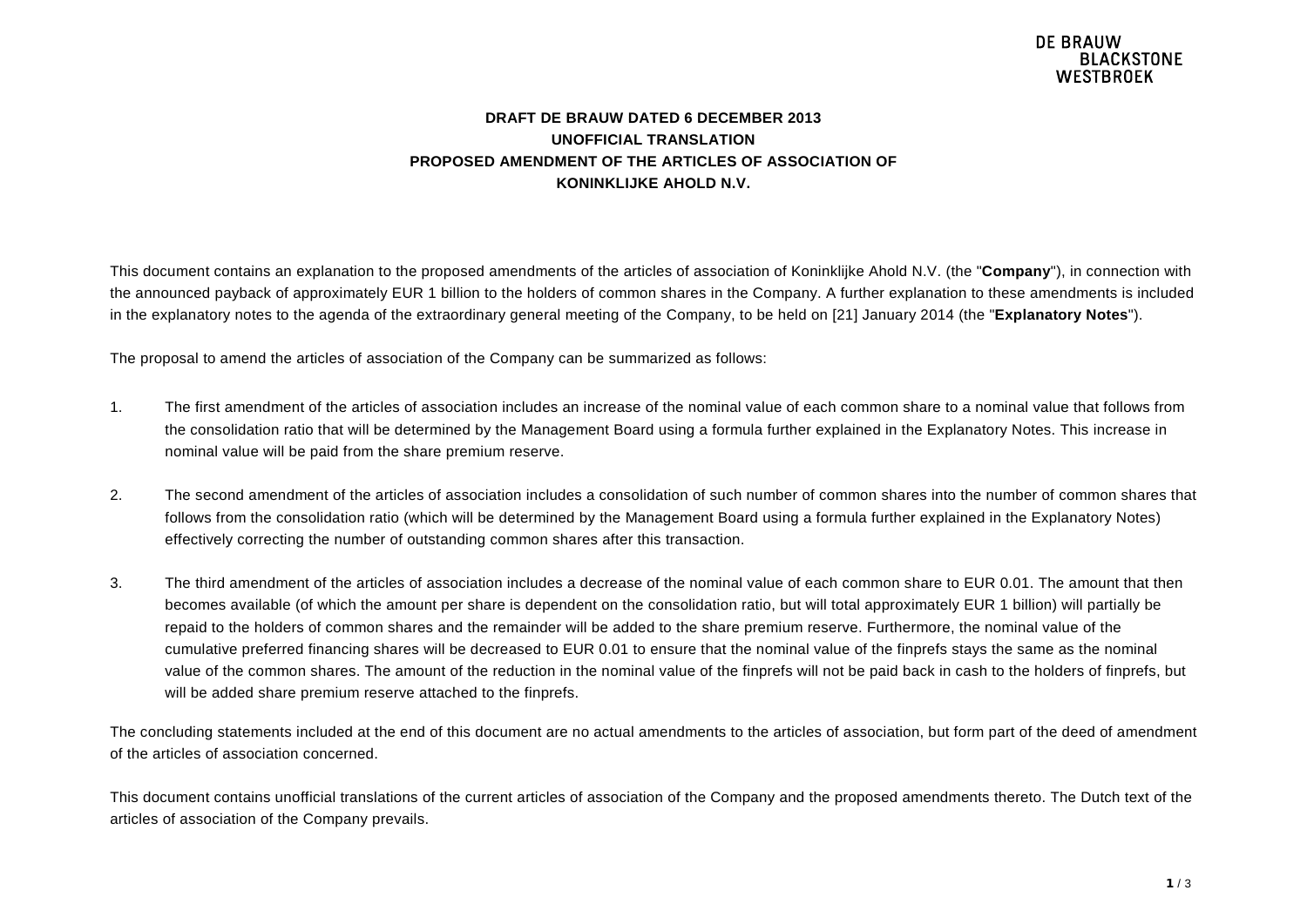|      | ARTICLES OF ASSOCIATION BEFORE THE AMENDMENT<br><b>CONCERNED</b>                                                                                                                                                                                                                                                                                                                                                                                                                             | PROPOSED AMENDMENTS TO THE ARTICLES OF ASSOCIATION                                                                                                                                                                                                                                                                                                                                                                                                                                           | <b>EXPLANATORY NOTES</b>                                                                                                                                                                                                                                                  |
|------|----------------------------------------------------------------------------------------------------------------------------------------------------------------------------------------------------------------------------------------------------------------------------------------------------------------------------------------------------------------------------------------------------------------------------------------------------------------------------------------------|----------------------------------------------------------------------------------------------------------------------------------------------------------------------------------------------------------------------------------------------------------------------------------------------------------------------------------------------------------------------------------------------------------------------------------------------------------------------------------------------|---------------------------------------------------------------------------------------------------------------------------------------------------------------------------------------------------------------------------------------------------------------------------|
|      |                                                                                                                                                                                                                                                                                                                                                                                                                                                                                              | <b>Amendment I</b>                                                                                                                                                                                                                                                                                                                                                                                                                                                                           |                                                                                                                                                                                                                                                                           |
| 4.1. | The authorised capital of the company amounts to one billion $ 4.1$ .<br>two hundred seventy-eight million two hundred seventy-four<br>thousand two hundred eighty-four euro and seventy eurocent<br>(EUR 1,278,274,284.70), consisting of:<br>one million two hundred fifty thousand (1,250,000)<br>a.<br>cumulative preferred shares of five hundred euro<br>(EUR 500) each;                                                                                                               | The authorised capital of the company amounts to [.] euro<br>(EUR [●]), consisting of:<br>one million two hundred fifty thousand (1,250,000)<br>a.<br>cumulative preferred shares of five hundred euro<br>(EUR 500) each;                                                                                                                                                                                                                                                                    | It is proposed to increase the<br>nominal value of the common<br>shares, as a result of which also the<br>authorised capital will be increased.<br>The new nominal value of the shares<br>will depend on the value that follows<br>from the consolidation ratio that will |
|      | four hundred seventy-seven million five hundred<br>b.<br>eighty thousand nine hundred forty-nine (477,580,949)<br>cumulative preferred financing shares of thirty<br>eurocent (EUR 0.30) each, which are convertible into<br>common shares, subdivided into:<br>one (1) series numbered FP1 of twenty-four<br>million (24,000,000) cumulative preferred<br>financing shares;                                                                                                                 | four hundred seventy-seven million five hundred<br>b.<br>eighty thousand nine hundred forty-nine (477,580,949)<br>cumulative preferred financing shares of thirty<br>eurocent (EUR 0.30) each, which are convertible into<br>common shares, subdivided into:<br>one (1) series numbered FP1 of twenty-four<br>million (24,000,000) cumulative preferred<br>financing shares;                                                                                                                 | be determined by the Management<br>Board using a formula. This formula<br>and an explanation thereto are<br>included in the Explanatory Notes.<br>The new nominal value of the shares<br>will be determined within the range<br>specified in the Explanatory Notes.       |
|      | one (1) series numbered FP2 of thirty million<br>(30,000,000) cumulative preferred financing<br>shares:<br>one (1) series numbered FP3 of three million<br>$\blacksquare$<br>(3,000,000) cumulative preferred financing<br>shares;<br>one (1) series numbered FP4 of four million five<br>$\blacksquare$<br>hundred thousand (4,500,000) cumulative<br>preferred financing shares;<br>one (1) series numbered FP5(A) of six million<br>(6,000,000) cumulative preferred financing<br>shares; | one (1) series numbered FP2 of thirty million<br>(30,000,000) cumulative preferred financing<br>shares;<br>one (1) series numbered FP3 of three million<br>$\blacksquare$<br>(3,000,000) cumulative preferred financing<br>shares;<br>one (1) series numbered FP4 of four million five<br>$\blacksquare$<br>hundred thousand (4,500,000) cumulative<br>preferred financing shares;<br>one (1) series numbered FP5(A) of six million<br>(6,000,000) cumulative preferred financing<br>shares: | The amount of the increase of the<br>nominal value will be paid from the<br>share premium reserve of the<br>Company.                                                                                                                                                      |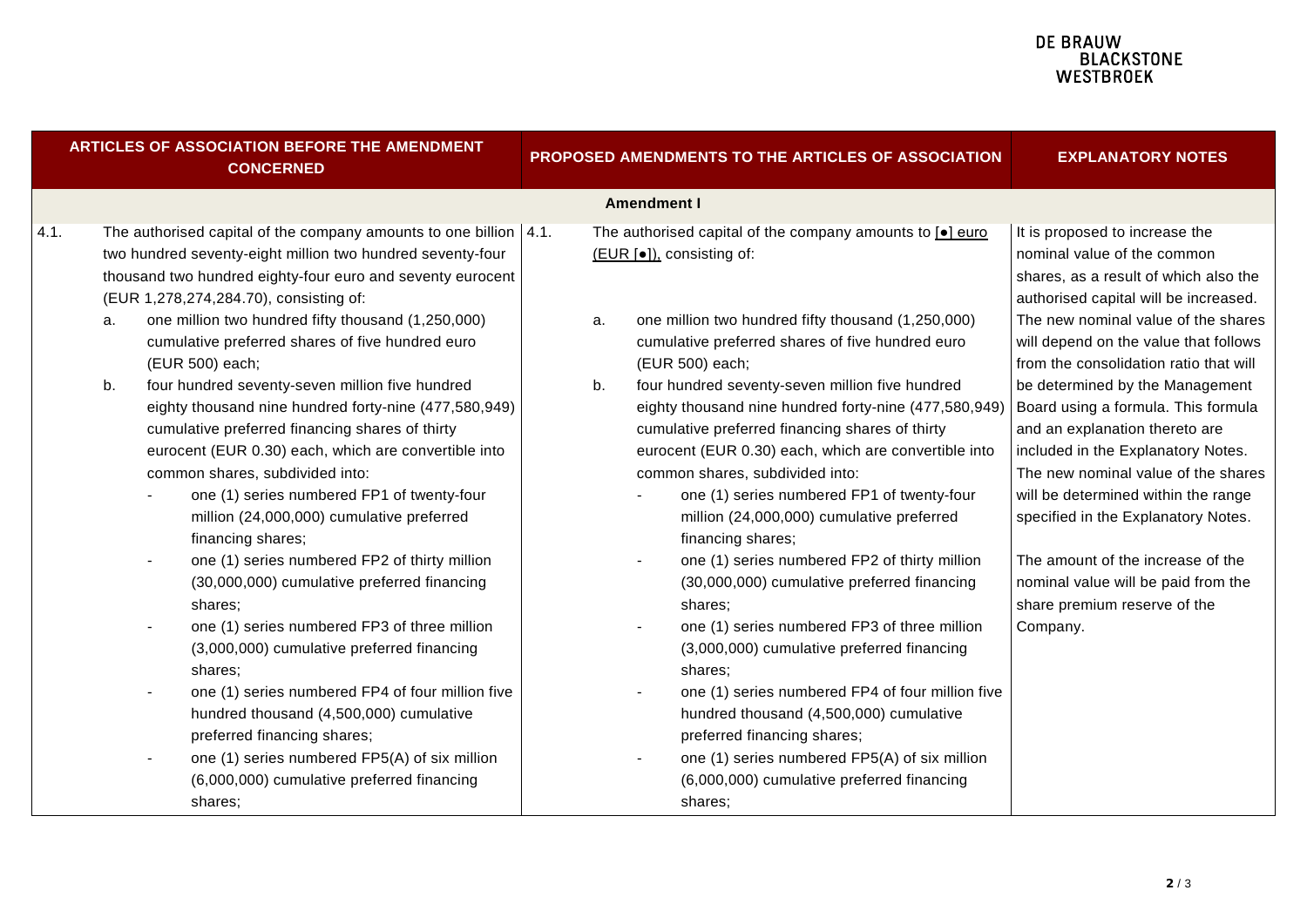| <b>ARTICLES OF ASSOCIATION BEFORE THE AMENDMENT</b><br><b>CONCERNED</b>  | PROPOSED AMENDMENTS TO THE ARTICLES OF ASSOCIATION             | <b>EXPLANATORY NOTES</b> |
|--------------------------------------------------------------------------|----------------------------------------------------------------|--------------------------|
| one (1) series numbered FP5(B) of seven<br>$\blacksquare$                | one (1) series numbered FP5(B) of seven<br>$\sim$              |                          |
| million five hundred thousand (7,500,000)                                | million five hundred thousand (7,500,000)                      |                          |
| cumulative preferred financing shares;                                   | cumulative preferred financing shares;                         |                          |
| one (1) series numbered FP6 of nine million<br>$\overline{\phantom{a}}$  | one (1) series numbered FP6 of nine million<br>$\blacksquare$  |                          |
| (9,000,000) cumulative preferred financing                               | (9,000,000) cumulative preferred financing                     |                          |
| shares;                                                                  | shares;                                                        |                          |
| one (1) series numbered FP7 of twenty-four<br>$\blacksquare$             | one (1) series numbered FP7 of twenty-four                     |                          |
| million nine hundred thousand (24,900,000)                               | million nine hundred thousand (24,900,000)                     |                          |
| cumulative preferred financing shares;                                   | cumulative preferred financing shares;                         |                          |
| one (1) series numbered FP8 of three million<br>$\blacksquare$           | one (1) series numbered FP8 of three million<br>$\blacksquare$ |                          |
| one hundred eighty thousand (3,180,000)                                  | one hundred eighty thousand (3,180,000)                        |                          |
| cumulative preferred financing shares;                                   | cumulative preferred financing shares;                         |                          |
| one (1) series numbered FP9 of one million<br>$\overline{\phantom{a}}$   | one (1) series numbered FP9 of one million                     |                          |
| nine hundred fifty thousand (1,950,000)                                  | nine hundred fifty thousand (1,950,000)                        |                          |
| cumulative preferred financing shares;                                   | cumulative preferred financing shares;                         |                          |
| one (1) series numbered FP10 of nine hundred<br>$\overline{\phantom{a}}$ | one (1) series numbered FP10 of nine hundred<br>$\blacksquare$ |                          |
| sixty thousand (960,000) cumulative preferred                            | sixty thousand (960,000) cumulative preferred                  |                          |
| financing shares;                                                        | financing shares;                                              |                          |
| one (1) series numbered FP11 of four million<br>$\blacksquare$           | one (1) series numbered FP11 of four million<br>$\blacksquare$ |                          |
| fifty thousand (4,050,000) cumulative preferred                          | fifty thousand (4,050,000) cumulative preferred                |                          |
| financing shares;                                                        | financing shares;                                              |                          |
| one (1) series numbered FP12 of nine hundred<br>$\blacksquare$           | one (1) series numbered FP12 of nine hundred<br>$\blacksquare$ |                          |
| sixty thousand (960,000) cumulative preferred                            | sixty thousand (960,000) cumulative preferred                  |                          |
| financing shares;                                                        | financing shares;                                              |                          |
| one (1) series numbered FP13 of six million                              | one (1) series numbered FP13 of six million                    |                          |
| (6,000,000) cumulative preferred financing                               | (6,000,000) cumulative preferred financing                     |                          |
| shares;                                                                  | shares;                                                        |                          |
| one (1) series numbered FP14 of four million                             | one (1) series numbered FP14 of four million                   |                          |
| nine hundred eighty-thousand (4,980,000)                                 | nine hundred eighty-thousand (4,980,000)                       |                          |
| cumulative preferred financing shares;                                   | cumulative preferred financing shares;                         |                          |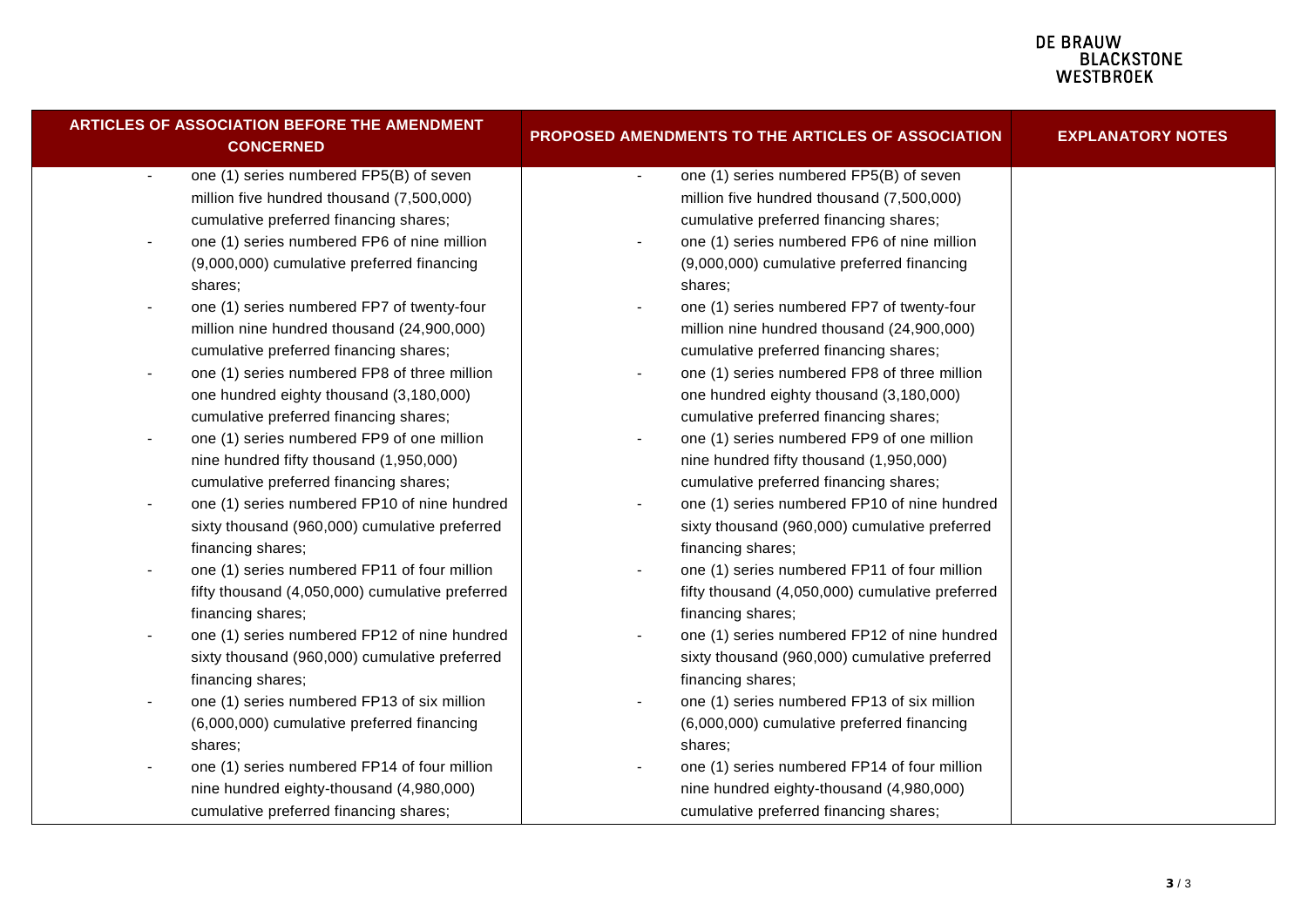| <b>ARTICLES OF ASSOCIATION BEFORE THE AMENDMENT</b><br><b>CONCERNED</b> | <b>PROPOSED AMENDMENTS TO THE ARTICLES OF ASSOCIATION</b>        | <b>EXPLANATORY NOTES</b> |
|-------------------------------------------------------------------------|------------------------------------------------------------------|--------------------------|
| one (1) series numbered FP15(A) of one million<br>$\blacksquare$        | one (1) series numbered FP15(A) of one million<br>$\blacksquare$ |                          |
| (1,000,000) cumulative preferred financing                              | (1,000,000) cumulative preferred financing                       |                          |
| shares;                                                                 | shares;                                                          |                          |
| one (1) series numbered FP15(B) of three                                | one (1) series numbered FP15(B) of three                         |                          |
| million (3,000,000) cumulative preferred                                | million (3,000,000) cumulative preferred                         |                          |
| financing shares;                                                       | financing shares;                                                |                          |
| one (1) series numbered FP16 of six million<br>$\overline{\phantom{a}}$ | one (1) series numbered FP16 of six million                      |                          |
| (6,000,000) cumulative preferred financing                              | (6,000,000) cumulative preferred financing                       |                          |
| shares;                                                                 | shares;                                                          |                          |
| one (1) series numbered FP17 of six hundred                             | one (1) series numbered FP17 of six hundred                      |                          |
| thirty-six thousand (636,000) cumulative                                | thirty-six thousand (636,000) cumulative                         |                          |
| preferred financing shares;                                             | preferred financing shares;                                      |                          |
| one (1) series numbered FP18 of one hundred<br>$\overline{\phantom{a}}$ | one (1) series numbered FP18 of one hundred                      |                          |
| ninety-two thousand (192,000) cumulative                                | ninety-two thousand (192,000) cumulative                         |                          |
| preferred financing shares;                                             | preferred financing shares;                                      |                          |
| one (1) series numbered FP19 of two million<br>$\overline{\phantom{a}}$ | one (1) series numbered FP19 of two million                      |                          |
| (2,000,000) cumulative preferred financing                              | (2,000,000) cumulative preferred financing                       |                          |
| shares;                                                                 | shares;                                                          |                          |
| one (1) series numbered FP20 of one hundred                             | one (1) series numbered FP20 of one hundred                      |                          |
| ninety-two thousand (192,000) cumulative                                | ninety-two thousand (192,000) cumulative                         |                          |
| preferred financing shares;                                             | preferred financing shares;                                      |                          |
| one (1) series numbered FP21 of fifteen million                         | one (1) series numbered FP21 of fifteen million                  |                          |
| eight hundred sixty-eight thousand forty-one                            | eight hundred sixty-eight thousand forty-one                     |                          |
| (15,868,041) cumulative preferred financing                             | (15,868,041) cumulative preferred financing                      |                          |
| shares:                                                                 | shares:                                                          |                          |
| one (1) series numbered FP22 of fifteen million                         | one (1) series numbered FP22 of fifteen million                  |                          |
| eight hundred sixty-eight thousand forty-one                            | eight hundred sixty-eight thousand forty-one                     |                          |
| (15,868,041) cumulative preferred financing                             | (15,868,041) cumulative preferred financing                      |                          |
| shares;                                                                 | shares;                                                          |                          |
| one (1) series numbered FP23 of six million                             | one (1) series numbered FP23 of six million                      |                          |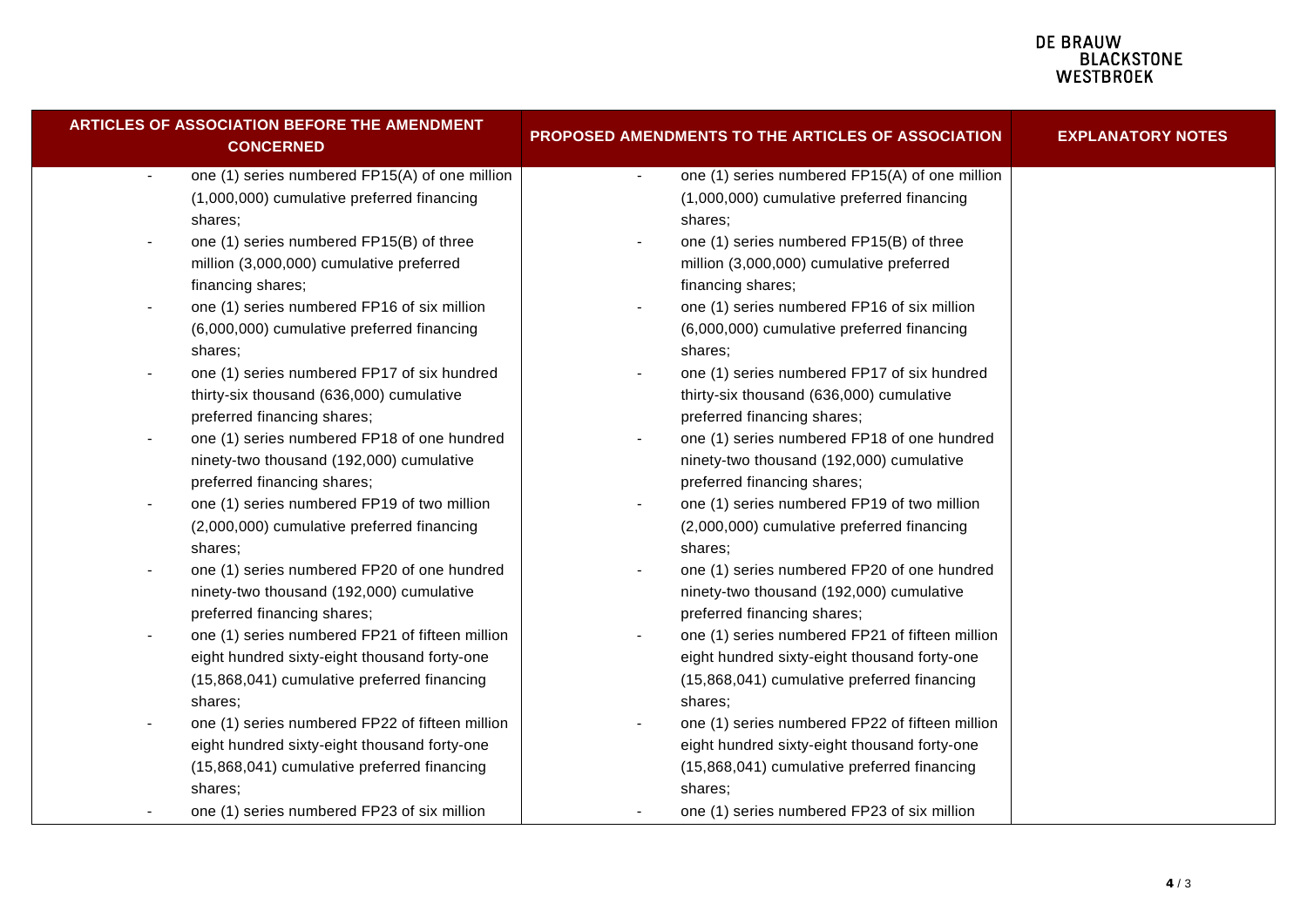| ARTICLES OF ASSOCIATION BEFORE THE AMENDMENT<br><b>CONCERNED</b>          | PROPOSED AMENDMENTS TO THE ARTICLES OF ASSOCIATION | <b>EXPLANATORY NOTES</b> |
|---------------------------------------------------------------------------|----------------------------------------------------|--------------------------|
| seven hundred eight thousand six hundred                                  | seven hundred eight thousand six hundred           |                          |
| seventy-one (6,708,671) cumulative preferred                              | seventy-one (6,708,671) cumulative preferred       |                          |
| financing shares;                                                         | financing shares;                                  |                          |
| one (1) series numbered FP24 of four million                              | one (1) series numbered FP24 of four million       |                          |
| two hundred twenty thousand one hundred four                              | two hundred twenty thousand one hundred four       |                          |
| (4,220,104) cumulative preferred financing                                | (4,220,104) cumulative preferred financing         |                          |
| shares;                                                                   | shares;                                            |                          |
| one (1) series numbered FP25 of three million<br>$\blacksquare$           | one (1) series numbered FP25 of three million      |                          |
| two hundred sixty-eight thousand sixty-nine                               | two hundred sixty-eight thousand sixty-nine        |                          |
| (3,268,069) cumulative preferred financing                                | (3,268,069) cumulative preferred financing         |                          |
| shares;                                                                   | shares:                                            |                          |
| one (1) series numbered FP26 of eight hundred<br>$\overline{\phantom{a}}$ | one (1) series numbered FP26 of eight hundred      |                          |
| twenty-eight thousand four hundred sixty-two                              | twenty-eight thousand four hundred sixty-two       |                          |
| (828,462) cumulative preferred financing                                  | (828,462) cumulative preferred financing           |                          |
| shares:                                                                   | shares:                                            |                          |
| one (1) series numbered FP27 of sixty-four                                | one (1) series numbered FP27 of sixty-four         |                          |
| thousand eight hundred seventy-one (64,871)                               | thousand eight hundred seventy-one (64,871)        |                          |
| cumulative preferred financing shares;                                    | cumulative preferred financing shares;             |                          |
| one (1) series numbered FP28 of seventy-nine                              | one (1) series numbered FP28 of seventy-nine       |                          |
| thousand two hundred twenty-five (79,225)                                 | thousand two hundred twenty-five (79,225)          |                          |
| cumulative preferred financing shares;                                    | cumulative preferred financing shares;             |                          |
| one (1) series numbered FP29 of sixty<br>$\overline{\phantom{a}}$         | one (1) series numbered FP29 of sixty              |                          |
| thousand seven hundred sixty-three (60,763)                               | thousand seven hundred sixty-three (60,763)        |                          |
| cumulative preferred financing shares;                                    | cumulative preferred financing shares;             |                          |
| one (1) series numbered FP30 of five hundred<br>$\overline{\phantom{a}}$  | one (1) series numbered FP30 of five hundred       |                          |
| thirteen thousand eight hundred sixty-five                                | thirteen thousand eight hundred sixty-five         |                          |
| (513,865) cumulative preferred financing                                  | (513,865) cumulative preferred financing           |                          |
| shares;                                                                   | shares;                                            |                          |
| one (1) series numbered FP31(A) of seven                                  | one (1) series numbered FP31(A) of seven           |                          |
| million nine hundred thirty-four thousand and                             | million nine hundred thirty-four thousand and      |                          |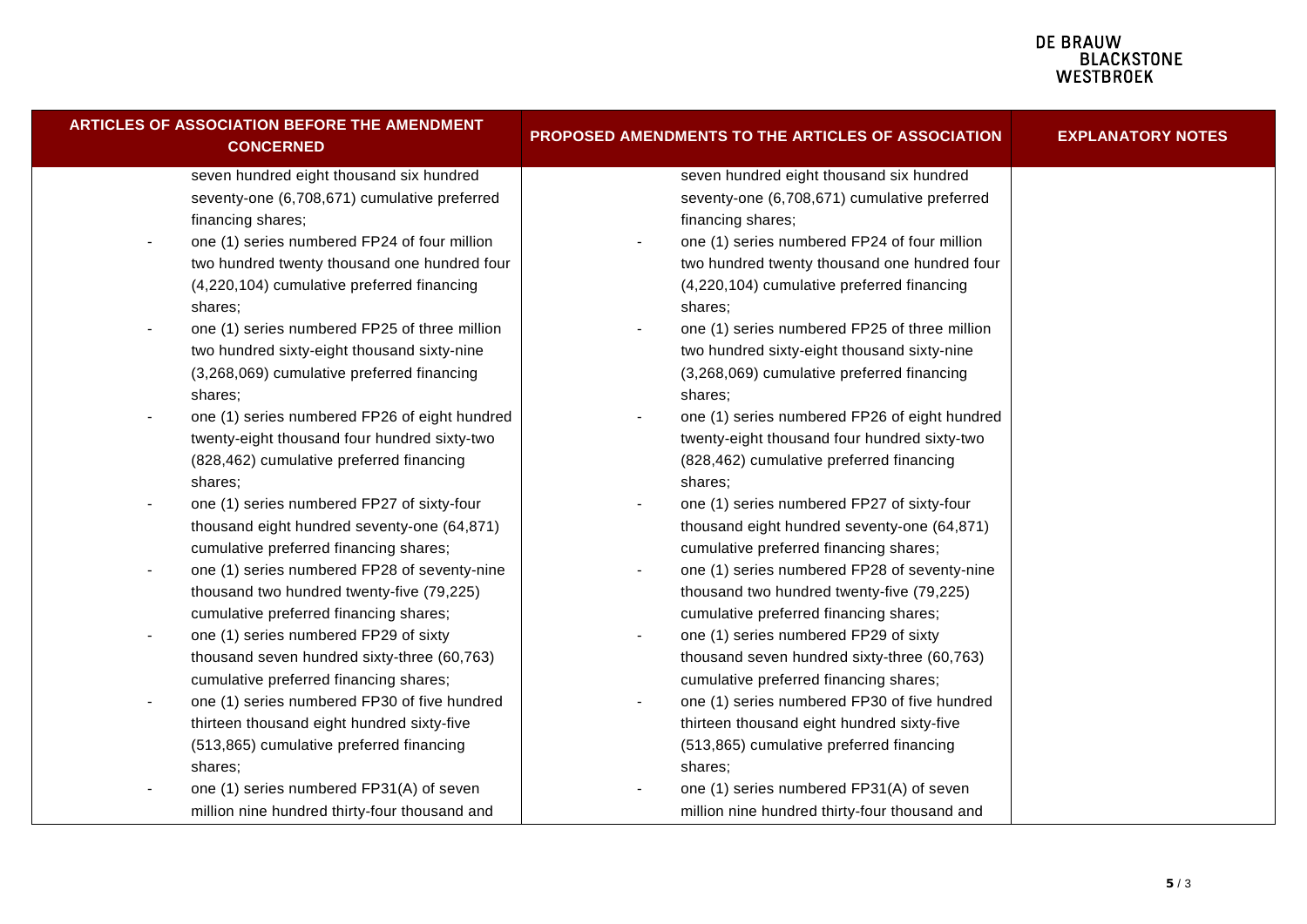|      | <b>ARTICLES OF ASSOCIATION BEFORE THE AMENDMENT</b><br><b>CONCERNED</b>                                                                                                                                                                                                                                                                                                                                                                                                                                                                                                                                                                                                                                                                                                                                                                                                                                                                                                                                                                                                                                                  | PROPOSED AMENDMENTS TO THE ARTICLES OF ASSOCIATION                                                                                                                                                                                                                                                                                                                                                                                                                                                                                                                                                                                                                                                                                                                                                                                                                                                                                                                                                                                                                                                               | <b>EXPLANATORY NOTES</b>       |
|------|--------------------------------------------------------------------------------------------------------------------------------------------------------------------------------------------------------------------------------------------------------------------------------------------------------------------------------------------------------------------------------------------------------------------------------------------------------------------------------------------------------------------------------------------------------------------------------------------------------------------------------------------------------------------------------------------------------------------------------------------------------------------------------------------------------------------------------------------------------------------------------------------------------------------------------------------------------------------------------------------------------------------------------------------------------------------------------------------------------------------------|------------------------------------------------------------------------------------------------------------------------------------------------------------------------------------------------------------------------------------------------------------------------------------------------------------------------------------------------------------------------------------------------------------------------------------------------------------------------------------------------------------------------------------------------------------------------------------------------------------------------------------------------------------------------------------------------------------------------------------------------------------------------------------------------------------------------------------------------------------------------------------------------------------------------------------------------------------------------------------------------------------------------------------------------------------------------------------------------------------------|--------------------------------|
|      | twenty (7,934,020) cumulative preferred<br>financing shares each;<br>one (1) series numbered FP31(B) of seven<br>million nine hundred thirty-four thousand and<br>twenty-one (7,934,021) cumulative preferred<br>financing shares;<br>one (1) series numbered FP32 of fifty-one<br>million eight hundred sixty-eight thousand forty-<br>one (51,868,041) cumulative preferred<br>financing shares;<br>one (1) series numbered FP33 of one hundred<br>thousand nine hundred seventy (100,970)<br>cumulative preferred financing shares;<br>one (1) series numbered FP34 of five hundred<br>eighty thousand nine hundred forty-nine<br>(580,949) cumulative preferred financing<br>shares:<br>two hundred nineteen (219) series numbered<br>FP57 through FP273 of one million (1,000,000)<br>cumulative preferred financing shares each;<br>and<br>one (1) series numbered FP274 of six hundred<br>eighty-two thousand eight hundred thirty-six<br>(682,836) cumulative preferred financing<br>shares; and<br>one billion seven hundred million (1,700,000,000)<br>c.<br>common shares of thirty eurocent (EUR 0.30) each. | twenty (7,934,020) cumulative preferred<br>financing shares each;<br>one (1) series numbered FP31(B) of seven<br>million nine hundred thirty-four thousand and<br>twenty-one (7,934,021) cumulative preferred<br>financing shares;<br>one (1) series numbered FP32 of fifty-one<br>million eight hundred sixty-eight thousand forty-<br>one (51,868,041) cumulative preferred<br>financing shares;<br>one (1) series numbered FP33 of one hundred<br>thousand nine hundred seventy (100,970)<br>cumulative preferred financing shares;<br>one (1) series numbered FP34 of five hundred<br>eighty thousand nine hundred forty-nine<br>(580,949) cumulative preferred financing<br>shares:<br>two hundred nineteen (219) series numbered<br>FP57 through FP273 of one million (1,000,000)<br>cumulative preferred financing shares each;<br>and<br>one (1) series numbered FP274 of six hundred<br>eighty-two thousand eight hundred thirty-six<br>(682,836) cumulative preferred financing<br>shares; and<br>one billion seven hundred million (1,700,000,000)<br>c.<br>common shares of [•] euro (EUR [•]) each. |                                |
|      |                                                                                                                                                                                                                                                                                                                                                                                                                                                                                                                                                                                                                                                                                                                                                                                                                                                                                                                                                                                                                                                                                                                          | <b>Amendment II</b>                                                                                                                                                                                                                                                                                                                                                                                                                                                                                                                                                                                                                                                                                                                                                                                                                                                                                                                                                                                                                                                                                              |                                |
| 4.1. | The authorised capital of the company amounts to $\lceil \bullet \rceil$ euro                                                                                                                                                                                                                                                                                                                                                                                                                                                                                                                                                                                                                                                                                                                                                                                                                                                                                                                                                                                                                                            | 4.1.<br>The authorised capital of the company amounts to [.] euro                                                                                                                                                                                                                                                                                                                                                                                                                                                                                                                                                                                                                                                                                                                                                                                                                                                                                                                                                                                                                                                | It is proposed to increase the |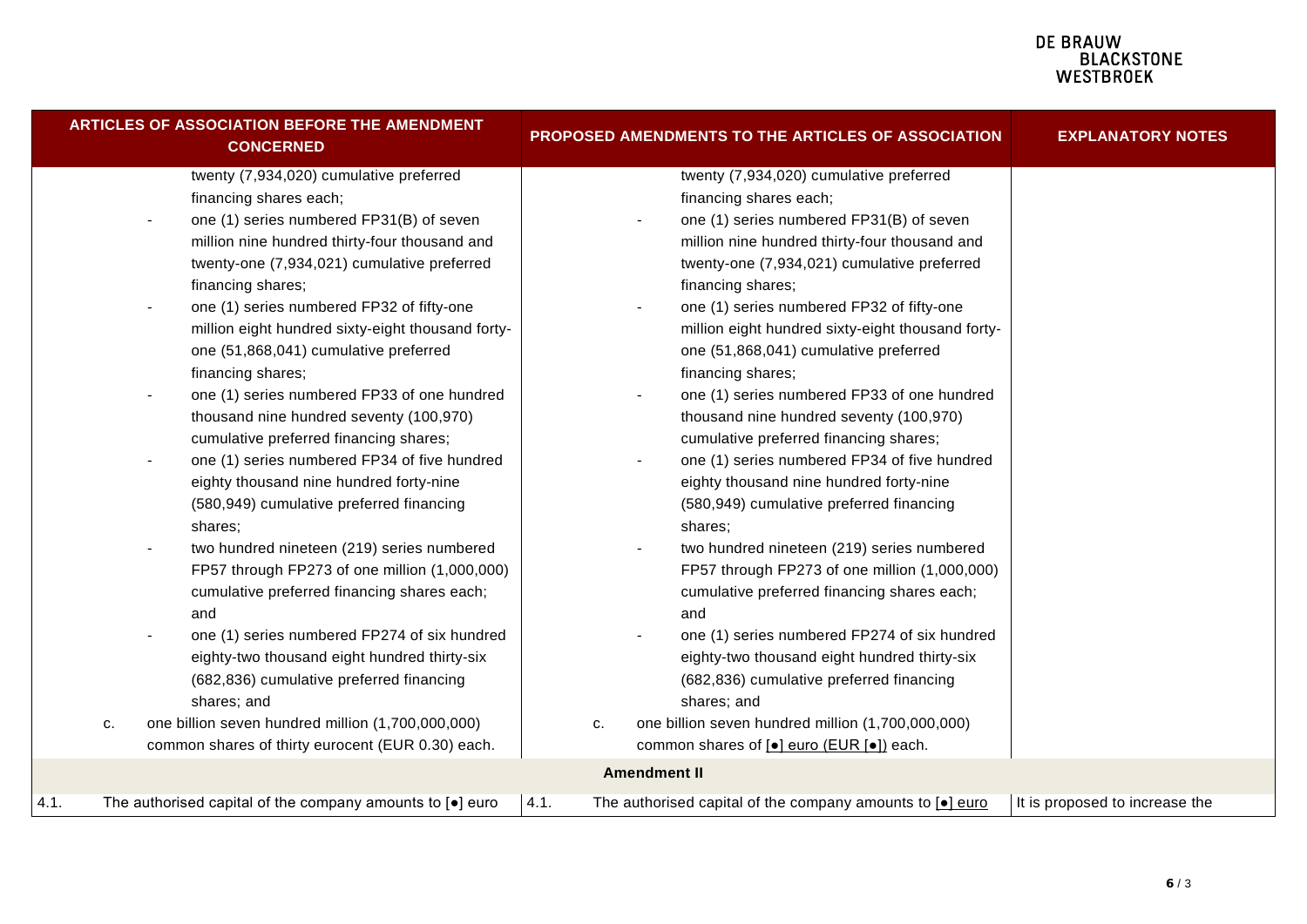|                           | ARTICLES OF ASSOCIATION BEFORE THE AMENDMENT<br><b>CONCERNED</b> | PROPOSED AMENDMENTS TO THE ARTICLES OF ASSOCIATION |                                                                           | <b>EXPLANATORY NOTES</b>               |
|---------------------------|------------------------------------------------------------------|----------------------------------------------------|---------------------------------------------------------------------------|----------------------------------------|
| (EUR [•]), consisting of: |                                                                  |                                                    | (EUR [●]), consisting of:                                                 | nominal value of the common            |
| a.                        | one million two hundred fifty thousand (1,250,000)               | a.                                                 | one million two hundred fifty thousand (1,250,000)                        | shares, as a result of which also the  |
|                           | cumulative preferred shares of five hundred euro                 |                                                    | cumulative preferred shares of five hundred euro                          | authorised capital will be increased.  |
|                           | (EUR 500) each;                                                  |                                                    | (EUR 500) each;                                                           | The new nominal value of the shares    |
| b.                        | four hundred seventy-seven million five hundred                  | b.                                                 | four hundred seventy-seven million five hundred                           | will depend on the value that follows  |
|                           | eighty thousand nine hundred forty-nine (477,580,949)            |                                                    | eighty thousand nine hundred forty-nine (477,580,949)                     | from the consolidation ratio that will |
|                           | cumulative preferred financing shares of thirty                  |                                                    | cumulative preferred financing shares of thirty                           | be determined by the Management        |
|                           | eurocent (EUR 0.30) each, which are convertible into             |                                                    | eurocent (EUR 0.30) each, which are convertible into                      | Board using a formula. This formula    |
|                           | common shares, subdivided into:                                  |                                                    | common shares, subdivided into:                                           | and an explanation thereto are         |
|                           | one (1) series numbered FP1 of twenty-four                       |                                                    | one (1) series numbered FP1 of twenty-four                                | included in the Explanatory Notes.     |
|                           | million (24,000,000) cumulative preferred                        |                                                    | million (24,000,000) cumulative preferred                                 | The new nominal value of the shares    |
|                           | financing shares;                                                |                                                    | financing shares;                                                         | will be determined within the range    |
|                           | one (1) series numbered FP2 of thirty million                    |                                                    | one (1) series numbered FP2 of thirty million<br>$\overline{\phantom{a}}$ | specified in the Explanatory Notes.    |
|                           | (30,000,000) cumulative preferred financing                      |                                                    | (30,000,000) cumulative preferred financing                               |                                        |
|                           | shares;                                                          |                                                    | shares;                                                                   | This amendment of the nominal          |
|                           | one (1) series numbered FP3 of three million                     |                                                    | one (1) series numbered FP3 of three million                              | value of the common shares is          |
|                           | (3,000,000) cumulative preferred financing                       |                                                    | (3,000,000) cumulative preferred financing                                | connected with the consolidation of    |
|                           | shares;                                                          |                                                    | shares;                                                                   | shares. We refer to the explanation    |
|                           | one (1) series numbered FP4 of four million five                 |                                                    | one (1) series numbered FP4 of four million five                          | to article 47 paragraph 1              |
|                           | hundred thousand (4,500,000) cumulative                          |                                                    | hundred thousand (4,500,000) cumulative                                   | (amendment III) and for further        |
|                           | preferred financing shares;                                      |                                                    | preferred financing shares;                                               | details the Explanatory Notes.         |
|                           | one (1) series numbered FP5(A) of six million                    |                                                    | one (1) series numbered FP5(A) of six million                             |                                        |
|                           | (6,000,000) cumulative preferred financing                       |                                                    | (6,000,000) cumulative preferred financing                                |                                        |
|                           | shares;                                                          |                                                    | shares;                                                                   |                                        |
|                           | one (1) series numbered FP5(B) of seven                          |                                                    | one (1) series numbered FP5(B) of seven                                   |                                        |
|                           | million five hundred thousand (7,500,000)                        |                                                    | million five hundred thousand (7,500,000)                                 |                                        |
|                           | cumulative preferred financing shares;                           |                                                    | cumulative preferred financing shares;                                    |                                        |
|                           | one (1) series numbered FP6 of nine million                      |                                                    | one (1) series numbered FP6 of nine million                               |                                        |
|                           | (9,000,000) cumulative preferred financing                       |                                                    | (9,000,000) cumulative preferred financing                                |                                        |
|                           | shares;                                                          |                                                    | shares:                                                                   |                                        |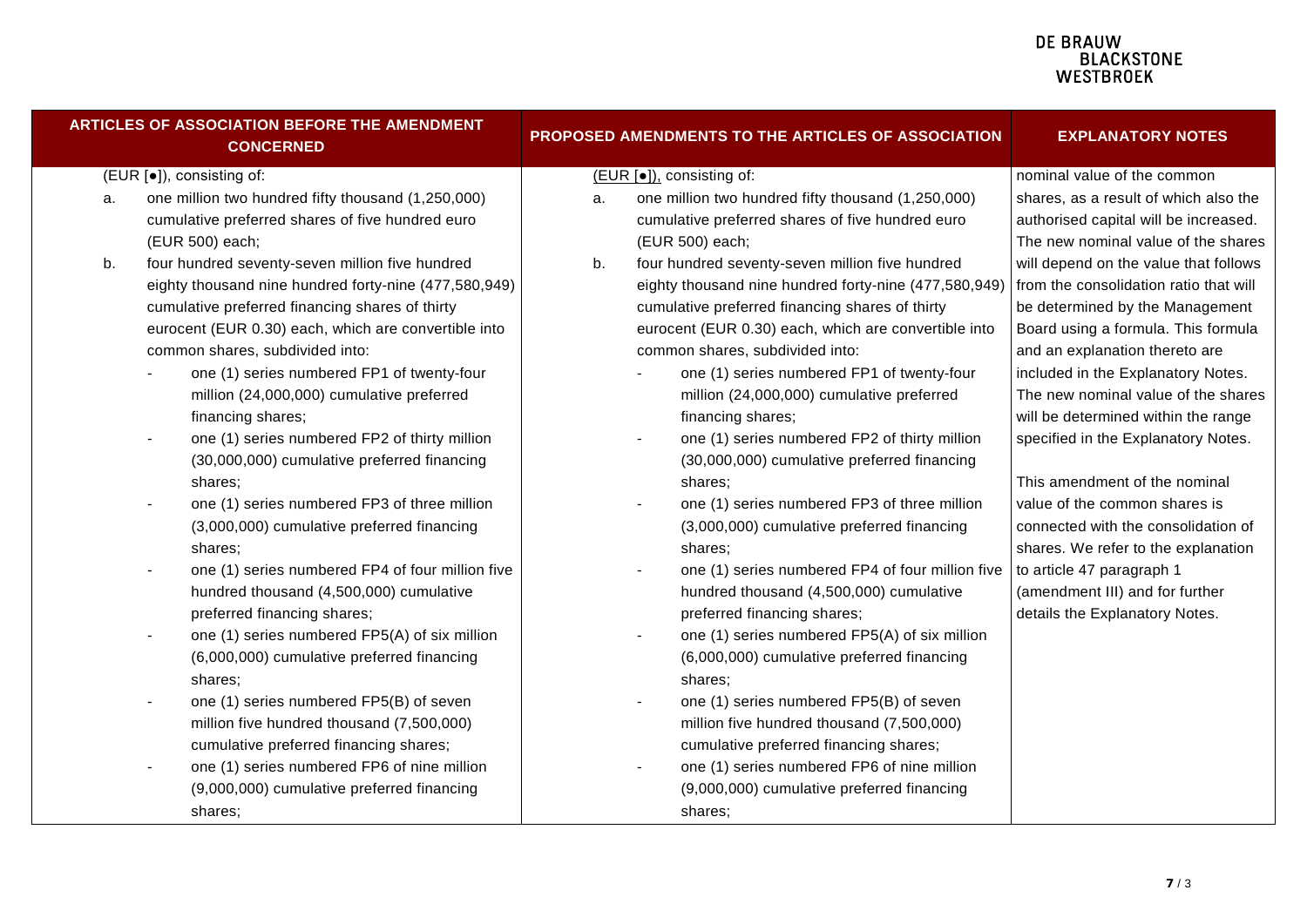| <b>ARTICLES OF ASSOCIATION BEFORE THE AMENDMENT</b><br><b>CONCERNED</b>  | PROPOSED AMENDMENTS TO THE ARTICLES OF ASSOCIATION             | <b>EXPLANATORY NOTES</b> |
|--------------------------------------------------------------------------|----------------------------------------------------------------|--------------------------|
| one (1) series numbered FP7 of twenty-four<br>$\blacksquare$             | one (1) series numbered FP7 of twenty-four<br>$\sim$           |                          |
| million nine hundred thousand (24,900,000)                               | million nine hundred thousand (24,900,000)                     |                          |
| cumulative preferred financing shares;                                   | cumulative preferred financing shares;                         |                          |
| one (1) series numbered FP8 of three million<br>$\overline{\phantom{a}}$ | one (1) series numbered FP8 of three million<br>$\blacksquare$ |                          |
| one hundred eighty thousand (3,180,000)                                  | one hundred eighty thousand (3,180,000)                        |                          |
| cumulative preferred financing shares;                                   | cumulative preferred financing shares;                         |                          |
| one (1) series numbered FP9 of one million<br>$\blacksquare$             | one (1) series numbered FP9 of one million                     |                          |
| nine hundred fifty thousand (1,950,000)                                  | nine hundred fifty thousand (1,950,000)                        |                          |
| cumulative preferred financing shares;                                   | cumulative preferred financing shares;                         |                          |
| one (1) series numbered FP10 of nine hundred<br>$\blacksquare$           | one (1) series numbered FP10 of nine hundred<br>$\blacksquare$ |                          |
| sixty thousand (960,000) cumulative preferred                            | sixty thousand (960,000) cumulative preferred                  |                          |
| financing shares;                                                        | financing shares;                                              |                          |
| one (1) series numbered FP11 of four million<br>$\blacksquare$           | one (1) series numbered FP11 of four million                   |                          |
| fifty thousand (4,050,000) cumulative preferred                          | fifty thousand (4,050,000) cumulative preferred                |                          |
| financing shares;                                                        | financing shares;                                              |                          |
| one (1) series numbered FP12 of nine hundred<br>$\overline{\phantom{a}}$ | one (1) series numbered FP12 of nine hundred<br>$\blacksquare$ |                          |
| sixty thousand (960,000) cumulative preferred                            | sixty thousand (960,000) cumulative preferred                  |                          |
| financing shares;                                                        | financing shares;                                              |                          |
| one (1) series numbered FP13 of six million<br>$\overline{\phantom{a}}$  | one (1) series numbered FP13 of six million                    |                          |
| (6,000,000) cumulative preferred financing                               | (6,000,000) cumulative preferred financing                     |                          |
| shares;                                                                  | shares;                                                        |                          |
| one (1) series numbered FP14 of four million<br>$\overline{\phantom{0}}$ | one (1) series numbered FP14 of four million                   |                          |
| nine hundred eighty-thousand (4,980,000)                                 | nine hundred eighty-thousand (4,980,000)                       |                          |
| cumulative preferred financing shares;                                   | cumulative preferred financing shares;                         |                          |
| one (1) series numbered FP15(A) of one million                           | one (1) series numbered FP15(A) of one million                 |                          |
| (1,000,000) cumulative preferred financing                               | (1,000,000) cumulative preferred financing                     |                          |
| shares;                                                                  | shares:                                                        |                          |
| one (1) series numbered FP15(B) of three                                 | one (1) series numbered FP15(B) of three                       |                          |
| million (3,000,000) cumulative preferred                                 | million (3,000,000) cumulative preferred                       |                          |
| financing shares;                                                        | financing shares;                                              |                          |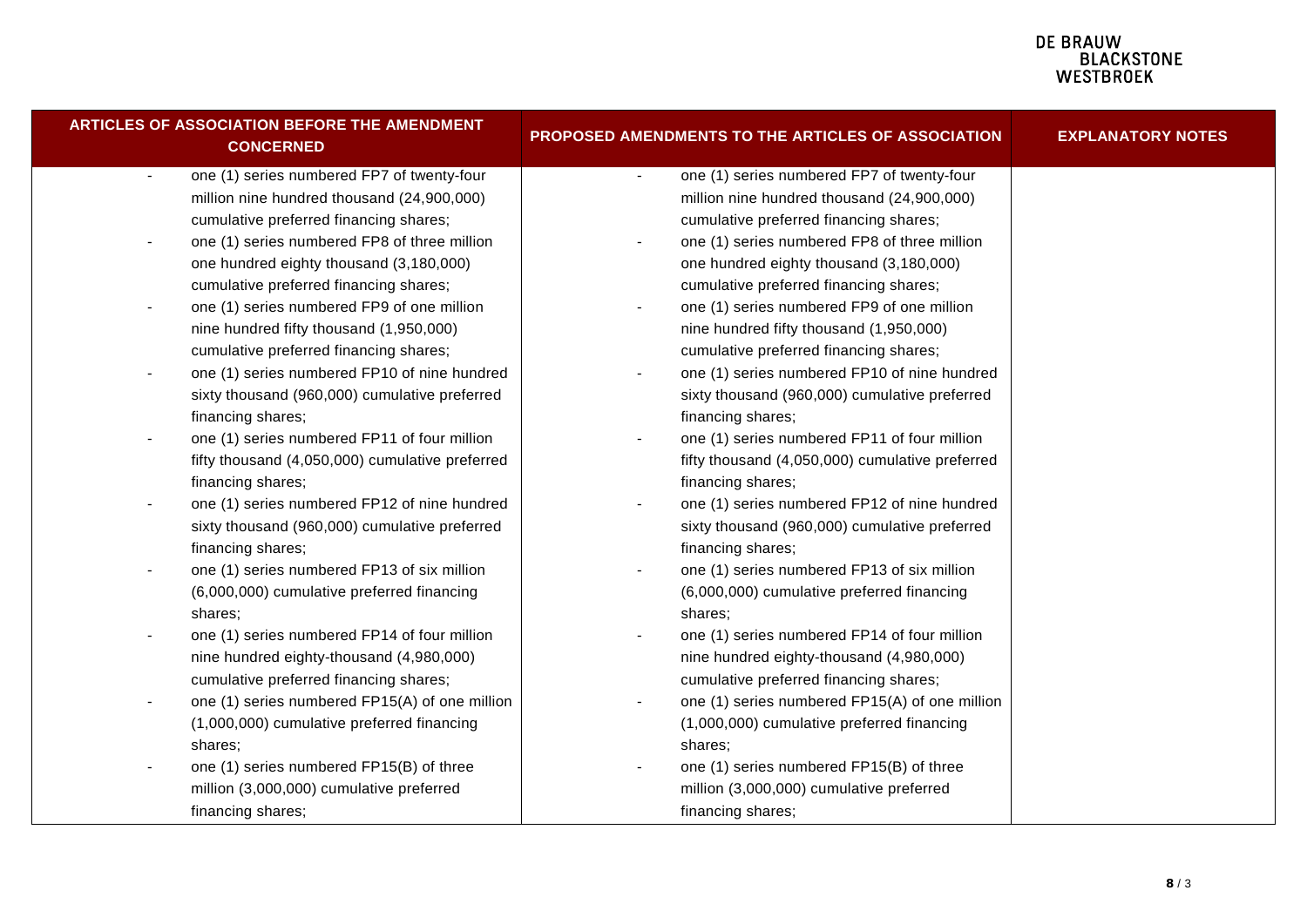| ARTICLES OF ASSOCIATION BEFORE THE AMENDMENT<br><b>CONCERNED</b>        | <b>PROPOSED AMENDMENTS TO THE ARTICLES OF ASSOCIATION</b>                   | <b>EXPLANATORY NOTES</b> |
|-------------------------------------------------------------------------|-----------------------------------------------------------------------------|--------------------------|
| one (1) series numbered FP16 of six million<br>$\blacksquare$           | one (1) series numbered FP16 of six million<br>$\blacksquare$               |                          |
| (6,000,000) cumulative preferred financing                              | (6,000,000) cumulative preferred financing                                  |                          |
| shares;                                                                 | shares;                                                                     |                          |
| one (1) series numbered FP17 of six hundred                             | one (1) series numbered FP17 of six hundred                                 |                          |
| thirty-six thousand (636,000) cumulative                                | thirty-six thousand (636,000) cumulative                                    |                          |
| preferred financing shares;                                             | preferred financing shares;                                                 |                          |
| one (1) series numbered FP18 of one hundred                             | one (1) series numbered FP18 of one hundred                                 |                          |
| ninety-two thousand (192,000) cumulative                                | ninety-two thousand (192,000) cumulative                                    |                          |
| preferred financing shares;                                             | preferred financing shares;                                                 |                          |
| one (1) series numbered FP19 of two million<br>$\overline{\phantom{a}}$ | one (1) series numbered FP19 of two million<br>-                            |                          |
| (2,000,000) cumulative preferred financing                              | (2,000,000) cumulative preferred financing                                  |                          |
| shares;                                                                 | shares;                                                                     |                          |
| one (1) series numbered FP20 of one hundred<br>$\blacksquare$           | one (1) series numbered FP20 of one hundred                                 |                          |
| ninety-two thousand (192,000) cumulative                                | ninety-two thousand (192,000) cumulative                                    |                          |
| preferred financing shares;                                             | preferred financing shares;                                                 |                          |
| one (1) series numbered FP21 of fifteen million<br>$\blacksquare$       | one (1) series numbered FP21 of fifteen million<br>$\overline{\phantom{a}}$ |                          |
| eight hundred sixty-eight thousand forty-one                            | eight hundred sixty-eight thousand forty-one                                |                          |
| (15,868,041) cumulative preferred financing                             | (15,868,041) cumulative preferred financing                                 |                          |
| shares:                                                                 | shares;                                                                     |                          |
| one (1) series numbered FP22 of fifteen million                         | one (1) series numbered FP22 of fifteen million                             |                          |
| eight hundred sixty-eight thousand forty-one                            | eight hundred sixty-eight thousand forty-one                                |                          |
| (15,868,041) cumulative preferred financing                             | (15,868,041) cumulative preferred financing                                 |                          |
| shares:                                                                 | shares;                                                                     |                          |
| one (1) series numbered FP23 of six million                             | one (1) series numbered FP23 of six million                                 |                          |
| seven hundred eight thousand six hundred                                | seven hundred eight thousand six hundred                                    |                          |
| seventy-one (6,708,671) cumulative preferred                            | seventy-one (6,708,671) cumulative preferred                                |                          |
| financing shares;                                                       | financing shares;                                                           |                          |
| one (1) series numbered FP24 of four million                            | one (1) series numbered FP24 of four million                                |                          |
| two hundred twenty thousand one hundred four                            | two hundred twenty thousand one hundred four                                |                          |
| (4,220,104) cumulative preferred financing                              | (4,220,104) cumulative preferred financing                                  |                          |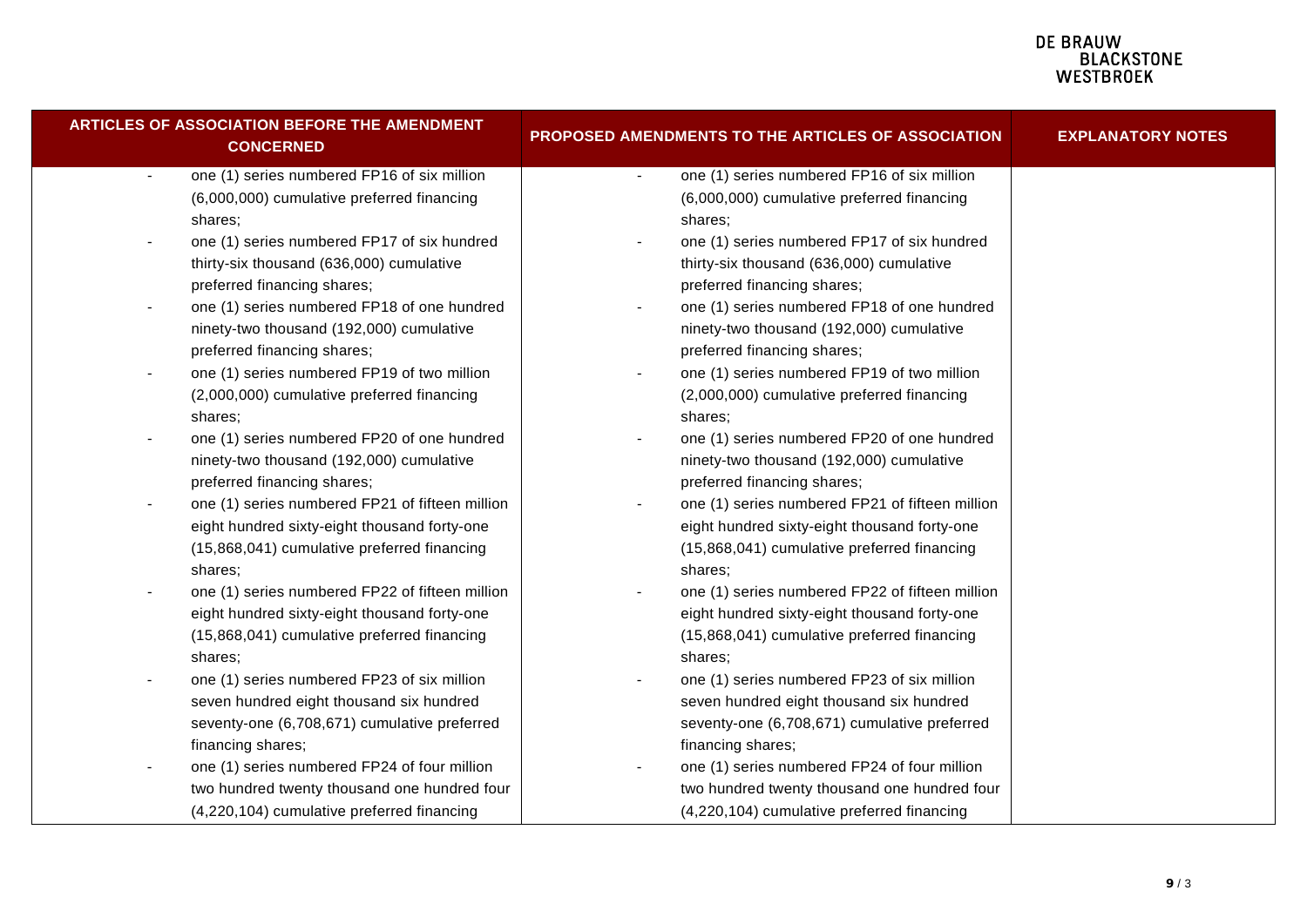| <b>ARTICLES OF ASSOCIATION BEFORE THE AMENDMENT</b><br><b>CONCERNED</b>  | PROPOSED AMENDMENTS TO THE ARTICLES OF ASSOCIATION      | <b>EXPLANATORY NOTES</b> |
|--------------------------------------------------------------------------|---------------------------------------------------------|--------------------------|
| shares;                                                                  | shares;                                                 |                          |
| one (1) series numbered FP25 of three million<br>$\blacksquare$          | one (1) series numbered FP25 of three million           |                          |
| two hundred sixty-eight thousand sixty-nine                              | two hundred sixty-eight thousand sixty-nine             |                          |
| (3,268,069) cumulative preferred financing                               | (3,268,069) cumulative preferred financing              |                          |
| shares;                                                                  | shares;                                                 |                          |
| one (1) series numbered FP26 of eight hundred<br>$\overline{a}$          | one (1) series numbered FP26 of eight hundred           |                          |
| twenty-eight thousand four hundred sixty-two                             | twenty-eight thousand four hundred sixty-two            |                          |
| (828,462) cumulative preferred financing                                 | (828,462) cumulative preferred financing                |                          |
| shares;                                                                  | shares:                                                 |                          |
| one (1) series numbered FP27 of sixty-four<br>$\blacksquare$             | one (1) series numbered FP27 of sixty-four              |                          |
| thousand eight hundred seventy-one (64,871)                              | thousand eight hundred seventy-one (64,871)             |                          |
| cumulative preferred financing shares;                                   | cumulative preferred financing shares;                  |                          |
| one (1) series numbered FP28 of seventy-nine<br>$\overline{\phantom{a}}$ | one (1) series numbered FP28 of seventy-nine            |                          |
| thousand two hundred twenty-five (79,225)                                | thousand two hundred twenty-five (79,225)               |                          |
| cumulative preferred financing shares;                                   | cumulative preferred financing shares;                  |                          |
| one (1) series numbered FP29 of sixty<br>$\overline{\phantom{a}}$        | one (1) series numbered FP29 of sixty<br>$\blacksquare$ |                          |
| thousand seven hundred sixty-three (60,763)                              | thousand seven hundred sixty-three (60,763)             |                          |
| cumulative preferred financing shares;                                   | cumulative preferred financing shares;                  |                          |
| one (1) series numbered FP30 of five hundred<br>$\blacksquare$           | one (1) series numbered FP30 of five hundred            |                          |
| thirteen thousand eight hundred sixty-five                               | thirteen thousand eight hundred sixty-five              |                          |
| (513,865) cumulative preferred financing                                 | (513,865) cumulative preferred financing                |                          |
| shares:                                                                  | shares:                                                 |                          |
| one (1) series numbered FP31(A) of seven<br>$\blacksquare$               | one (1) series numbered FP31(A) of seven                |                          |
| million nine hundred thirty-four thousand and                            | million nine hundred thirty-four thousand and           |                          |
| twenty (7,934,020) cumulative preferred                                  | twenty (7,934,020) cumulative preferred                 |                          |
| financing shares each;                                                   | financing shares each;                                  |                          |
| one (1) series numbered FP31(B) of seven<br>$\overline{\phantom{a}}$     | one (1) series numbered FP31(B) of seven                |                          |
| million nine hundred thirty-four thousand and                            | million nine hundred thirty-four thousand and           |                          |
| twenty-one (7,934,021) cumulative preferred                              | twenty-one (7,934,021) cumulative preferred             |                          |
| financing shares;                                                        | financing shares;                                       |                          |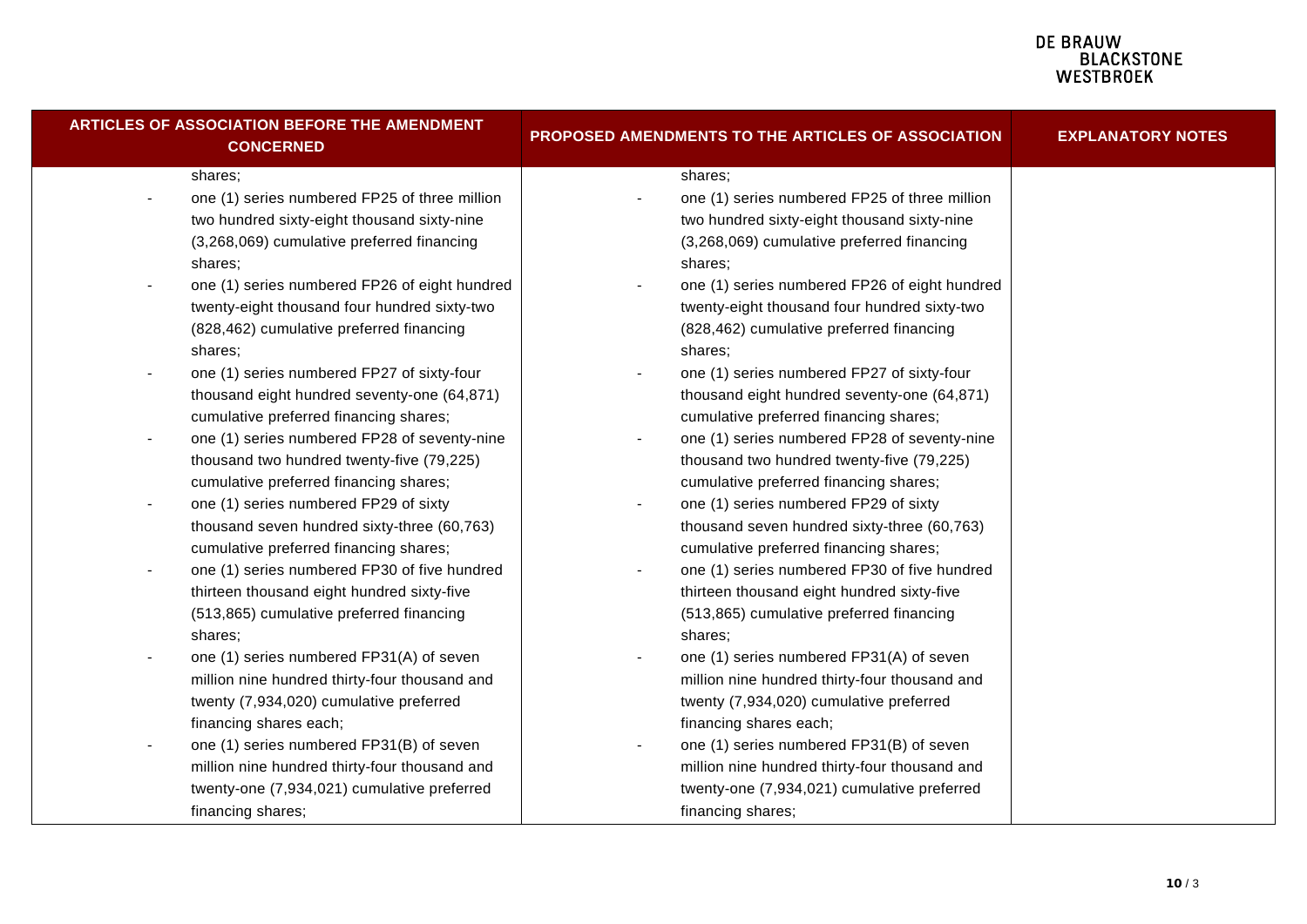|          | <b>CONCERNED</b>                                                                                                                                                                                                                                                                                                                                                                                                                                                                                                                                                                                                                                                                                                                                                                                                                                                                       |                                                                                                                                                                                                        |                                                                                                                                                                                                                                                                                                                                                                                                                                                                                                                                                                                                                                                                                                                                                                                                                                                                                                            | <b>EXPLANATORY NOTES</b>                                                                                                                                                                                                                            |
|----------|----------------------------------------------------------------------------------------------------------------------------------------------------------------------------------------------------------------------------------------------------------------------------------------------------------------------------------------------------------------------------------------------------------------------------------------------------------------------------------------------------------------------------------------------------------------------------------------------------------------------------------------------------------------------------------------------------------------------------------------------------------------------------------------------------------------------------------------------------------------------------------------|--------------------------------------------------------------------------------------------------------------------------------------------------------------------------------------------------------|------------------------------------------------------------------------------------------------------------------------------------------------------------------------------------------------------------------------------------------------------------------------------------------------------------------------------------------------------------------------------------------------------------------------------------------------------------------------------------------------------------------------------------------------------------------------------------------------------------------------------------------------------------------------------------------------------------------------------------------------------------------------------------------------------------------------------------------------------------------------------------------------------------|-----------------------------------------------------------------------------------------------------------------------------------------------------------------------------------------------------------------------------------------------------|
| с.       | one (1) series numbered FP32 of fifty-one<br>$\blacksquare$<br>million eight hundred sixty-eight thousand forty-<br>one (51,868,041) cumulative preferred<br>financing shares;<br>one (1) series numbered FP33 of one hundred<br>thousand nine hundred seventy (100,970)<br>cumulative preferred financing shares;<br>one (1) series numbered FP34 of five hundred<br>eighty thousand nine hundred forty-nine<br>(580,949) cumulative preferred financing<br>shares;<br>two hundred nineteen (219) series numbered<br>FP57 through FP273 of one million (1,000,000)<br>cumulative preferred financing shares each;<br>and<br>one (1) series numbered FP274 of six hundred<br>eighty-two thousand eight hundred thirty-six<br>(682,836) cumulative preferred financing<br>shares; and<br>one billion seven hundred million (1,700,000,000)<br>common shares of [•] euro (EUR [•]) each. | с.                                                                                                                                                                                                     | one (1) series numbered FP32 of fifty-one<br>$\blacksquare$<br>million eight hundred sixty-eight thousand forty-<br>one (51,868,041) cumulative preferred<br>financing shares;<br>one (1) series numbered FP33 of one hundred<br>thousand nine hundred seventy (100,970)<br>cumulative preferred financing shares;<br>one (1) series numbered FP34 of five hundred<br>eighty thousand nine hundred forty-nine<br>(580,949) cumulative preferred financing<br>shares;<br>two hundred nineteen (219) series numbered<br>FP57 through FP273 of one million (1,000,000)<br>cumulative preferred financing shares each;<br>and<br>one (1) series numbered FP274 of six hundred<br>eighty-two thousand eight hundred thirty-six<br>(682,836) cumulative preferred financing<br>shares; and<br>one billion seven hundred million (1,700,000,000) common<br>shares of [ $\bullet$ ] euro (EUR [ $\bullet$ ]) each. |                                                                                                                                                                                                                                                     |
|          |                                                                                                                                                                                                                                                                                                                                                                                                                                                                                                                                                                                                                                                                                                                                                                                                                                                                                        |                                                                                                                                                                                                        | <b>Amendment III</b>                                                                                                                                                                                                                                                                                                                                                                                                                                                                                                                                                                                                                                                                                                                                                                                                                                                                                       |                                                                                                                                                                                                                                                     |
| a.<br>b. | one million two hundred fifty thousand (1,250,000)<br>cumulative preferred shares of five hundred euro<br>(EUR 500) each;<br>four hundred seventy-seven million five hundred                                                                                                                                                                                                                                                                                                                                                                                                                                                                                                                                                                                                                                                                                                           | 4.1.                                                                                                                                                                                                   | The authorised capital of the company amounts to forty-three<br>million five-hundred and thirty-five thousand eight hundred<br>and nine euro and forty-nine eurocent (EUR 43,535,809.49),<br>consisting of:<br>forty-three thousand five-hundred and twenty (43,520)<br>a.<br>cumulative preferred shares of one eurocent                                                                                                                                                                                                                                                                                                                                                                                                                                                                                                                                                                                  | It is proposed to decrease the<br>nominal value the cumulative<br>preferred financing shares (the<br>"finprefs") and the common shares<br>to EUR 0.01 and the number of<br>cumulative preferred shares, as a<br>result of which also the authorised |
|          |                                                                                                                                                                                                                                                                                                                                                                                                                                                                                                                                                                                                                                                                                                                                                                                                                                                                                        | <b>ARTICLES OF ASSOCIATION BEFORE THE AMENDMENT</b><br>The authorised capital of the Company amounts to [.] euro<br>(EUR [.]), consisting of:<br>eighty thousand nine hundred forty-nine (477,580,949) |                                                                                                                                                                                                                                                                                                                                                                                                                                                                                                                                                                                                                                                                                                                                                                                                                                                                                                            | PROPOSED AMENDMENTS TO THE ARTICLES OF ASSOCIATION<br>(EUR 500) each;                                                                                                                                                                               |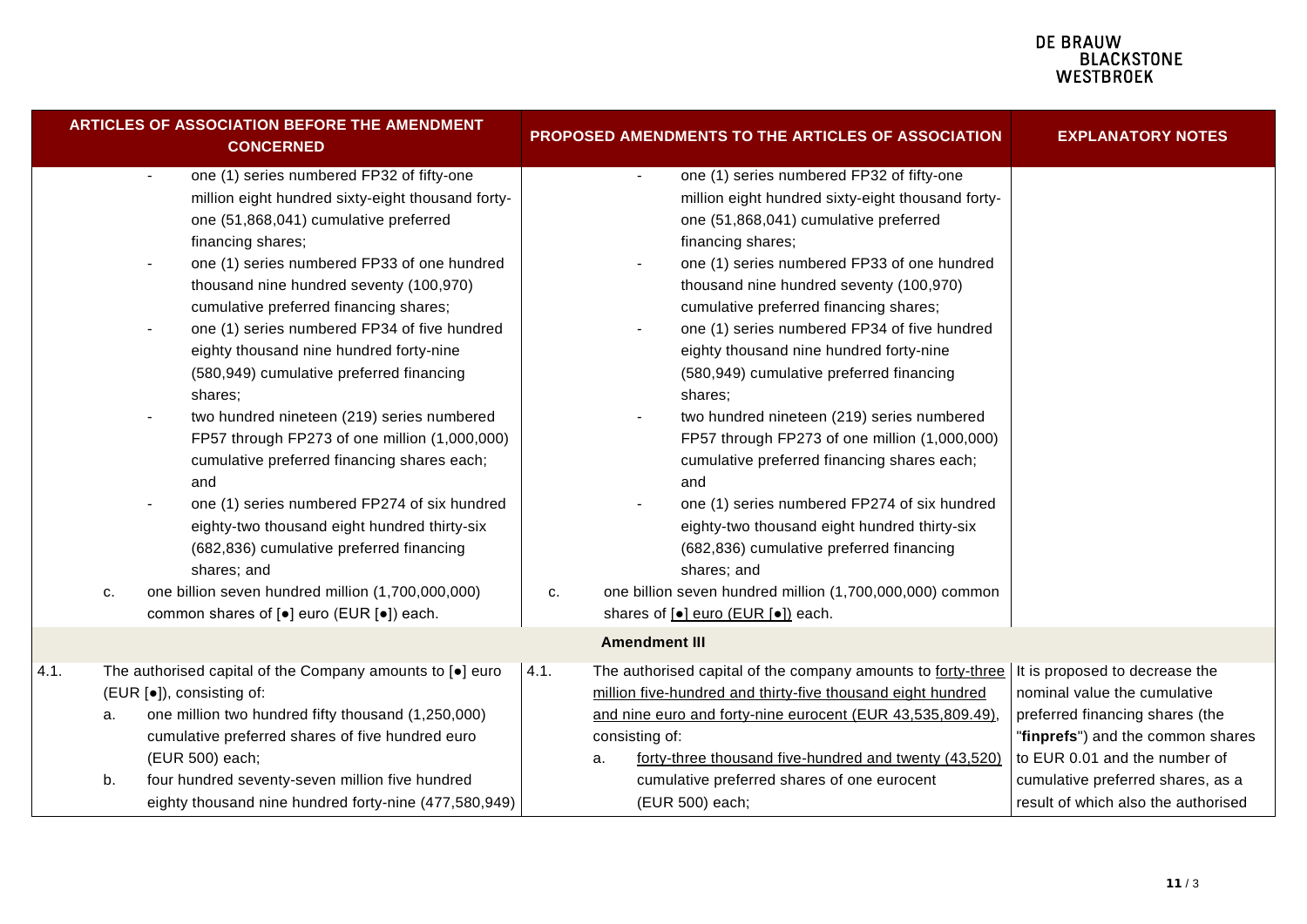| ARTICLES OF ASSOCIATION BEFORE THE AMENDMENT<br><b>CONCERNED</b>         | PROPOSED AMENDMENTS TO THE ARTICLES OF ASSOCIATION    | <b>EXPLANATORY NOTES</b>                |
|--------------------------------------------------------------------------|-------------------------------------------------------|-----------------------------------------|
| cumulative preferred financing shares of thirty                          | four hundred seventy-seven million five hundred<br>b. | capital will be decreased.              |
| eurocent (EUR 0.30) each, which are convertible into                     | eighty thousand nine hundred forty-nine (477,580,949) |                                         |
| common shares, subdivided into:                                          | cumulative preferred financing shares of one eurocent | It is proposed to repay an amount       |
| one (1) series numbered FP1 of twenty-four                               | (EUR 0.01) each, which are convertible into common    | per share (to be determined by the      |
| million (24,000,000) cumulative preferred                                | shares, subdivided into:                              | Management Board on the basis of a      |
| financing shares;                                                        | one (1) series numbered FP1 of twenty-four            | formula included in and further set     |
| one (1) series numbered FP2 of thirty million<br>$\blacksquare$          | million (24,000,000) cumulative preferred             | out in the Explanatory Notes) to the    |
| (30,000,000) cumulative preferred financing                              | financing shares;                                     | holders of common shares. The           |
| shares;                                                                  | one (1) series numbered FP2 of thirty million         | difference between the nominal value    |
| one (1) series numbered FP3 of three million<br>$\overline{\phantom{a}}$ | (30,000,000) cumulative preferred financing           | of the common shares before the         |
| (3,000,000) cumulative preferred financing                               | shares;                                               | decrease and the repayment of           |
| shares;                                                                  | one (1) series numbered FP3 of three million          | capital shall be re-added to the share  |
| one (1) series numbered FP4 of four million five<br>$\blacksquare$       | (3,000,000) cumulative preferred financing            | premium reserve. It is proposed to      |
| hundred thousand (4,500,000) cumulative                                  | shares;                                               | re-add the amount of the reduction of   |
| preferred financing shares;                                              | one (1) series numbered FP4 of four million five      | the nominal value of the finprefs to    |
| one (1) series numbered FP5(A) of six million<br>$\blacksquare$          | hundred thousand (4,500,000) cumulative               | the share premium reserve attached      |
| (6,000,000) cumulative preferred financing                               | preferred financing shares;                           | to the finprefs.                        |
| shares;                                                                  | one (1) series numbered FP5(A) of six million         |                                         |
| one (1) series numbered FP5(B) of seven<br>$\blacksquare$                | (6,000,000) cumulative preferred financing            | Under the provisions of article 99 of   |
| million five hundred thousand (7,500,000)                                | shares:                                               | Book 2 of the Dutch Civil Code,         |
| cumulative preferred financing shares;                                   | one (1) series numbered FP5(B) of seven               | objections may be lodged for a          |
| one (1) series numbered FP6 of nine million<br>$\overline{\phantom{a}}$  | million five hundred thousand (7,500,000)             | period of two months following the      |
| (9,000,000) cumulative preferred financing                               | cumulative preferred financing shares;                | publication of the resolution to        |
| shares:                                                                  | one (1) series numbered FP6 of nine million           | reduce the capital with the Trade       |
| one (1) series numbered FP7 of twenty-four<br>$\overline{\phantom{a}}$   | (9,000,000) cumulative preferred financing            | Register of the Chamber of              |
| million nine hundred thousand (24,900,000)                               | shares;                                               | Commerce. The amendment of the          |
| cumulative preferred financing shares;                                   | one (1) series numbered FP7 of twenty-four            | Articles of Association and the         |
| one (1) series numbered FP8 of three million<br>$\overline{\phantom{a}}$ | million nine hundred thousand (24,900,000)            | capital reduction will be effected only |
| one hundred eighty thousand (3,180,000)                                  | cumulative preferred financing shares;                | after that period and subject to the    |
| cumulative preferred financing shares;                                   | one (1) series numbered FP8 of three million          | condition that no objections have       |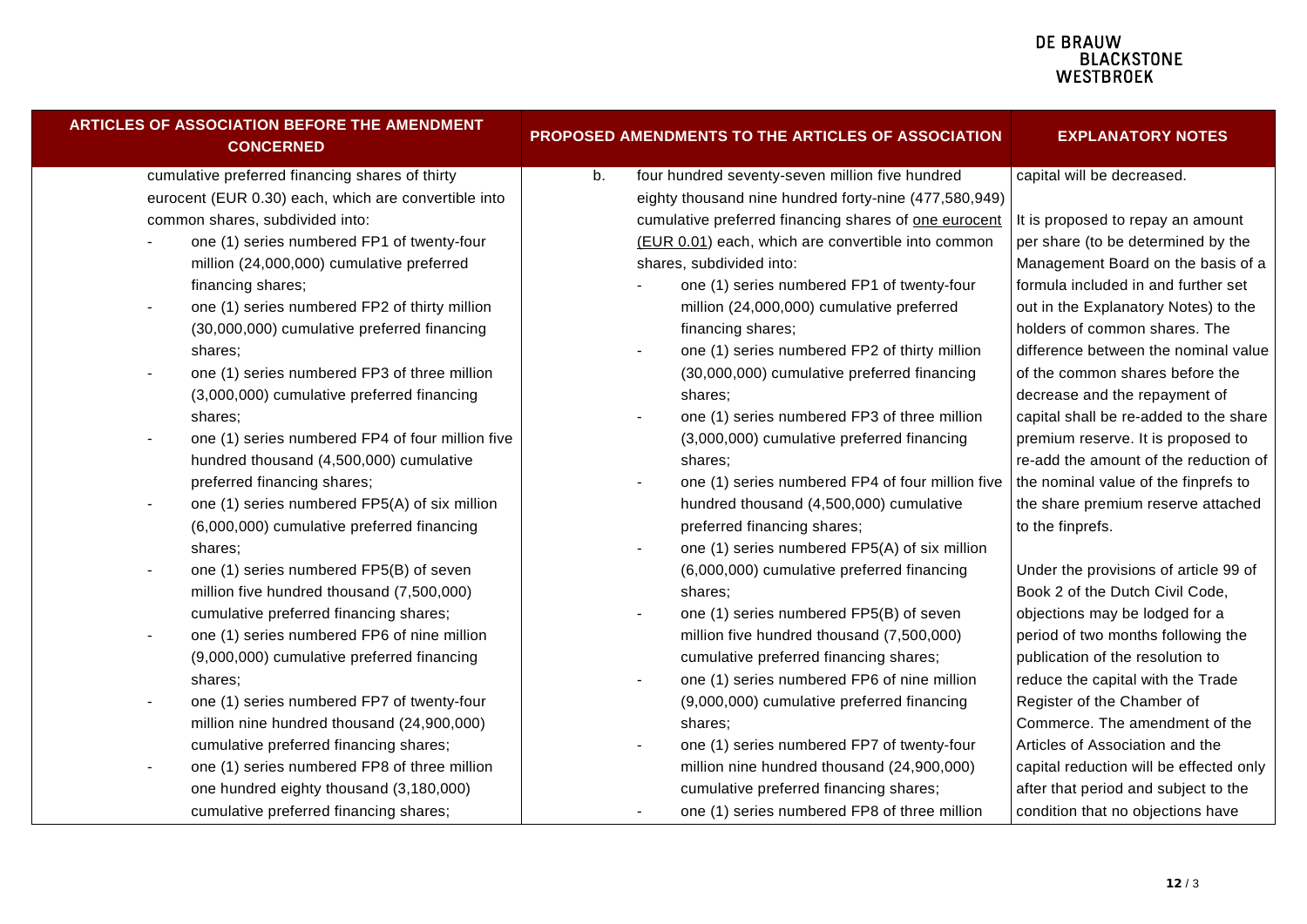| <b>ARTICLES OF ASSOCIATION BEFORE THE AMENDMENT</b><br><b>CONCERNED</b>    | PROPOSED AMENDMENTS TO THE ARTICLES OF ASSOCIATION         | <b>EXPLANATORY NOTES</b>              |  |
|----------------------------------------------------------------------------|------------------------------------------------------------|---------------------------------------|--|
| one (1) series numbered FP9 of one million<br>$\blacksquare$               | one hundred eighty thousand (3,180,000)                    | been received during that period or,  |  |
| nine hundred fifty thousand (1,950,000)                                    | cumulative preferred financing shares;                     | in the event one or more creditors    |  |
| cumulative preferred financing shares;                                     | one (1) series numbered FP9 of one million                 | have opposed the capital reduction,   |  |
| one (1) series numbered FP10 of nine hundred<br>$\overline{\phantom{a}}$   | nine hundred fifty thousand (1,950,000)                    | after the opposition has been lifted. |  |
| sixty thousand (960,000) cumulative preferred                              | cumulative preferred financing shares;                     |                                       |  |
| financing shares;                                                          | one (1) series numbered FP10 of nine hundred               |                                       |  |
| one (1) series numbered FP11 of four million<br>$\overline{\phantom{a}}$   | sixty thousand (960,000) cumulative preferred              |                                       |  |
| fifty thousand (4,050,000) cumulative preferred                            | financing shares;                                          |                                       |  |
| financing shares;                                                          | one (1) series numbered FP11 of four million               |                                       |  |
| one (1) series numbered FP12 of nine hundred<br>$\overline{\phantom{a}}$   | fifty thousand (4,050,000) cumulative preferred            |                                       |  |
| sixty thousand (960,000) cumulative preferred                              | financing shares;                                          |                                       |  |
| financing shares;                                                          | one (1) series numbered FP12 of nine hundred               |                                       |  |
| one (1) series numbered FP13 of six million<br>$\overline{\phantom{a}}$    | sixty thousand (960,000) cumulative preferred              |                                       |  |
| (6,000,000) cumulative preferred financing                                 | financing shares;                                          |                                       |  |
| shares;                                                                    | one (1) series numbered FP13 of six million                |                                       |  |
| one (1) series numbered FP14 of four million<br>$\overline{\phantom{a}}$   | (6,000,000) cumulative preferred financing                 |                                       |  |
| nine hundred eighty-thousand (4,980,000)                                   | shares;                                                    |                                       |  |
| cumulative preferred financing shares;                                     | one (1) series numbered FP14 of four million               |                                       |  |
| one (1) series numbered FP15(A) of one million<br>$\overline{\phantom{a}}$ | nine hundred eighty-thousand (4,980,000)                   |                                       |  |
| (1,000,000) cumulative preferred financing                                 | cumulative preferred financing shares;                     |                                       |  |
| shares;                                                                    | one (1) series numbered FP15(A) of one million             |                                       |  |
| one (1) series numbered FP15(B) of three<br>$\overline{\phantom{a}}$       | (1,000,000) cumulative preferred financing                 |                                       |  |
| million (3,000,000) cumulative preferred                                   | shares;                                                    |                                       |  |
| financing shares;                                                          | one (1) series numbered FP15(B) of three<br>$\blacksquare$ |                                       |  |
| one (1) series numbered FP16 of six million<br>$\overline{\phantom{a}}$    | million (3,000,000) cumulative preferred                   |                                       |  |
| (6,000,000) cumulative preferred financing                                 | financing shares;                                          |                                       |  |
| shares;                                                                    | one (1) series numbered FP16 of six million                |                                       |  |
| one (1) series numbered FP17 of six hundred                                | (6,000,000) cumulative preferred financing                 |                                       |  |
| thirty-six thousand (636,000) cumulative                                   | shares;                                                    |                                       |  |
| preferred financing shares;                                                | one (1) series numbered FP17 of six hundred                |                                       |  |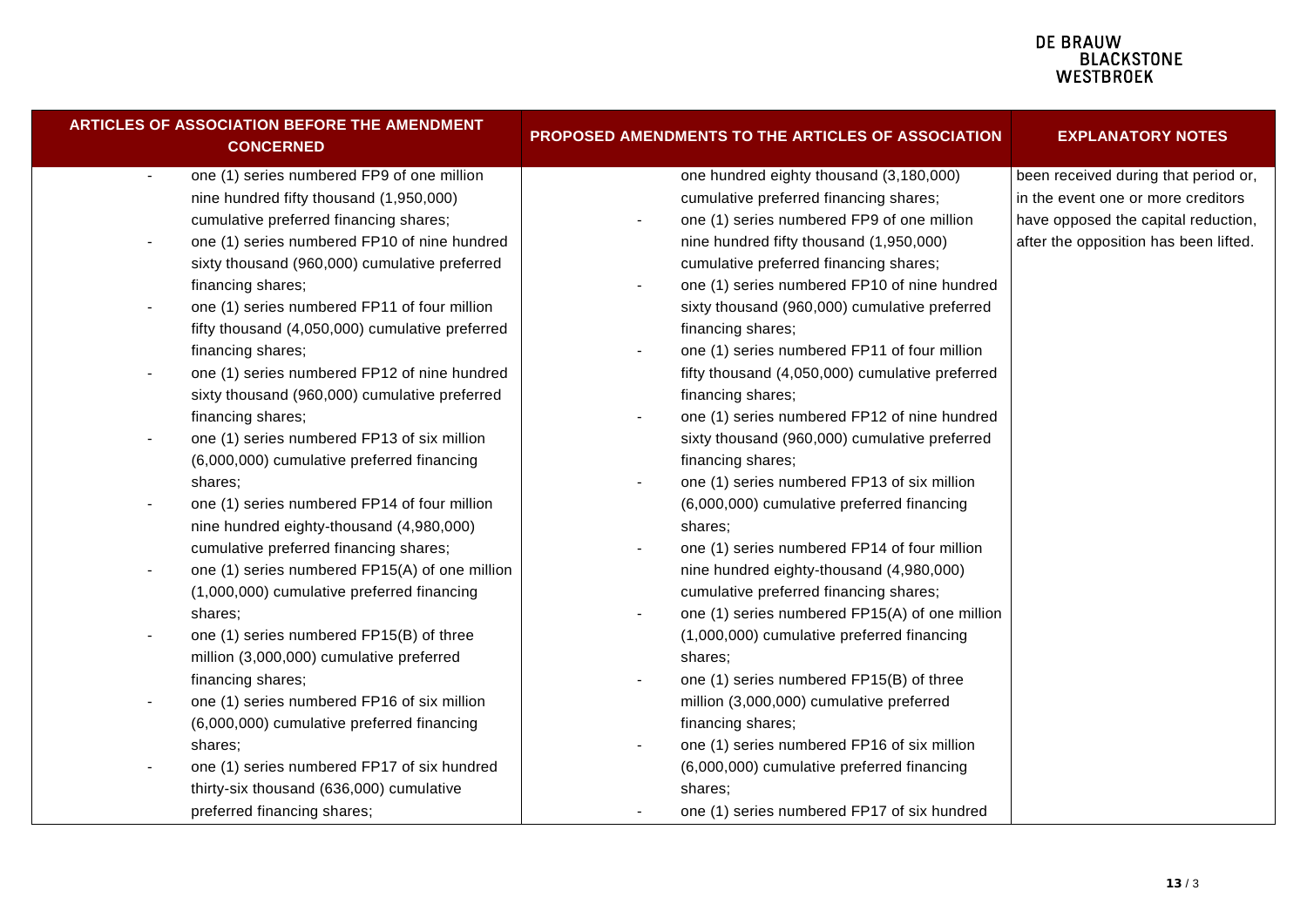| <b>ARTICLES OF ASSOCIATION BEFORE THE AMENDMENT</b><br><b>CONCERNED</b>     | PROPOSED AMENDMENTS TO THE ARTICLES OF ASSOCIATION | <b>EXPLANATORY NOTES</b> |  |
|-----------------------------------------------------------------------------|----------------------------------------------------|--------------------------|--|
| one (1) series numbered FP18 of one hundred<br>$\blacksquare$               | thirty-six thousand (636,000) cumulative           |                          |  |
| ninety-two thousand (192,000) cumulative                                    | preferred financing shares;                        |                          |  |
| preferred financing shares;                                                 | one (1) series numbered FP18 of one hundred        |                          |  |
| one (1) series numbered FP19 of two million<br>$\blacksquare$               | ninety-two thousand (192,000) cumulative           |                          |  |
| (2,000,000) cumulative preferred financing                                  | preferred financing shares;                        |                          |  |
| shares;                                                                     | one (1) series numbered FP19 of two million        |                          |  |
| one (1) series numbered FP20 of one hundred<br>$\blacksquare$               | (2,000,000) cumulative preferred financing         |                          |  |
| ninety-two thousand (192,000) cumulative                                    | shares:                                            |                          |  |
| preferred financing shares;                                                 | one (1) series numbered FP20 of one hundred        |                          |  |
| one (1) series numbered FP21 of fifteen million<br>$\overline{\phantom{a}}$ | ninety-two thousand (192,000) cumulative           |                          |  |
| eight hundred sixty-eight thousand forty-one                                | preferred financing shares;                        |                          |  |
| (15,868,041) cumulative preferred financing                                 | one (1) series numbered FP21 of fifteen million    |                          |  |
| shares;                                                                     | eight hundred sixty-eight thousand forty-one       |                          |  |
| one (1) series numbered FP22 of fifteen million                             | (15,868,041) cumulative preferred financing        |                          |  |
| eight hundred sixty-eight thousand forty-one                                | shares;                                            |                          |  |
| (15,868,041) cumulative preferred financing                                 | one (1) series numbered FP22 of fifteen million    |                          |  |
| shares;                                                                     | eight hundred sixty-eight thousand forty-one       |                          |  |
| one (1) series numbered FP23 of six million<br>$\blacksquare$               | (15,868,041) cumulative preferred financing        |                          |  |
| seven hundred eight thousand six hundred                                    | shares:                                            |                          |  |
| seventy-one (6,708,671) cumulative preferred                                | one (1) series numbered FP23 of six million        |                          |  |
| financing shares;                                                           | seven hundred eight thousand six hundred           |                          |  |
| one (1) series numbered FP24 of four million<br>$\blacksquare$              | seventy-one (6,708,671) cumulative preferred       |                          |  |
| two hundred twenty thousand one hundred four                                | financing shares;                                  |                          |  |
| (4,220,104) cumulative preferred financing                                  | one (1) series numbered FP24 of four million       |                          |  |
| shares;                                                                     | two hundred twenty thousand one hundred four       |                          |  |
| one (1) series numbered FP25 of three million<br>$\blacksquare$             | (4,220,104) cumulative preferred financing         |                          |  |
| two hundred sixty-eight thousand sixty-nine                                 | shares;                                            |                          |  |
| (3,268,069) cumulative preferred financing                                  | one (1) series numbered FP25 of three million      |                          |  |
| shares;                                                                     | two hundred sixty-eight thousand sixty-nine        |                          |  |
| one (1) series numbered FP26 of eight hundred                               | (3,268,069) cumulative preferred financing         |                          |  |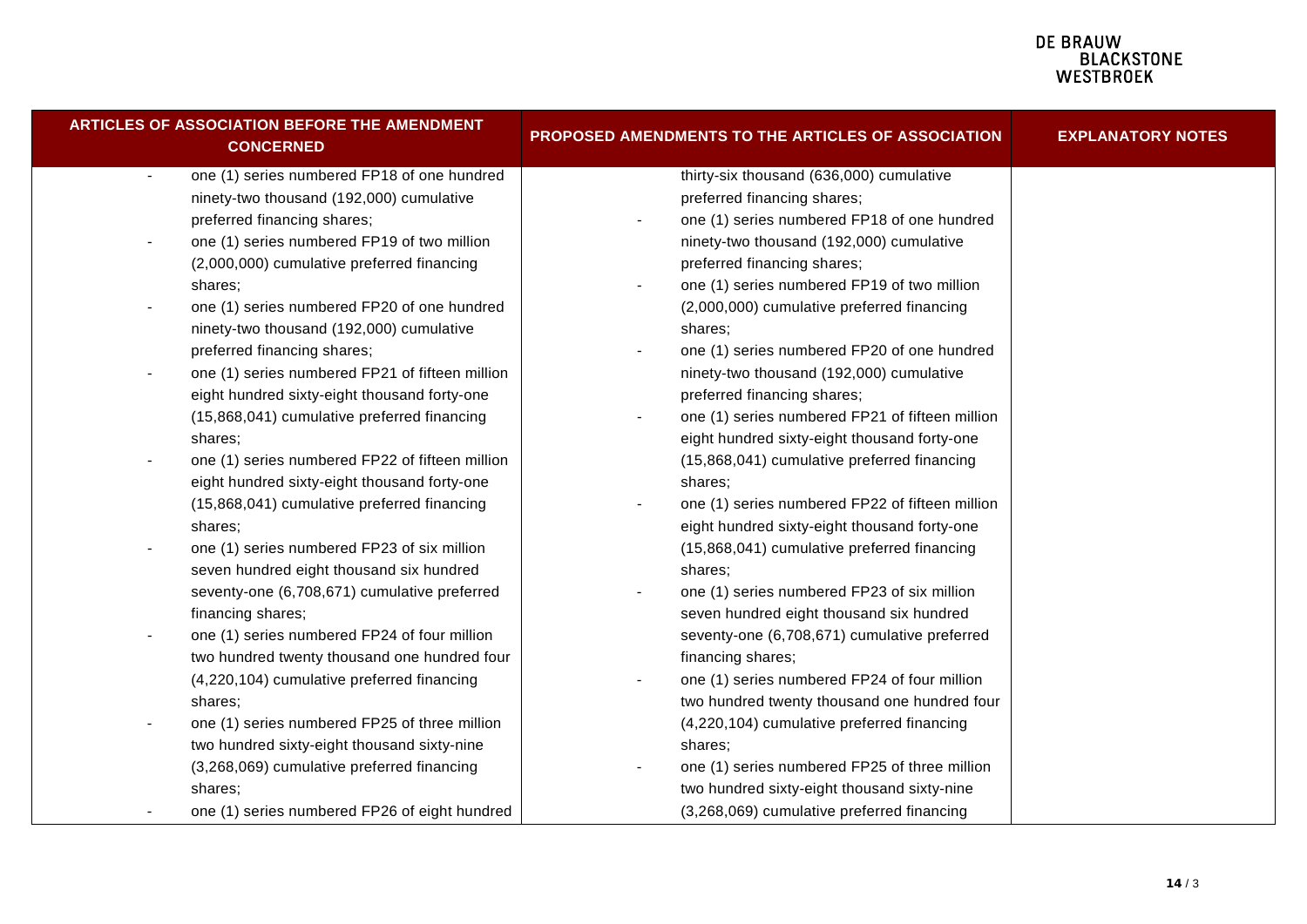| ARTICLES OF ASSOCIATION BEFORE THE AMENDMENT<br><b>CONCERNED</b>         | PROPOSED AMENDMENTS TO THE ARTICLES OF ASSOCIATION | <b>EXPLANATORY NOTES</b> |
|--------------------------------------------------------------------------|----------------------------------------------------|--------------------------|
| twenty-eight thousand four hundred sixty-two                             | shares;                                            |                          |
| (828,462) cumulative preferred financing                                 | one (1) series numbered FP26 of eight hundred      |                          |
| shares;                                                                  | twenty-eight thousand four hundred sixty-two       |                          |
| one (1) series numbered FP27 of sixty-four                               | (828,462) cumulative preferred financing           |                          |
| thousand eight hundred seventy-one (64,871)                              | shares:                                            |                          |
| cumulative preferred financing shares;                                   | one (1) series numbered FP27 of sixty-four         |                          |
| one (1) series numbered FP28 of seventy-nine                             | thousand eight hundred seventy-one (64,871)        |                          |
| thousand two hundred twenty-five (79,225)                                | cumulative preferred financing shares;             |                          |
| cumulative preferred financing shares;                                   | one (1) series numbered FP28 of seventy-nine       |                          |
| one (1) series numbered FP29 of sixty                                    | thousand two hundred twenty-five (79,225)          |                          |
| thousand seven hundred sixty-three (60,763)                              | cumulative preferred financing shares;             |                          |
| cumulative preferred financing shares;                                   | one (1) series numbered FP29 of sixty              |                          |
| one (1) series numbered FP30 of five hundred<br>$\overline{\phantom{a}}$ | thousand seven hundred sixty-three (60,763)        |                          |
| thirteen thousand eight hundred sixty-five                               | cumulative preferred financing shares;             |                          |
| (513,865) cumulative preferred financing                                 | one (1) series numbered FP30 of five hundred       |                          |
| shares;                                                                  | thirteen thousand eight hundred sixty-five         |                          |
| one (1) series numbered FP31(A) of seven                                 | (513,865) cumulative preferred financing           |                          |
| million nine hundred thirty-four thousand and                            | shares:                                            |                          |
| twenty (7,934,020) cumulative preferred                                  | one (1) series numbered FP31(A) of seven           |                          |
| financing shares each;                                                   | million nine hundred thirty-four thousand and      |                          |
| one (1) series numbered FP31(B) of seven<br>$\blacksquare$               | twenty (7,934,020) cumulative preferred            |                          |
| million nine hundred thirty-four thousand and                            | financing shares each;                             |                          |
| twenty-one (7,934,021) cumulative preferred                              | one (1) series numbered FP31(B) of seven           |                          |
| financing shares;                                                        | million nine hundred thirty-four thousand and      |                          |
| one (1) series numbered FP32 of fifty-one<br>$\blacksquare$              | twenty-one (7,934,021) cumulative preferred        |                          |
| million eight hundred sixty-eight thousand forty-                        | financing shares;                                  |                          |
| one (51,868,041) cumulative preferred                                    | one (1) series numbered FP32 of fifty-one          |                          |
| financing shares;                                                        | million eight hundred sixty-eight thousand forty-  |                          |
| one (1) series numbered FP33 of one hundred                              | one (51,868,041) cumulative preferred              |                          |
| thousand nine hundred seventy (100,970)                                  | financing shares;                                  |                          |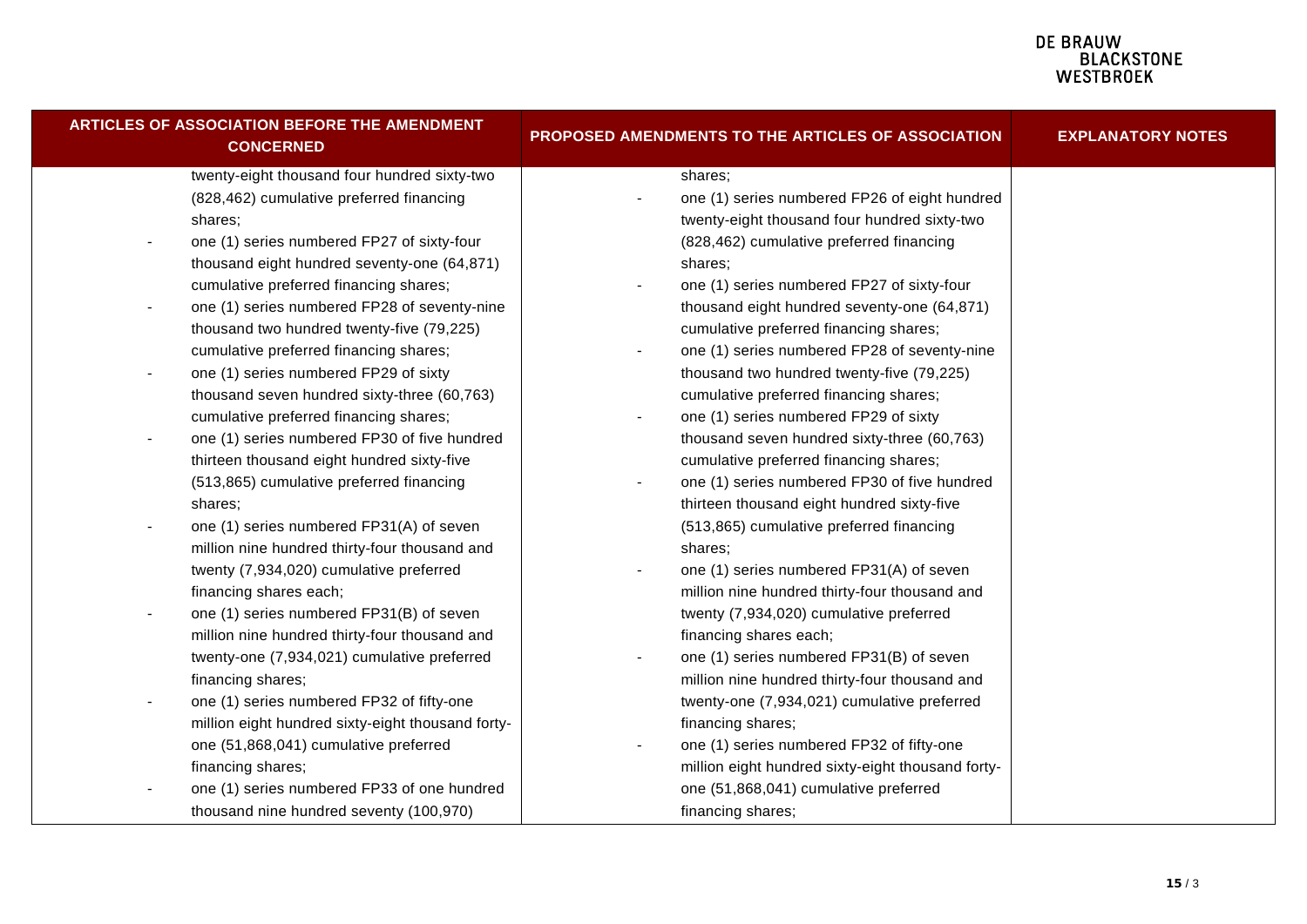|       | <b>ARTICLES OF ASSOCIATION BEFORE THE AMENDMENT</b><br><b>CONCERNED</b>                                                                                                                                                                                                                                                                                                                                                                                                                                                                                                                                                        | PROPOSED AMENDMENTS TO THE ARTICLES OF ASSOCIATION                                                                                                                                                                                                                                                                                                                                                                                                                                                                                                                                                                                                                                                                                                  | <b>EXPLANATORY NOTES</b>                                                                                                                                                                                                                                                                                                                                                                   |
|-------|--------------------------------------------------------------------------------------------------------------------------------------------------------------------------------------------------------------------------------------------------------------------------------------------------------------------------------------------------------------------------------------------------------------------------------------------------------------------------------------------------------------------------------------------------------------------------------------------------------------------------------|-----------------------------------------------------------------------------------------------------------------------------------------------------------------------------------------------------------------------------------------------------------------------------------------------------------------------------------------------------------------------------------------------------------------------------------------------------------------------------------------------------------------------------------------------------------------------------------------------------------------------------------------------------------------------------------------------------------------------------------------------------|--------------------------------------------------------------------------------------------------------------------------------------------------------------------------------------------------------------------------------------------------------------------------------------------------------------------------------------------------------------------------------------------|
| C.    | cumulative preferred financing shares;<br>one (1) series numbered FP34 of five hundred<br>eighty thousand nine hundred forty-nine<br>(580,949) cumulative preferred financing<br>shares:<br>two hundred nineteen (219) series numbered<br>FP57 through FP273 of one million (1,000,000)<br>cumulative preferred financing shares each;<br>and<br>one (1) series numbered FP274 of six hundred<br>eighty-two thousand eight hundred thirty-six<br>(682,836) cumulative preferred financing<br>shares; and<br>one billion seven hundred million (1,700,000,000) common<br>shares of [ $\bullet$ ] euro (EUR [ $\bullet$ ]) each. | one (1) series numbered FP33 of one hundred<br>$\blacksquare$<br>thousand nine hundred seventy (100,970)<br>cumulative preferred financing shares;<br>one (1) series numbered FP34 of five hundred<br>$\blacksquare$<br>eighty thousand nine hundred forty-nine<br>(580,949) cumulative preferred financing<br>shares;<br>two hundred nineteen (219) series numbered<br>FP57 through FP273 of one million (1,000,000)<br>cumulative preferred financing shares each;<br>and<br>one (1) series numbered FP274 of six hundred<br>eighty-two thousand eight hundred thirty-six<br>(682,836) cumulative preferred financing<br>shares; and<br>one billion seven hundred million (1,700,000,000)<br>c.<br>common shares of one eurocent (EUR 0.01) each. |                                                                                                                                                                                                                                                                                                                                                                                            |
|       |                                                                                                                                                                                                                                                                                                                                                                                                                                                                                                                                                                                                                                | <b>Amendment I</b>                                                                                                                                                                                                                                                                                                                                                                                                                                                                                                                                                                                                                                                                                                                                  |                                                                                                                                                                                                                                                                                                                                                                                            |
| 32.1. | Each amount of shares equal to the nominal value of a<br>common share shall carry the right to cast one vote.                                                                                                                                                                                                                                                                                                                                                                                                                                                                                                                  | Each amount of shares equal to the nominal value of a<br>32.1<br>cumulative preferred financing share shall carry the right to<br>cast one vote.                                                                                                                                                                                                                                                                                                                                                                                                                                                                                                                                                                                                    | The number of votes attached to<br>shares is determined on the basis of<br>the nominal value of the class of<br>shares with the lowest nominal value,<br>of which class one vote is attached to<br>each share. As the finprefs shall<br>have the lowest nominal value as a<br>result of the proposed increase of the<br>nominal value of the common<br>shares, this amendment is proposed. |
|       |                                                                                                                                                                                                                                                                                                                                                                                                                                                                                                                                                                                                                                | <b>Amendment III</b>                                                                                                                                                                                                                                                                                                                                                                                                                                                                                                                                                                                                                                                                                                                                |                                                                                                                                                                                                                                                                                                                                                                                            |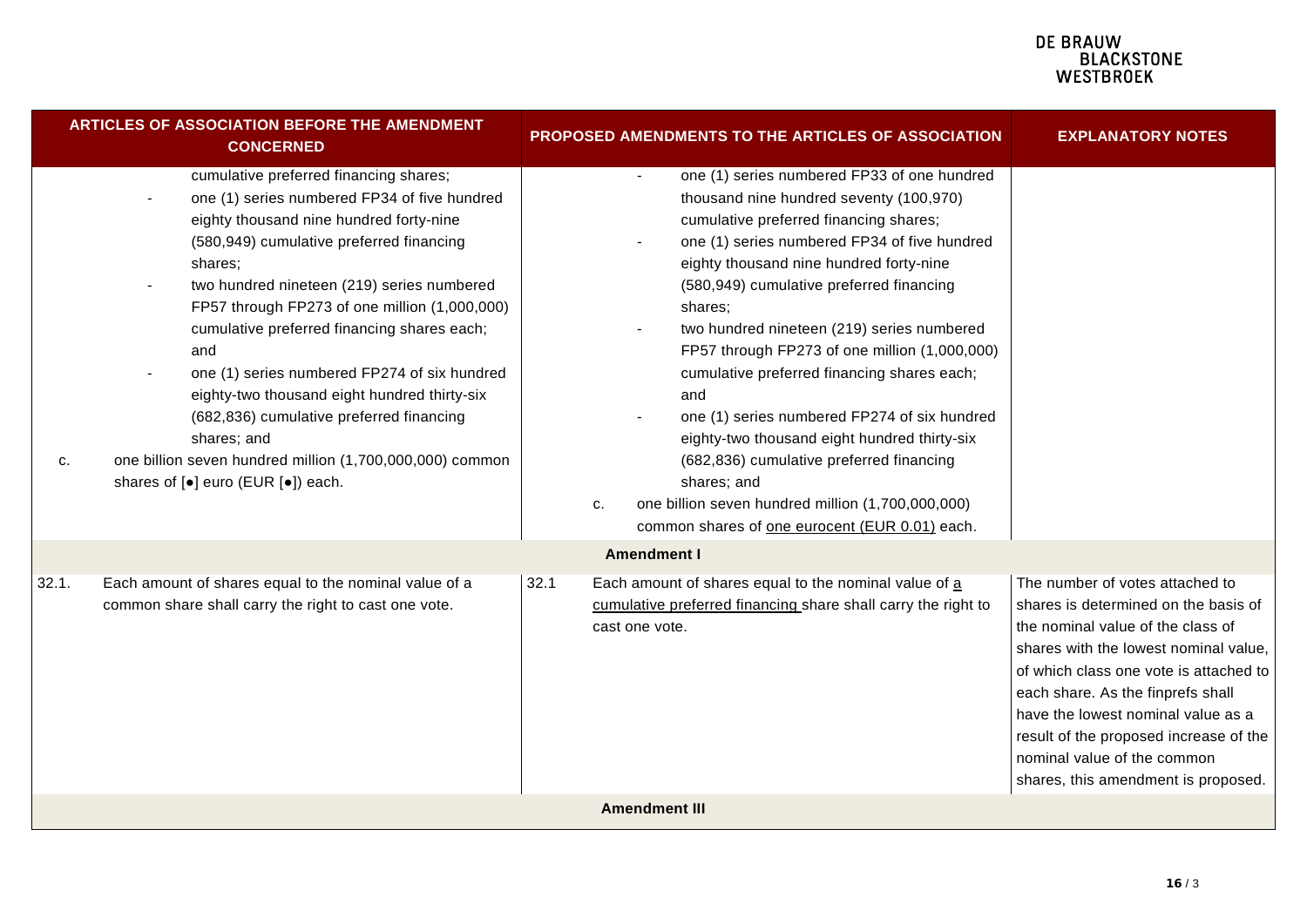| ARTICLES OF ASSOCIATION BEFORE THE AMENDMENT<br><b>CONCERNED</b> |                                                                                                                                                                                                                                                                                                                                                                                                                                                                                                                                                                                                                                                                                                                                                                                                                                                                                                                                                                                                                                                                                                                                            | PROPOSED AMENDMENTS TO THE ARTICLES OF ASSOCIATION                                                                                                                                                                                                                                                                                                                                                                                                                                                                                                                                                                                                                                                                                                                                                                                                                                                                                                                                                                                                                                                                                                              | <b>EXPLANATORY NOTES</b>                                                                                                                                                                                                                                                                                                                                          |  |
|------------------------------------------------------------------|--------------------------------------------------------------------------------------------------------------------------------------------------------------------------------------------------------------------------------------------------------------------------------------------------------------------------------------------------------------------------------------------------------------------------------------------------------------------------------------------------------------------------------------------------------------------------------------------------------------------------------------------------------------------------------------------------------------------------------------------------------------------------------------------------------------------------------------------------------------------------------------------------------------------------------------------------------------------------------------------------------------------------------------------------------------------------------------------------------------------------------------------|-----------------------------------------------------------------------------------------------------------------------------------------------------------------------------------------------------------------------------------------------------------------------------------------------------------------------------------------------------------------------------------------------------------------------------------------------------------------------------------------------------------------------------------------------------------------------------------------------------------------------------------------------------------------------------------------------------------------------------------------------------------------------------------------------------------------------------------------------------------------------------------------------------------------------------------------------------------------------------------------------------------------------------------------------------------------------------------------------------------------------------------------------------------------|-------------------------------------------------------------------------------------------------------------------------------------------------------------------------------------------------------------------------------------------------------------------------------------------------------------------------------------------------------------------|--|
| 32.1                                                             | Each amount of shares equal to the nominal value of a 32.1.<br>cumulative preferred financing share shall carry the right to<br>cast one vote.                                                                                                                                                                                                                                                                                                                                                                                                                                                                                                                                                                                                                                                                                                                                                                                                                                                                                                                                                                                             | Each amount of shares equal to the nominal value of a<br>common share shall carry the right to cast one vote.                                                                                                                                                                                                                                                                                                                                                                                                                                                                                                                                                                                                                                                                                                                                                                                                                                                                                                                                                                                                                                                   | The number of votes attached to<br>shares is determined on the basis of<br>the nominal value of the class of<br>shares with the lowest nominal value<br>(together with the nominal value of<br>the finprefs), of which class one vote<br>is attached to each share. As the<br>common shares shall have the<br>lowest nominal value this<br>amendment is proposed. |  |
|                                                                  |                                                                                                                                                                                                                                                                                                                                                                                                                                                                                                                                                                                                                                                                                                                                                                                                                                                                                                                                                                                                                                                                                                                                            | <b>Amendment I</b>                                                                                                                                                                                                                                                                                                                                                                                                                                                                                                                                                                                                                                                                                                                                                                                                                                                                                                                                                                                                                                                                                                                                              |                                                                                                                                                                                                                                                                                                                                                                   |  |
| 47.1.                                                            | With effect from the amendment to the articles of association   47.1.<br>of the twenty-second day of August two thousand and seven<br>the common shares with a nominal value of twenty-four<br>eurocent (EUR 0.24) each held immediately prior thereto by<br>a shareholder, are consolidated into such number of<br>common shares with a nominal value of thirty eurocent (EUR<br>0.30) each, as shall be found by multiplying the total number<br>of common shares with a nominal value of twenty-four<br>eurocent (EUR 0.24) each, held by the respective<br>shareholder immediately prior to that amendment to the<br>articles of association, by four/fifth (0.8), with the further<br>provision that the numerator of a fraction of one (1) common<br>share with a nominal value of thirty eurocent (EUR 0.30)<br>resulting after such multiplication, of which fraction the<br>denominator equals ten (10), shall designate the number of<br>fractional shares with a nominal value of three eurocent<br>(EUR 0.03), that the respective shareholder also holds as of<br>that amendment to the articles of association in connection | With effect from the amendment to the articles of association   In this transitional it is expressed that<br>of the twenty-second day of August two thousand and seven<br>the common shares with a nominal value of at that time<br>twenty-four eurocent (EUR 0.24) each held immediately prior<br>thereto by a shareholder, were consolidated into such<br>number of common shares with a nominal value of at that<br>time thirty eurocent (EUR 0.30) each, as was found by<br>multiplying the total number of common shares with a<br>nominal value of at that time twenty-four eurocent<br>(EUR 0.24) each, held by the respective shareholder<br>immediately prior to that amendment to the articles of<br>association, by four/fifth (0.8), with the further provision that<br>the numerator of a fraction of one (1) common share with a<br>nominal value of at that time thirty eurocent (EUR 0.30)<br>resulting after such multiplication, of which fraction the<br>denominator equaled ten (10), designated the number of<br>fractional shares with a nominal value of at that time three<br>eurocent (EUR 0.03), that the respective shareholder also | the consolidation of shares and<br>creation of fractional shares included<br>in this article took place in the past.                                                                                                                                                                                                                                              |  |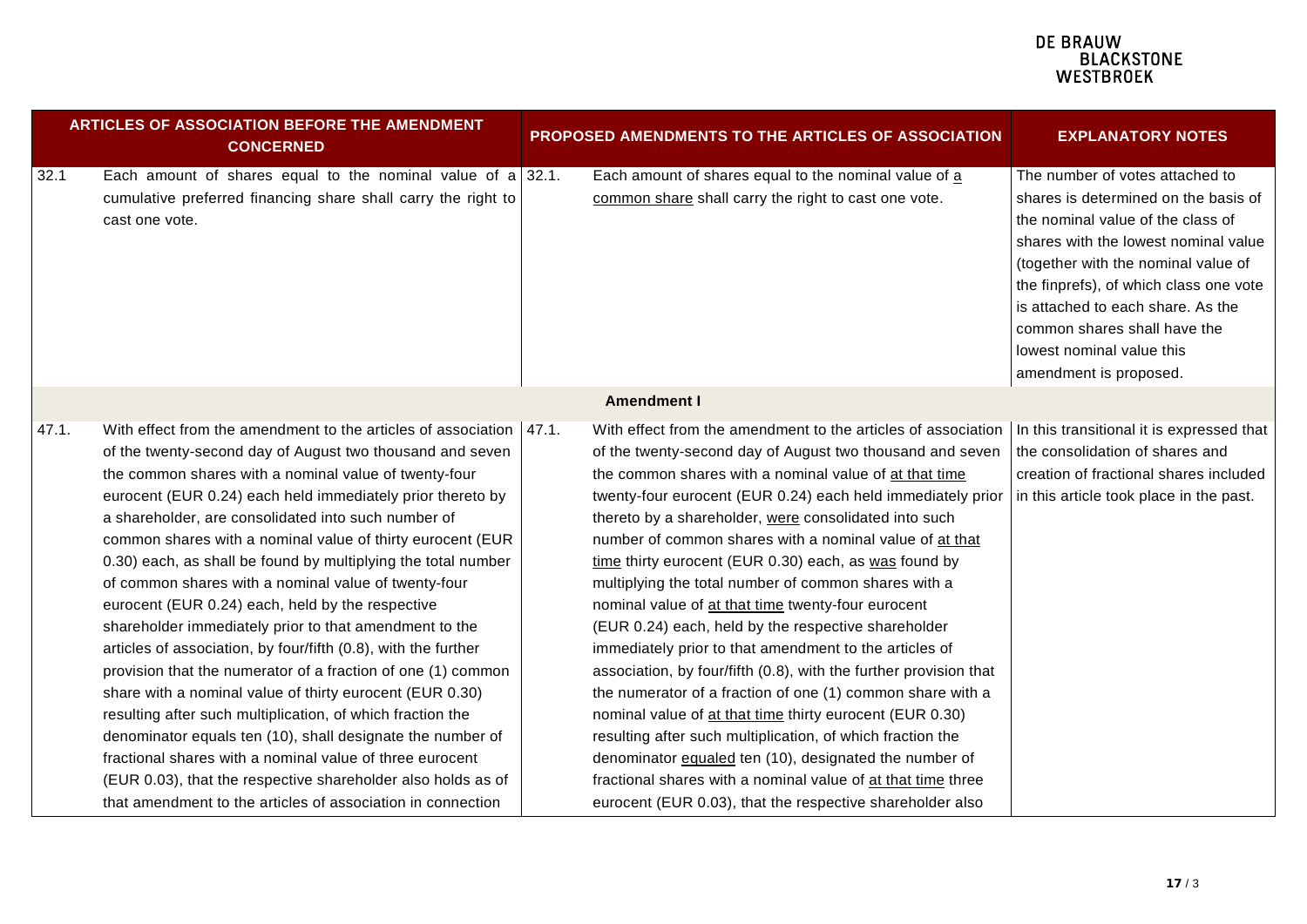| ARTICLES OF ASSOCIATION BEFORE THE AMENDMENT<br><b>CONCERNED</b> |                                                                                                                                                                                                                                                                                                                                                                   |       | PROPOSED AMENDMENTS TO THE ARTICLES OF ASSOCIATION                                                                                                                                                                                                                                                                                                            | <b>EXPLANATORY NOTES</b>                                                             |  |
|------------------------------------------------------------------|-------------------------------------------------------------------------------------------------------------------------------------------------------------------------------------------------------------------------------------------------------------------------------------------------------------------------------------------------------------------|-------|---------------------------------------------------------------------------------------------------------------------------------------------------------------------------------------------------------------------------------------------------------------------------------------------------------------------------------------------------------------|--------------------------------------------------------------------------------------|--|
|                                                                  | with the aforementioned consolidation of common shares.                                                                                                                                                                                                                                                                                                           |       | held as of that amendment to the said articles of association<br>in connection with the aforementioned consolidation of<br>common shares.                                                                                                                                                                                                                     |                                                                                      |  |
| 47.2.                                                            | Every fractional share shall be in registered form.                                                                                                                                                                                                                                                                                                               | 47.2. | Every fractional share shall be in registered form.                                                                                                                                                                                                                                                                                                           | Unchanged.                                                                           |  |
| 47.3.                                                            | Without prejudice to the other provisions of this article 48,<br>the provisions of Title 4 of Book 2 of the Dutch Civil Code on<br>shares and shareholders shall apply accordingly to fractional<br>shares and holders of fractional shares, to the extent not                                                                                                    | 47.3. | Without prejudice to the other provisions of this article 47,<br>the provisions of Title 4 of Book 2 of the Dutch Civil Code on<br>shares and shareholders shall apply accordingly to fractional<br>shares and holders of fractional shares, to the extent not                                                                                                | Unchanged.                                                                           |  |
|                                                                  | stipulated otherwise in those provisions.                                                                                                                                                                                                                                                                                                                         |       | stipulated otherwise in those provisions.                                                                                                                                                                                                                                                                                                                     |                                                                                      |  |
| 47.4.                                                            | The provisions of these articles of association with respect to $\vert$ 47.4.<br>shares and shareholders shall apply accordingly to fractional<br>shares and holders of fractional shares, to the extent not<br>stipulated otherwise in those provisions and paragraphs 5<br>and 6 of this article 48.                                                            |       | The provisions of these articles of association with respect to Change of a reference.<br>shares and shareholders shall apply accordingly to fractional<br>shares and holders of fractional shares, to the extent not<br>stipulated otherwise in those provisions and paragraphs 5 up<br>and to including 7 of this article 47.                               |                                                                                      |  |
| 47.5.                                                            | A holder of one or more fractional shares may exercise the                                                                                                                                                                                                                                                                                                        | 47.5. | A holder of one or more fractional shares may exercise the                                                                                                                                                                                                                                                                                                    | The new nominal value of the                                                         |  |
|                                                                  | meeting and voting rights attaching to a common share with<br>a nominal value of thirty eurocent (EUR 0.30) together with                                                                                                                                                                                                                                         |       | meeting and voting rights attaching to a common share with<br>a nominal value of [ $\bullet$ ] euro (EUR [ $\bullet$ ]) together with one or                                                                                                                                                                                                                  | common shares shall be expressed<br>in this article.                                 |  |
|                                                                  | one or more other holders of one or more fractional shares to                                                                                                                                                                                                                                                                                                     |       | more other holders of one or more fractional shares to the                                                                                                                                                                                                                                                                                                    |                                                                                      |  |
|                                                                  | the extent the total number of fractional shares held by such<br>holders of fractional shares equals ten (10) or a multiple<br>thereof. These rights shall be exercised either by one of<br>them who has been authorized to that effect by the others in<br>writing, or by a proxy authorized to that effect by those<br>holders of fractional shares in writing. |       | extent the total number of fractional shares held by such<br>holders of fractional shares equals ten (10) or a multiple<br>thereof. These rights shall be exercised either by one of<br>them who has been authorized to that effect by the others in<br>writing, or by a proxy authorized to that effect by those<br>holders of fractional shares in writing. |                                                                                      |  |
| 47.6.                                                            | Every holder of a fractional share is entitled to one/tenth<br>(1/10) part of the (interim) dividend and any other distribution<br>to which the holder of one common share with a nominal<br>value of thirty eurocent (EUR 0.30) is entitled.                                                                                                                     | 47.6. | Every holder of a fractional share is entitled to one/tenth<br>(1/10) part of the (interim) dividend and any other distribution<br>to which the holder of one common share with a nominal<br>value of $[•]$ euro (EUR $[•]$ ) is entitled.                                                                                                                    | The new nominal value of the<br>common shares shall be expressed<br>in this article. |  |
| 47.7.                                                            | In the event the holder of one or more fractional shares<br>acquires such number of fractional shares that the total                                                                                                                                                                                                                                              | 47.7. | In the event the holder of one or more fractional shares<br>acquires such number of fractional shares that the total                                                                                                                                                                                                                                          | The new nominal value of the<br>common shares shall be expressed                     |  |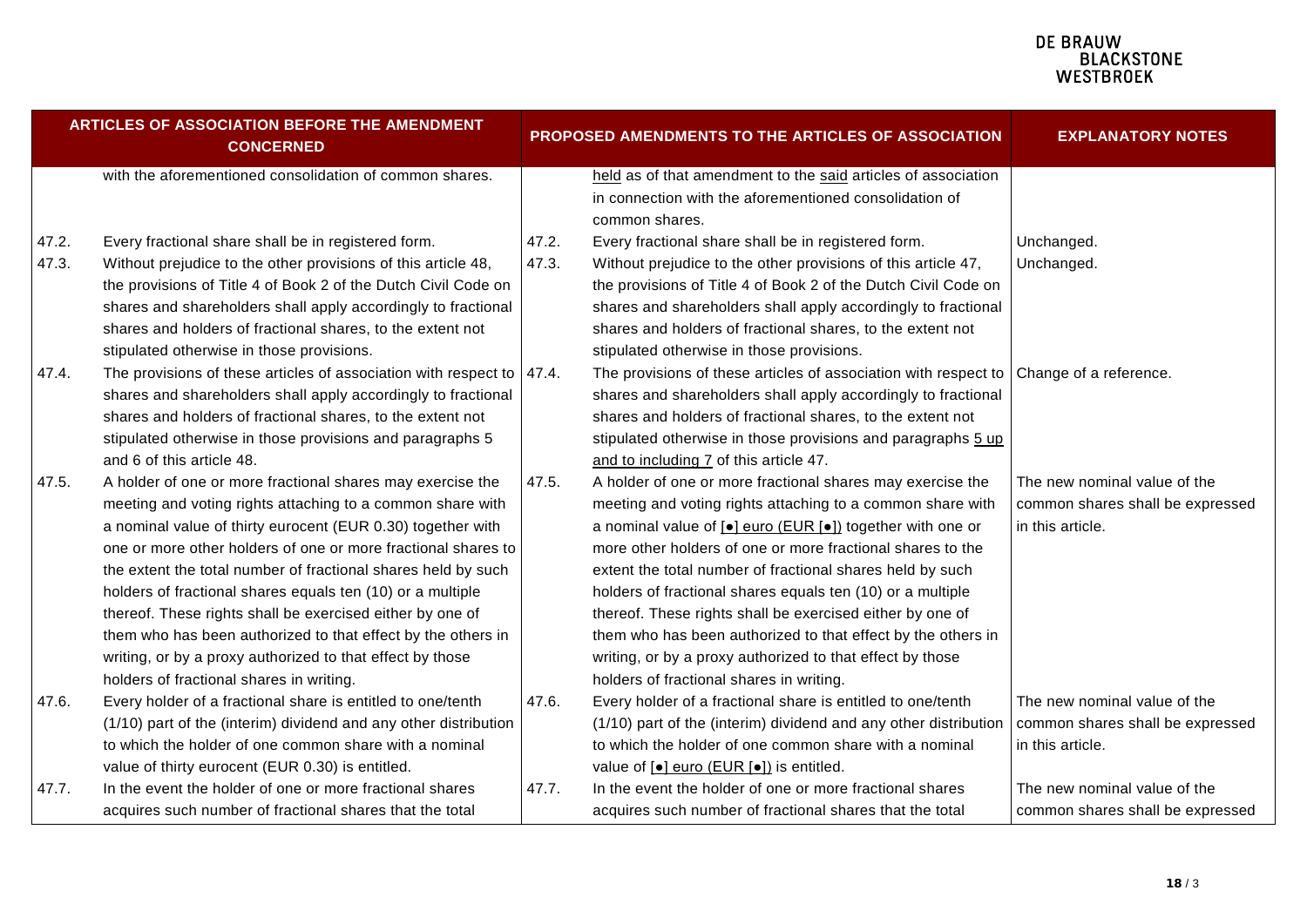| <b>ARTICLES OF ASSOCIATION BEFORE THE AMENDMENT</b><br><b>CONCERNED</b>                                                                                                                                                                                                                                                                                                                                                                                                                                                                                                                                                                                                                                                                                                                                                                                                                                                                                                                                                                                                                                                               |       | PROPOSED AMENDMENTS TO THE ARTICLES OF ASSOCIATION                                                                                                                                                                                                                                                                                                                                                                                                                                                                                                                                                                                                                                                                                                                                                                                                                                                                                                                                                                                                                                                                                                                      | <b>EXPLANATORY NOTES</b>                                                                                                                                                                                                                                                                                                                                                                    |
|---------------------------------------------------------------------------------------------------------------------------------------------------------------------------------------------------------------------------------------------------------------------------------------------------------------------------------------------------------------------------------------------------------------------------------------------------------------------------------------------------------------------------------------------------------------------------------------------------------------------------------------------------------------------------------------------------------------------------------------------------------------------------------------------------------------------------------------------------------------------------------------------------------------------------------------------------------------------------------------------------------------------------------------------------------------------------------------------------------------------------------------|-------|-------------------------------------------------------------------------------------------------------------------------------------------------------------------------------------------------------------------------------------------------------------------------------------------------------------------------------------------------------------------------------------------------------------------------------------------------------------------------------------------------------------------------------------------------------------------------------------------------------------------------------------------------------------------------------------------------------------------------------------------------------------------------------------------------------------------------------------------------------------------------------------------------------------------------------------------------------------------------------------------------------------------------------------------------------------------------------------------------------------------------------------------------------------------------|---------------------------------------------------------------------------------------------------------------------------------------------------------------------------------------------------------------------------------------------------------------------------------------------------------------------------------------------------------------------------------------------|
| number of fractional shares held by him at least equals ten<br>(10), then each time ten (10) fractional shares held by him<br>shall by operation of law be consolidated into one common<br>share with a nominal value of thirty eurocent (EUR 0.30).<br>47.8.<br>This article and its heading shall lapse per the moment that<br>no fractional shares are outstanding anymore, under<br>renumbering of Article 48 and the references to Article 48 in<br>article 47.                                                                                                                                                                                                                                                                                                                                                                                                                                                                                                                                                                                                                                                                  | 47.8. | number of fractional shares held by him at least equals ten<br>(10), then each time ten (10) fractional shares held by him<br>shall by operation of law be consolidated into one common<br>share with a nominal value of [ $\bullet$ ] euro (EUR [ $\bullet$ ]).<br>This article and its heading shall (under renumbering of the<br>articles included in the articles of association after this article<br>and the references to those articles) lapse per the moment<br>that no fractional shares are outstanding anymore.                                                                                                                                                                                                                                                                                                                                                                                                                                                                                                                                                                                                                                             | in this article.<br>This article contains a more general<br>reference to renumbering of and<br>changes of references to articles<br>included in the articles of association<br>after this article (in case this article<br>expires).                                                                                                                                                        |
|                                                                                                                                                                                                                                                                                                                                                                                                                                                                                                                                                                                                                                                                                                                                                                                                                                                                                                                                                                                                                                                                                                                                       |       | <b>Amendment II</b>                                                                                                                                                                                                                                                                                                                                                                                                                                                                                                                                                                                                                                                                                                                                                                                                                                                                                                                                                                                                                                                                                                                                                     |                                                                                                                                                                                                                                                                                                                                                                                             |
| 47.1<br>With effect from the amendment to the articles of association $ 47.1$ .<br>of the twenty-second day of August two thousand and seven<br>the common shares with a nominal value of at that time<br>twenty-four eurocent (EUR 0.24) each held immediately prior<br>thereto by a shareholder, were consolidated into such<br>number of common shares with a nominal value of at that<br>time thirty eurocent (EUR 0.30) each, as was found by<br>multiplying the total number of common shares with a<br>nominal value of at that time twenty-four eurocent<br>(EUR 0.24) each, held by the respective shareholder<br>immediately prior to that amendment to the articles of<br>association, by four/fifth (0.8), with the further provision that<br>the numerator of a fraction of one (1) common share with a<br>nominal value of at that time thirty eurocent (EUR 0.30)<br>resulting after such multiplication, of which fraction the<br>denominator equaled ten (10), designated the number of<br>fractional shares with a nominal value of at that time three<br>eurocent (EUR 0.03), that the respective shareholder also |       | With effect from the amendment to the articles of association $\vert A \vert$ new transitional provision is added<br>of the twenty-second day of August two thousand and seven<br>the common shares with a nominal value of at that time<br>twenty-four eurocent (EUR 0.24) each held immediately prior<br>thereto by a shareholder, were consolidated into such<br>number of common shares with a nominal value of at that<br>time thirty eurocent (EUR 0.30) each, as was found by<br>multiplying the total number of common shares with a<br>nominal value of at that time twenty-four eurocent<br>(EUR 0.24) each, held by the respective shareholder<br>immediately prior to that amendment to the articles of<br>association, by four/fifth (0.8), with the further provision that<br>the numerator of a fraction of one (1) common share with a<br>nominal value of at that time thirty eurocent (EUR 0.30)<br>resulting after such multiplication, of which fraction the<br>denominator equaled ten (10), designated the number of<br>fractional shares with a nominal value of at that time three<br>eurocent (EUR 0.03), that the respective shareholder also | in connection with the proposed<br>consolidation of common shares, as<br>a result of which fractional shares<br>are created for fractions of shares<br>possibly emerging from the<br>consolidation of common shares<br>(and, if applicable, fractions of<br>shares already held).<br>For further information on the<br>consolidation of common shares we<br>refer to the Explanatory Notes. |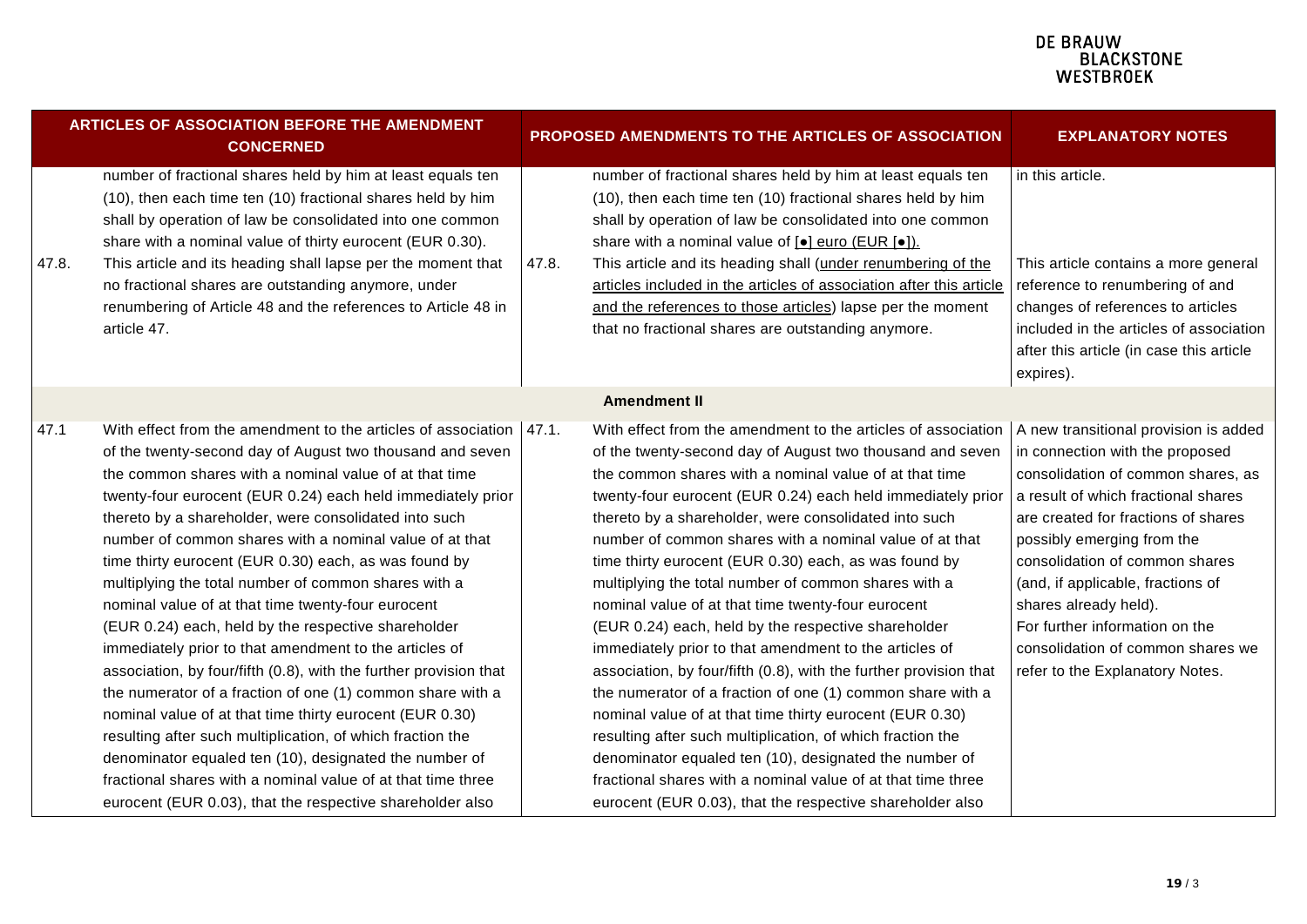|      | <b>ARTICLES OF ASSOCIATION BEFORE THE AMENDMENT</b><br><b>CONCERNED</b> |       | PROPOSED AMENDMENTS TO THE ARTICLES OF ASSOCIATION                                                    | <b>EXPLANATORY NOTES</b> |
|------|-------------------------------------------------------------------------|-------|-------------------------------------------------------------------------------------------------------|--------------------------|
|      | held as of that amendment to the said articles of association           |       | held as of that amendment to the said articles of association                                         |                          |
|      | in connection with the aforementioned consolidation of                  |       | in connection with the aforementioned consolidation of                                                |                          |
|      | common shares.                                                          |       | common shares.                                                                                        |                          |
|      |                                                                         |       | With effect of the amendment to the articles of association of                                        |                          |
|      |                                                                         |       | $\lceil \bullet \rceil$ (part II) the common shares with a nominal value of $\lceil \bullet \rceil$   |                          |
|      |                                                                         |       | euro (EUR [ $\bullet$ ]) per share and fractional shares with a                                       |                          |
|      |                                                                         |       | nominal value of [ $\bullet$ ] euro (EUR [ $\bullet$ ]) each held immediately                         |                          |
|      |                                                                         |       | prior thereto by a shareholder, are consolidated into such                                            |                          |
|      |                                                                         |       | number of common shares with a nominal value of [.] euro                                              |                          |
|      |                                                                         |       | (EUR [•]) each, as shall be found by multiplying the total                                            |                          |
|      |                                                                         |       | number of common shares with a nominal value of [ $\bullet$ ] euro                                    |                          |
|      |                                                                         |       | (EUR [•]) and fractional shares with a nominal value of [•]                                           |                          |
|      |                                                                         |       | euro (EUR [.]) each, held by the respective shareholder                                               |                          |
|      |                                                                         |       | immediately prior to this amendment to the articles of                                                |                          |
|      |                                                                         |       | association, by $\lceil \bullet \rceil / \lceil \bullet \rceil$ , with the further provision that the |                          |
|      |                                                                         |       | numerator of a fraction of one (1) common share with a                                                |                          |
|      |                                                                         |       | nominal value of [ $\bullet$ ] euro (EUR [ $\bullet$ ]) resulting after such                          |                          |
|      |                                                                         |       | multiplication, of which fraction the denominator equals [ $\bullet$ ]                                |                          |
|      |                                                                         |       | ([ $\bullet$ ]), and which result will be rounded up by fractions of ten,                             |                          |
|      |                                                                         |       | shall designate the number of fractional shares with a claim                                          |                          |
|      |                                                                         |       | on [•] ([•]) part of a common share with a nominal value of                                           |                          |
|      |                                                                         |       | [•] ([•]) designating that the respective shareholder also                                            |                          |
|      |                                                                         |       | holds as of this particular amendment to the articles of                                              |                          |
|      |                                                                         |       | association in connection with the aforementioned                                                     |                          |
|      |                                                                         |       | consolidation of common shares.                                                                       |                          |
| 47.2 | Every fractional share shall be in registered form.                     | 47.2. | Every fractional share shall be in registered form.                                                   | Unchanged.               |
| 47.3 | Without prejudice to the other provisions of this article 47,           | 47.3. | Without prejudice to the other provisions of this article 47,                                         | Unchanged.               |
|      | the provisions of Title 4 of Book 2 of the Dutch Civil Code on          |       | the provisions of Title 4 of Book 2 of the Dutch Civil Code on                                        |                          |
|      | shares and shareholders shall apply accordingly to fractional           |       | shares and shareholders shall apply accordingly to fractional                                         |                          |
|      | shares and holders of fractional shares, to the extent not              |       | shares and holders of fractional shares, to the extent not                                            |                          |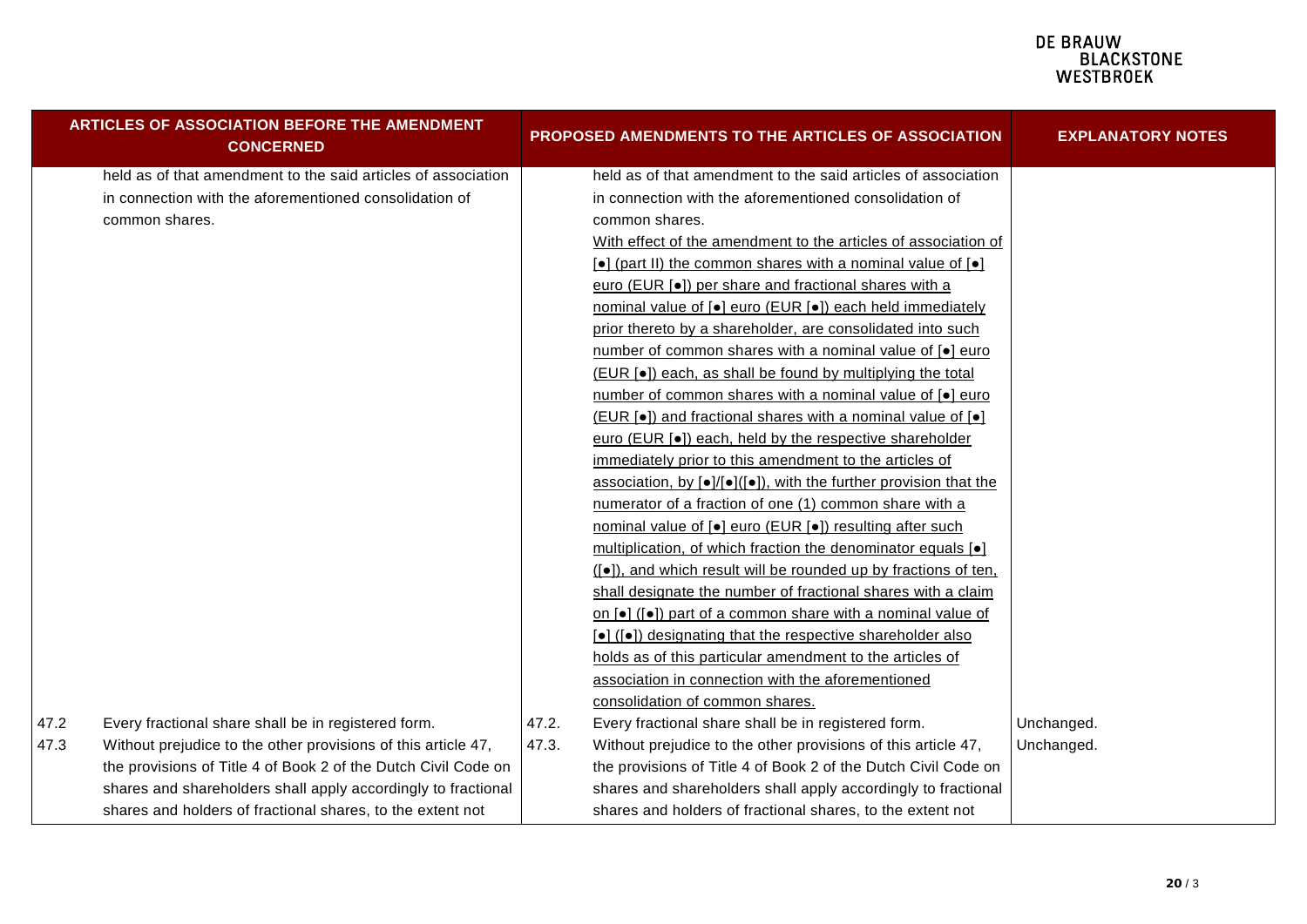| ARTICLES OF ASSOCIATION BEFORE THE AMENDMENT<br><b>CONCERNED</b> |                                                                       |       | PROPOSED AMENDMENTS TO THE ARTICLES OF ASSOCIATION                                                                     | <b>EXPLANATORY NOTES</b>               |
|------------------------------------------------------------------|-----------------------------------------------------------------------|-------|------------------------------------------------------------------------------------------------------------------------|----------------------------------------|
|                                                                  | stipulated otherwise in those provisions.                             |       | stipulated otherwise in those provisions.                                                                              |                                        |
| 47.4                                                             | The provisions of these articles of association with respect to       | 47.4. | The provisions of these articles of association with respect to                                                        | Unchanged.                             |
|                                                                  | shares and shareholders shall apply accordingly to fractional         |       | shares and shareholders shall apply accordingly to fractional                                                          |                                        |
|                                                                  | shares and holders of fractional shares, to the extent not            |       | shares and holders of fractional shares, to the extent not                                                             |                                        |
|                                                                  | stipulated otherwise in those provisions and paragraphs 5 up          |       | stipulated otherwise in those provisions and paragraphs 5 up                                                           |                                        |
|                                                                  | and to including 7 of this article 47.                                |       | and to including 7 of this article 47.                                                                                 |                                        |
| 47.5                                                             | A holder of one or more fractional shares may exercise the            | 47.5. | A holder of one or more fractional shares may exercise the                                                             | This article shall express the new     |
|                                                                  | meeting and voting rights attaching to a common share with            |       | meeting and voting rights attaching to a common share with                                                             | nominal value of the common shares     |
|                                                                  | a nominal value of $[•]$ euro (EUR $[•]$ ) together with one or       |       | a nominal value of $[•]$ euro (EUR $[•]$ ) together with one or                                                        | and the new number of fractional       |
|                                                                  | more other holders of one or more fractional shares to the            |       | more other holders of one or more fractional shares to the                                                             | shares entitling its holder to a whole |
|                                                                  | extent the total number of fractional shares held by such             |       | extent the total number of fractional shares held by such                                                              | common share.                          |
|                                                                  | holders of fractional shares equals ten (10) or a multiple            |       | holders of fractional shares equals [•]([•]) or a multiple                                                             |                                        |
|                                                                  | thereof. These rights shall be exercised either by one of             |       | thereof. These rights shall be exercised either by one of                                                              |                                        |
|                                                                  | them who has been authorized to that effect by the others in          |       | them who has been authorized to that effect by the others in                                                           |                                        |
|                                                                  | writing, or by a proxy authorized to that effect by those             |       | writing, or by a proxy authorized to that effect by those                                                              |                                        |
|                                                                  | holders of fractional shares in writing.                              |       | holders of fractional shares in writing.                                                                               |                                        |
| 47.6                                                             | Every holder of a fractional share is entitled to one/tenth           | 47.6. | Every holder of a fractional share is entitled to $\bullet$ ( $\bullet$ )/ $\bullet$ ))                                | This article shall express the new     |
|                                                                  | (1/10) part of the (interim) dividend and any other distribution      |       | part of the (interim) dividend and any other distribution to                                                           | nominal value of the common shares     |
|                                                                  | to which the holder of one common share with a nominal                |       | which the holder of one common share with a nominal value                                                              | and the new number of fractional       |
|                                                                  | value of [•] euro (EUR [•]) is entitled.                              |       | of [ $\bullet$ ] euro (EUR [ $\bullet$ ]) is entitled.                                                                 | shares entitling its holder to a whole |
|                                                                  |                                                                       |       |                                                                                                                        | common share.                          |
| 47.7                                                             | In the event the holder of one or more fractional shares              | 47.7. | In the event the holder of one or more fractional shares                                                               | This article shall express the new     |
|                                                                  | acquires such number of fractional shares that the total              |       | acquires such number of fractional shares that the total                                                               | nominal value of the common shares     |
|                                                                  | number of fractional shares held by him at least equals ten           |       | number of fractional shares held by him at least equals                                                                | and the new number of fractional       |
|                                                                  | (10), then each time ten (10) fractional shares held by him           |       | $\left[\bullet\right]$ ( $\left[\bullet\right]$ ), then each time $\left[\bullet\right]$ fractional shares held by him | shares entitling its holder to a whole |
|                                                                  | shall by operation of law be consolidated into one common             |       | shall by operation of law be consolidated into one common                                                              | common share.                          |
|                                                                  | share with a nominal value of [ $\bullet$ ] euro (EUR [ $\bullet$ ]). |       | share with a nominal value of $\lceil \bullet \rceil$ (EUR $\lceil \bullet \rceil$ ).                                  |                                        |
| 47.8                                                             | This article and its heading shall (under renumbering of the          | 47.8. | This article and its heading shall (under renumbering of the                                                           | Unchanged.                             |
|                                                                  | articles included in the articles of association after this article   |       | articles included in the articles of association after this article                                                    |                                        |
|                                                                  | and the references to those articles) lapse per the moment            |       | and the references to those articles) lapse per the moment                                                             |                                        |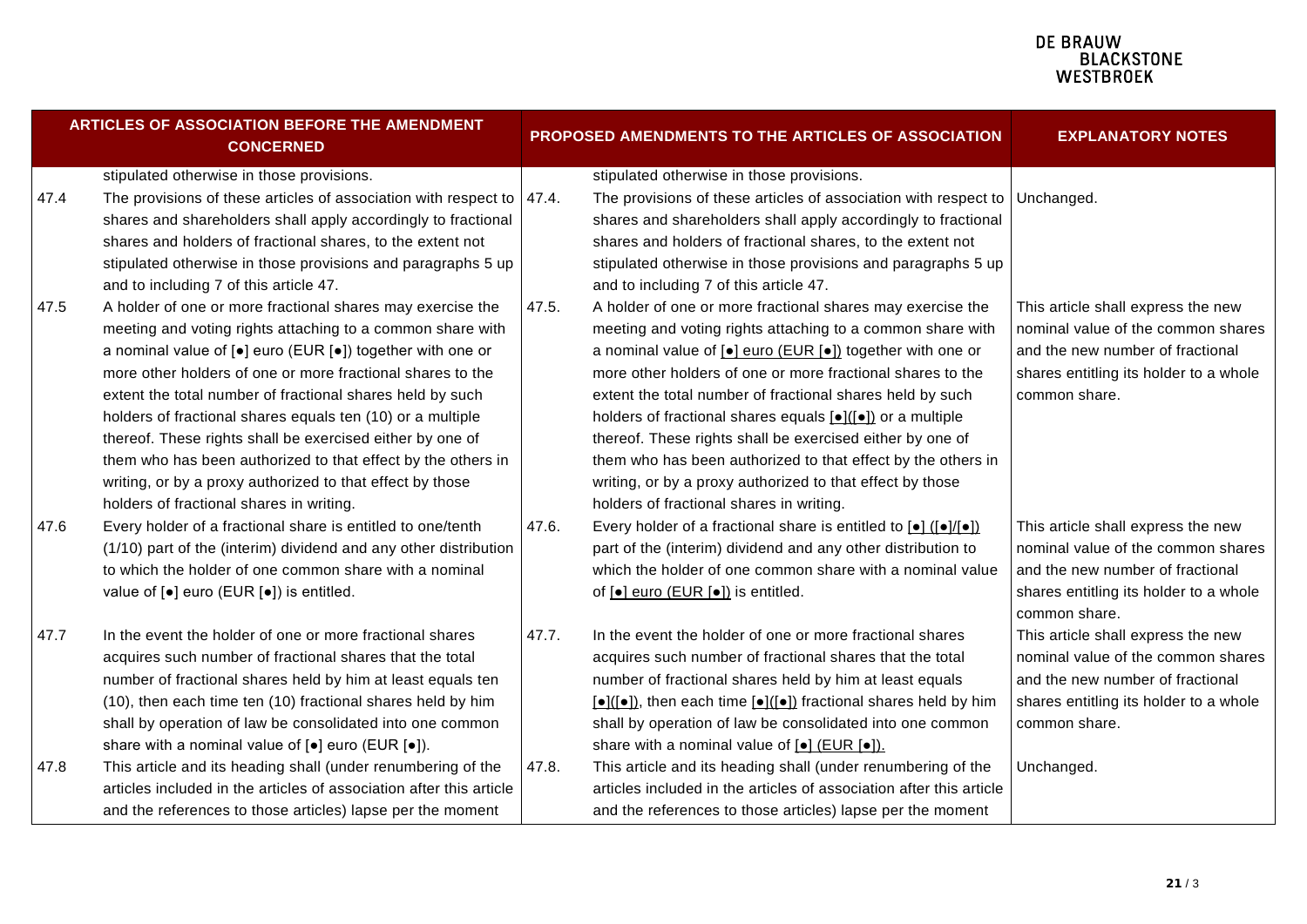| <b>EXPLANATORY NOTES</b>                                                                                                                                                                                                              | <b>PROPOSED AMENDMENTS TO THE ARTICLES OF ASSOCIATION</b>                                                                                                                                                                                                                                                                                                                                                                                                                                                                                                                                                                                                                                                                                                                                                                                                                                                                                                                                                                                                                                                                                                                                                                                                                                                                                                                                                                                                                                                                                                                                                                                                      | <b>ARTICLES OF ASSOCIATION BEFORE THE AMENDMENT</b><br><b>CONCERNED</b>                                                                                                                                                                                                                                                                                                                                                                                                                                                                                                                                                                                                                                                                                                                                                                                                                                                                                                                                                                                                                                                                                                                                                                                                                                                                                                                                                                                                                                                                                                                                                                      |  |  |
|---------------------------------------------------------------------------------------------------------------------------------------------------------------------------------------------------------------------------------------|----------------------------------------------------------------------------------------------------------------------------------------------------------------------------------------------------------------------------------------------------------------------------------------------------------------------------------------------------------------------------------------------------------------------------------------------------------------------------------------------------------------------------------------------------------------------------------------------------------------------------------------------------------------------------------------------------------------------------------------------------------------------------------------------------------------------------------------------------------------------------------------------------------------------------------------------------------------------------------------------------------------------------------------------------------------------------------------------------------------------------------------------------------------------------------------------------------------------------------------------------------------------------------------------------------------------------------------------------------------------------------------------------------------------------------------------------------------------------------------------------------------------------------------------------------------------------------------------------------------------------------------------------------------|----------------------------------------------------------------------------------------------------------------------------------------------------------------------------------------------------------------------------------------------------------------------------------------------------------------------------------------------------------------------------------------------------------------------------------------------------------------------------------------------------------------------------------------------------------------------------------------------------------------------------------------------------------------------------------------------------------------------------------------------------------------------------------------------------------------------------------------------------------------------------------------------------------------------------------------------------------------------------------------------------------------------------------------------------------------------------------------------------------------------------------------------------------------------------------------------------------------------------------------------------------------------------------------------------------------------------------------------------------------------------------------------------------------------------------------------------------------------------------------------------------------------------------------------------------------------------------------------------------------------------------------------|--|--|
|                                                                                                                                                                                                                                       | that no fractional shares are outstanding anymore.                                                                                                                                                                                                                                                                                                                                                                                                                                                                                                                                                                                                                                                                                                                                                                                                                                                                                                                                                                                                                                                                                                                                                                                                                                                                                                                                                                                                                                                                                                                                                                                                             | that no fractional shares are outstanding anymore.                                                                                                                                                                                                                                                                                                                                                                                                                                                                                                                                                                                                                                                                                                                                                                                                                                                                                                                                                                                                                                                                                                                                                                                                                                                                                                                                                                                                                                                                                                                                                                                           |  |  |
|                                                                                                                                                                                                                                       | <b>Amendment III</b>                                                                                                                                                                                                                                                                                                                                                                                                                                                                                                                                                                                                                                                                                                                                                                                                                                                                                                                                                                                                                                                                                                                                                                                                                                                                                                                                                                                                                                                                                                                                                                                                                                           |                                                                                                                                                                                                                                                                                                                                                                                                                                                                                                                                                                                                                                                                                                                                                                                                                                                                                                                                                                                                                                                                                                                                                                                                                                                                                                                                                                                                                                                                                                                                                                                                                                              |  |  |
| nominal value of the common<br>shares. Furthermore, it expresses<br>that at the time of this third<br>amendment of the articles of<br>association becomes effective, the<br>changes of the second amendment<br>will have taken place. | With effect from the amendment to the articles of association   This article shall express the new<br>of the twenty-second day of August two thousand and seven<br>the common shares with a nominal value of at that time<br>twenty-four eurocent (EUR 0.24) each held immediately prior<br>thereto by a shareholder, were consolidated into such<br>number of common shares with a nominal value of at that<br>time thirty eurocent (EUR 0.30) each, as shall be found by<br>multiplying the total number of common shares with a<br>nominal value at that time of twenty-four eurocent<br>(EUR 0.24) each, held by the respective shareholder<br>immediately prior to this amendment to the articles of<br>association, by four/fifth (0.8), with the further provision that<br>the numerator of a fraction of one (1) common share with a<br>nominal value of at that time thirty eurocent (EUR 0.30)<br>resulting after such multiplication, of which fraction the<br>denominator equals ten (10), designated the number of<br>fractional shares with a nominal value of at that time three<br>eurocent (EUR 0.03), that the respective shareholder also<br>held as of this amendment to the articles of association in<br>connection with the aforementioned consolidation of<br>common shares.<br>With effect of the amendment to the articles of association of<br>[•] (part II) the common shares with a nominal value of at<br>that time $\left[\bullet\right]$ (EUR $\left[\bullet\right]$ ) per share and fractional shares with a<br>nominal value of at that time EUR [.] (EUR [.]) each held<br>immediately prior thereto by a shareholder, were | With effect from the amendment to the articles of association   47.1.<br>47.1.<br>of the twenty-second day of August two thousand and seven<br>the common shares with a nominal value of at that time<br>twenty-four eurocent (EUR 0.24) each held immediately prior<br>thereto by a shareholder, were consolidated into such<br>number of common shares with a nominal value of at that<br>time thirty eurocent (EUR 0.30) each, as was found by<br>multiplying the total number of common shares with a<br>nominal value of at that time twenty-four eurocent<br>(EUR 0.24) each, held by the respective shareholder<br>immediately prior to that amendment to the articles of<br>association, by four/fifth (0.8), with the further provision that<br>the numerator of a fraction of one (1) common share with a<br>nominal value of at that time thirty eurocent (EUR 0.30)<br>resulting after such multiplication, of which fraction the<br>denominator equaled ten (10), designated the number of<br>fractional shares with a nominal value of at that time three<br>eurocent (EUR 0.03), that the respective shareholder also<br>held as of that amendment to the said articles of association<br>in connection with the aforementioned consolidation of<br>common shares.<br>With effect of the amendment to the articles of association of<br>$\left[\bullet\right]$ (part II) the common shares with a nominal value of $\left[\bullet\right]$<br>euro (EUR [.]) per share and fractional shares with a<br>nominal value of [●] euro (EUR [●]) each held immediately<br>prior thereto by a shareholder, are consolidated into such |  |  |
|                                                                                                                                                                                                                                       | consolidated into such number of common shares with a                                                                                                                                                                                                                                                                                                                                                                                                                                                                                                                                                                                                                                                                                                                                                                                                                                                                                                                                                                                                                                                                                                                                                                                                                                                                                                                                                                                                                                                                                                                                                                                                          | number of common shares with a nominal value of [ $\bullet$ ] euro                                                                                                                                                                                                                                                                                                                                                                                                                                                                                                                                                                                                                                                                                                                                                                                                                                                                                                                                                                                                                                                                                                                                                                                                                                                                                                                                                                                                                                                                                                                                                                           |  |  |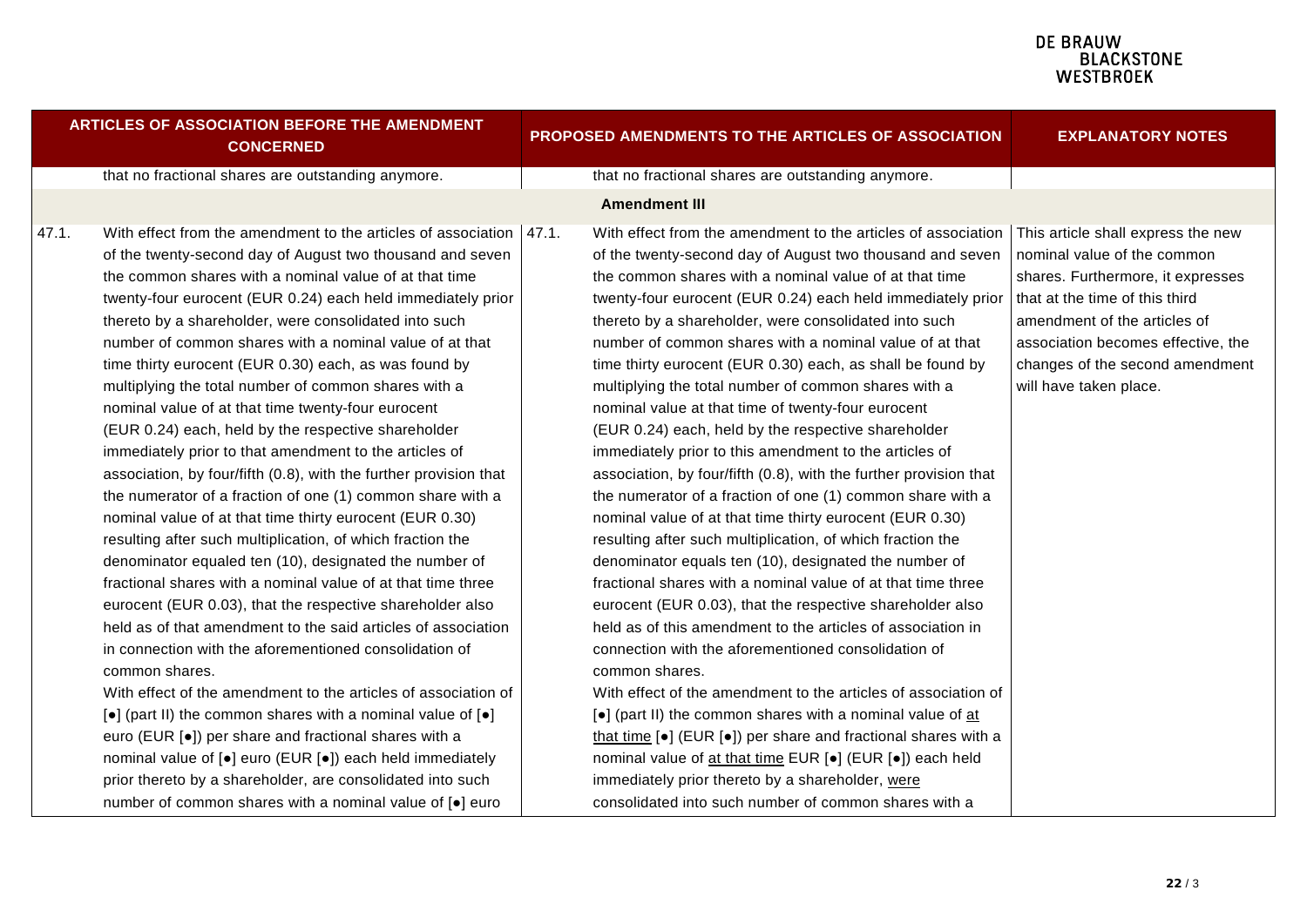|       | ARTICLES OF ASSOCIATION BEFORE THE AMENDMENT<br><b>CONCERNED</b>                                    |       | PROPOSED AMENDMENTS TO THE ARTICLES OF ASSOCIATION                                                 | <b>EXPLANATORY NOTES</b> |
|-------|-----------------------------------------------------------------------------------------------------|-------|----------------------------------------------------------------------------------------------------|--------------------------|
|       | (EUR [•]) each, as shall be found by multiplying the total                                          |       | nominal value of at that time [.] euro (EUR [.]) each, as                                          |                          |
|       | number of common shares with a nominal value of [.] euro                                            |       | shall be found by multiplying the total number of common                                           |                          |
|       | (EUR [•]) and fractional shares with a nominal value of [•]                                         |       | shares with a nominal value of at that time [ $\bullet$ ] euro (EUR [ $\bullet$ ])                 |                          |
|       | euro (EUR [.]) each, held by the respective shareholder                                             |       | and fractional shares with a nominal value of at that time $[e]$                                   |                          |
|       | immediately prior to this amendment to the articles of                                              |       | euro (EUR [.]) each, held by the respective shareholder                                            |                          |
|       | association, by $[\bullet] / [\bullet] ([\bullet])$ , with the further provision that the           |       | immediately prior to that particular amendment to the articles                                     |                          |
|       | numerator of a fraction of one (1) common share with a                                              |       | of association, by $[\bullet] / [\bullet] ([\bullet])$ , with the further provision that           |                          |
|       | nominal value of [●] euro (EUR [●]) resulting after such                                            |       | the numerator of a fraction of one (1) common share with a                                         |                          |
|       | multiplication, of which fraction the denominator equals [.]                                        |       | nominal value of at that time [.] euro (EUR [.]) resulting                                         |                          |
|       | ([•]), and which result will be rounded up by fractions of ten,                                     |       | after such multiplication, of which fraction the denominator                                       |                          |
|       | shall designate the number of fractional shares with a claim                                        |       | equaled $\left[\bullet\right]$ ( $\left[\bullet\right]$ ), and which result has been rounded up by |                          |
|       | on $\left[\bullet\right]$ ( $\left[\bullet\right]$ ) part of a common share with a nominal value of |       | fractions of ten, designated the number of fractional shares                                       |                          |
|       | [•] ([•]) designating that the respective shareholder also                                          |       | with a claim on $\left[\bullet\right]$ ( $\left[\bullet\right]$ ) part of a common share with a    |                          |
|       | holds as of this particular amendment to the articles of                                            |       | nominal value of at that time [•] ([•]) designating that the                                       |                          |
|       | association in connection with the aforementioned                                                   |       | respective shareholder also held as of that particular                                             |                          |
|       | consolidation of common shares.                                                                     |       | amendment to the articles of association in connection with                                        |                          |
|       |                                                                                                     |       | the aforementioned consolidation of common shares.                                                 |                          |
|       |                                                                                                     |       | With effect from the amendment to the articles of association                                      |                          |
|       |                                                                                                     |       | of $\lceil \bullet \rceil$ (part III), in observance of the provisions in this                     |                          |
|       |                                                                                                     |       | paragraph, every fractional share will represent an                                                |                          |
|       |                                                                                                     |       | entitlement to [ $\bullet$ ] ([ $\bullet$ ]) part of one (1) common share with a                   |                          |
|       |                                                                                                     |       | nominal value of one euro cent (EUR 0.01) each.                                                    |                          |
| 47.2. | Every fractional share shall be in registered form.                                                 | 47.2. | Every fractional share shall be in registered form.                                                | Unchanged.               |
| 47.3. | Without prejudice to the other provisions of this article 47,                                       | 47.3. | Without prejudice to the other provisions of this article 47,                                      | Unchanged.               |
|       | the provisions of Title 4 of Book 2 of the Dutch Civil Code on                                      |       | the provisions of Title 4 of Book 2 of the Dutch Civil Code on                                     |                          |
|       | shares and shareholders shall apply accordingly to fractional                                       |       | shares and shareholders shall apply accordingly to fractional                                      |                          |
|       | shares and holders of fractional shares, to the extent not                                          |       | shares and holders of fractional shares, to the extent not                                         |                          |
|       | stipulated otherwise in those provisions.                                                           |       | stipulated otherwise in those provisions.                                                          |                          |
| 47.4. | The provisions of these articles of association with respect to $ 47.4$ .                           |       | The provisions of these articles of association with respect to                                    | Unchanged.               |
|       | shares and shareholders shall apply accordingly to fractional                                       |       | shares and shareholders shall apply accordingly to fractional                                      |                          |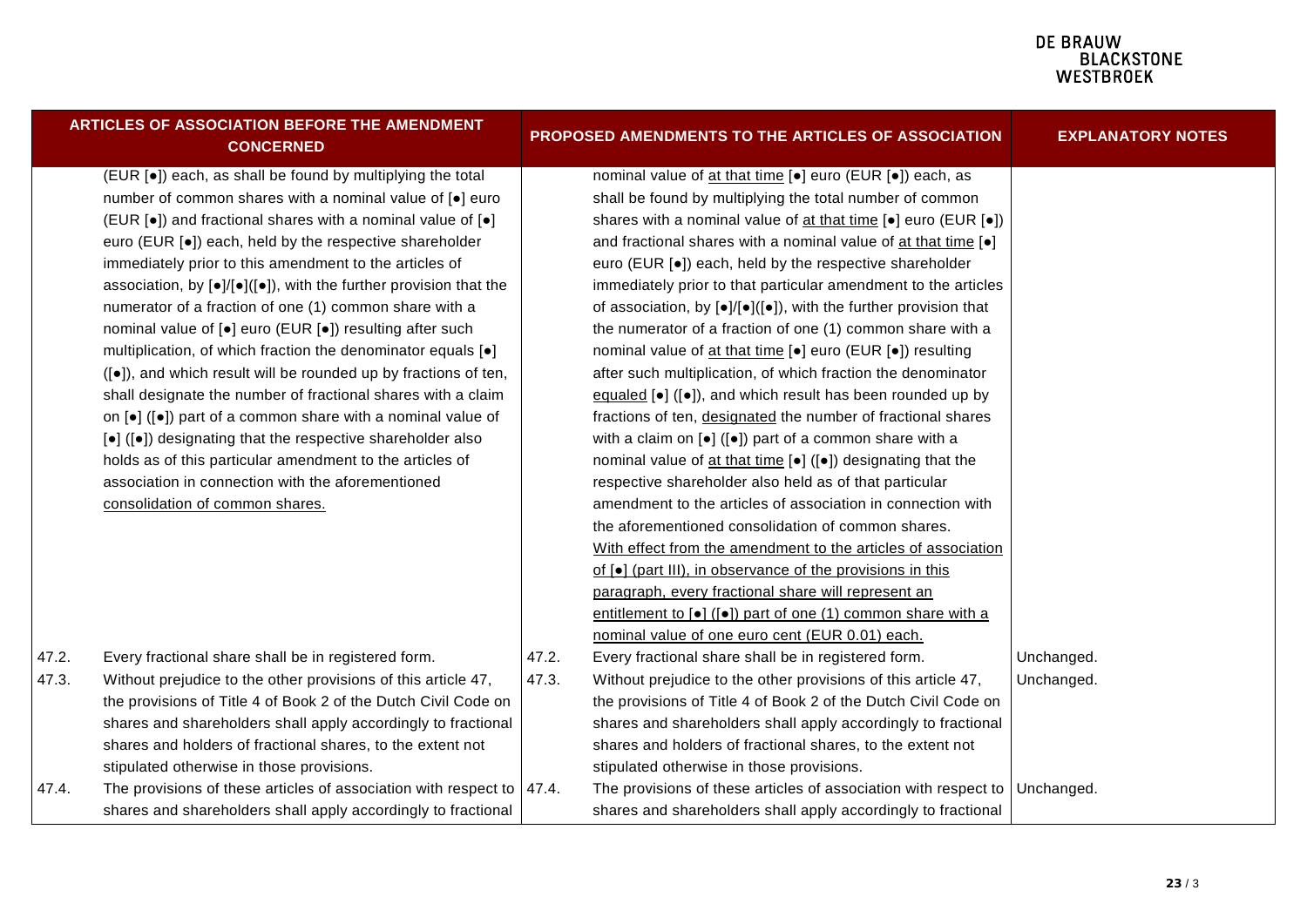|       | <b>ARTICLES OF ASSOCIATION BEFORE THE AMENDMENT</b><br><b>CONCERNED</b>                                                                                                                                                                                                                                                                                                                                                                                                                                                                                                                                               |       | PROPOSED AMENDMENTS TO THE ARTICLES OF ASSOCIATION                                                                                                                                                                                                                                                                                                                                                                                                                                                                                                                                                                         | <b>EXPLANATORY NOTES</b>                                                     |
|-------|-----------------------------------------------------------------------------------------------------------------------------------------------------------------------------------------------------------------------------------------------------------------------------------------------------------------------------------------------------------------------------------------------------------------------------------------------------------------------------------------------------------------------------------------------------------------------------------------------------------------------|-------|----------------------------------------------------------------------------------------------------------------------------------------------------------------------------------------------------------------------------------------------------------------------------------------------------------------------------------------------------------------------------------------------------------------------------------------------------------------------------------------------------------------------------------------------------------------------------------------------------------------------------|------------------------------------------------------------------------------|
|       | shares and holders of fractional shares, to the extent not<br>stipulated otherwise in those provisions and paragraphs 5 up<br>and to including 7 of this article 47.                                                                                                                                                                                                                                                                                                                                                                                                                                                  |       | shares and holders of fractional shares, to the extent not<br>stipulated otherwise in those provisions and paragraphs 5 up<br>and to including 7 of this article 47.                                                                                                                                                                                                                                                                                                                                                                                                                                                       |                                                                              |
| 47.5. | A holder of one or more fractional shares may exercise the<br>meeting and voting rights attaching to a common share with<br>a nominal value of [•] euro (EUR [•]) together with one or<br>more other holders of one or more fractional shares to the<br>extent the total number of fractional shares held by such<br>holders of fractional shares equals [•]([•]) or a multiple<br>thereof. These rights shall be exercised either by one of<br>them who has been authorized to that effect by the others in<br>writing, or by a proxy authorized to that effect by those<br>holders of fractional shares in writing. | 47.5. | A holder of one or more fractional shares may exercise the<br>meeting and voting rights attaching to a common share with<br>a nominal value of one eurocent (EUR 0.01) together with<br>one or more other holders of one or more fractional shares to<br>the extent the total number of fractional shares held by such<br>holders of fractional shares equals [•]([•]) or a multiple<br>thereof. These rights shall be exercised either by one of<br>them who has been authorized to that effect by the others in<br>writing, or by a proxy authorized to that effect by those<br>holders of fractional shares in writing. | This article shall express the new<br>nominal value of the common<br>shares. |
| 47.6. | Every holder of a fractional share is entitled to $\left[\bullet\right]$ ( $\left[\bullet\right]$ / $\left[\bullet\right]$ )<br>part of the (interim) dividend and any other distribution to<br>which the holder of one common share with a nominal value<br>of [ $\bullet$ ] euro (EUR [ $\bullet$ ]) is entitled.                                                                                                                                                                                                                                                                                                   | 47.6. | Every holder of a fractional share is entitled to $\left[\bullet\right]$ ( $\left[\bullet\right]$ / $\left[\bullet\right]$ )<br>part of the (interim) dividend and any other distribution to<br>which the holder of one common share with a nominal value<br>of one eurocent (EUR 0.01) is entitled.                                                                                                                                                                                                                                                                                                                       | This article shall express the new<br>nominal value of the common<br>shares. |
| 47.7. | In the event the holder of one or more fractional shares<br>acquires such number of fractional shares that the total<br>number of fractional shares held by him at least equals<br>$[\bullet]([\bullet])$ , then each time $[\bullet]([\bullet])$ fractional shares held by him<br>shall by operation of law be consolidated into one common<br>share with a nominal value of [ $\bullet$ ] (EUR [ $\bullet$ ]).                                                                                                                                                                                                      | 47.7. | In the event the holder of one or more fractional shares<br>acquires such number of fractional shares that the total<br>number of fractional shares held by him at least equals<br>$[\bullet]([\bullet])$ , then each time $[\bullet]([\bullet])$ fractional shares held by him<br>shall by operation of law be consolidated into one common<br>share with a nominal value of one eurocent (EUR 0.01).                                                                                                                                                                                                                     | This article shall express the new<br>nominal value of the common<br>shares. |
| 47.8. | This article and its heading shall (under renumbering of the<br>articles included in the articles of association after this article<br>and the references to those articles) lapse per the moment<br>that no fractional shares are outstanding anymore.                                                                                                                                                                                                                                                                                                                                                               | 47.8. | This article and its heading shall (under renumbering of the<br>articles included in the articles of association after this article<br>and the references to those articles) lapse per the moment<br>that no fractional shares are outstanding anymore.                                                                                                                                                                                                                                                                                                                                                                    | Unchanged.                                                                   |
|       |                                                                                                                                                                                                                                                                                                                                                                                                                                                                                                                                                                                                                       |       | <b>Amendment I</b>                                                                                                                                                                                                                                                                                                                                                                                                                                                                                                                                                                                                         |                                                                              |
| 48.1. | With effect from the amendment to the articles of association   48.1.                                                                                                                                                                                                                                                                                                                                                                                                                                                                                                                                                 |       | With effect from the amendment to the articles of association This article shall express that the                                                                                                                                                                                                                                                                                                                                                                                                                                                                                                                          |                                                                              |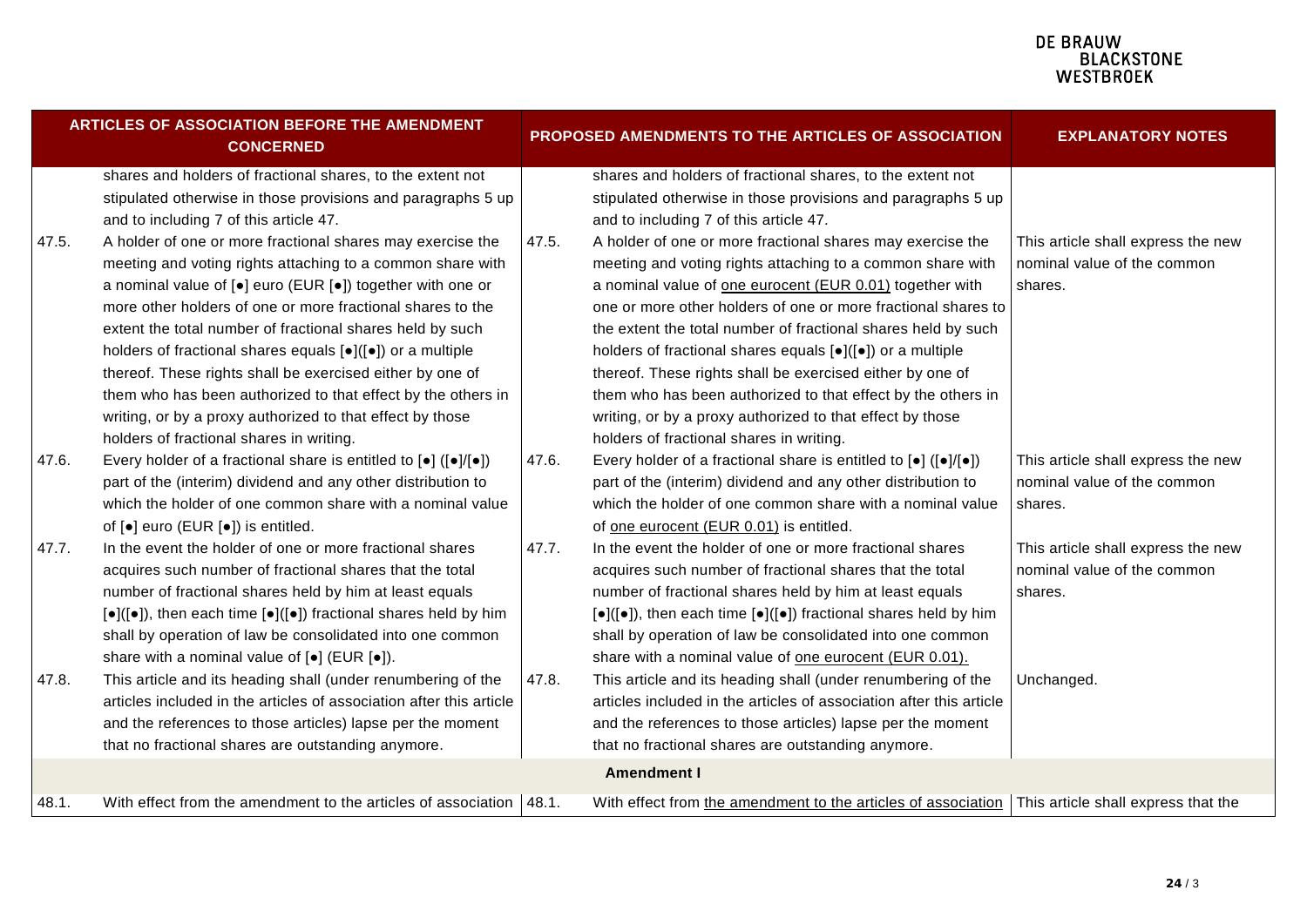| <b>ARTICLES OF ASSOCIATION BEFORE THE AMENDMENT</b><br><b>CONCERNED</b> |                                                                                                                                                                                                                                                                                                                                                                                                                                                                                                                                                                                                                                                                                                                 |       | PROPOSED AMENDMENTS TO THE ARTICLES OF ASSOCIATION                                                                                                                                                                                                                                                                                                                                                                                                                                                                                                                                                                                                              | <b>EXPLANATORY NOTES</b>                                                                                                                                                                                                                       |
|-------------------------------------------------------------------------|-----------------------------------------------------------------------------------------------------------------------------------------------------------------------------------------------------------------------------------------------------------------------------------------------------------------------------------------------------------------------------------------------------------------------------------------------------------------------------------------------------------------------------------------------------------------------------------------------------------------------------------------------------------------------------------------------------------------|-------|-----------------------------------------------------------------------------------------------------------------------------------------------------------------------------------------------------------------------------------------------------------------------------------------------------------------------------------------------------------------------------------------------------------------------------------------------------------------------------------------------------------------------------------------------------------------------------------------------------------------------------------------------------------------|------------------------------------------------------------------------------------------------------------------------------------------------------------------------------------------------------------------------------------------------|
| 48.2.                                                                   | of the twenty-second day of August two thousand and seven<br>the share certificates of common shares with a nominal<br>value of fifty Dutch cents (NLG 0.50) held immediately prior<br>thereto by a shareholder represent such number of common<br>shares respectively fractional shares following from the<br>provisions of article 47 paragraph 1; in which respect the<br>number of common shares with a nominal value of fifty<br>Dutch cents (NLG 0.50) embodied in the share certificate are<br>considered to represent common shares of thirty eurocent<br>(EUR 0.30).<br>With due observance of the provisions of paragraph 1 of this<br>article and article 47, share certificates can be exchanged by | 48.2. | of [ $\bullet$ ] (part I) the share certificates of common shares with a<br>nominal value of fifty Dutch cents (NLG 0.50) held<br>immediately prior thereto by a shareholder represent such<br>number of common shares respectively fractional shares<br>following from the provisions of article 47 paragraph 1; in<br>which respect the number of common shares with a nominal<br>value of fifty Dutch cents (NLG 0.50) embodied in the share<br>certificate are considered to represent common shares of [.]<br>(EUR [•]).<br>With due observance of the provisions of paragraph 1 of this<br>article and article 47, share certificates can be exchanged by | share certificates of common shares<br>with a nominal value of fifty Dutch<br>cents (NLG 0.50) represent a<br>number of common shares and, if<br>applicable fractional shares of<br>common shares with the new<br>nominal value.<br>Unchanged. |
|                                                                         | the holder thereof into bearer common shares embodied in<br>the share certificate (global) and, if applicable, registered<br>fractional shares which shall be included in the shareholders'<br>register against delivery of the share certificates and the<br>separate dividend coupons, if any, at the company or an<br>affiliated institution. The company shall charge for such an<br>exchange. A holder of a bearer common share and a person<br>with a right of pledge or a right of usufruct on such shares<br>can only exercise all rights vested in a common share vis-à-<br>vis the company after the exchange as referred to above,<br>has occurred.                                                  |       | the holder thereof into bearer common shares embodied in<br>the share certificate (global) and, if applicable, registered<br>fractional shares which shall be included in the shareholders'<br>register against delivery of the share certificates and the<br>separate dividend coupons, if any, at the company or an<br>affiliated institution. The company shall charge for such an<br>exchange. A holder of a bearer common share and a person<br>with a right of pledge or a right of usufruct on such shares<br>can only exercise all rights vested in a common share vis-à-<br>vis the company after the exchange as referred to above,<br>has occurred.  |                                                                                                                                                                                                                                                |
|                                                                         |                                                                                                                                                                                                                                                                                                                                                                                                                                                                                                                                                                                                                                                                                                                 |       | <b>Amendment II</b>                                                                                                                                                                                                                                                                                                                                                                                                                                                                                                                                                                                                                                             |                                                                                                                                                                                                                                                |
| 48.1.                                                                   | With effect from the amendment to the articles of association   48.1<br>of [•] (part I) the share certificates of common shares with a<br>nominal value of fifty Dutch cents (NLG 0.50) held<br>immediately prior thereto by a shareholder represent such<br>number of common shares respectively fractional shares                                                                                                                                                                                                                                                                                                                                                                                             |       | With effect from this amendment to the articles of<br>association of [ $\bullet$ ] (part II) the share certificates of common<br>shares with a nominal value of fifty Dutch cents (NLG 0.50)<br>held immediately prior thereto by a shareholder represent<br>such number of common shares respectively fractional                                                                                                                                                                                                                                                                                                                                               | This article shall express that the<br>share certificates of common shares<br>with a nominal value of fifty Dutch<br>cents (NLG 0.50) represent a<br>number of common shares and, if                                                           |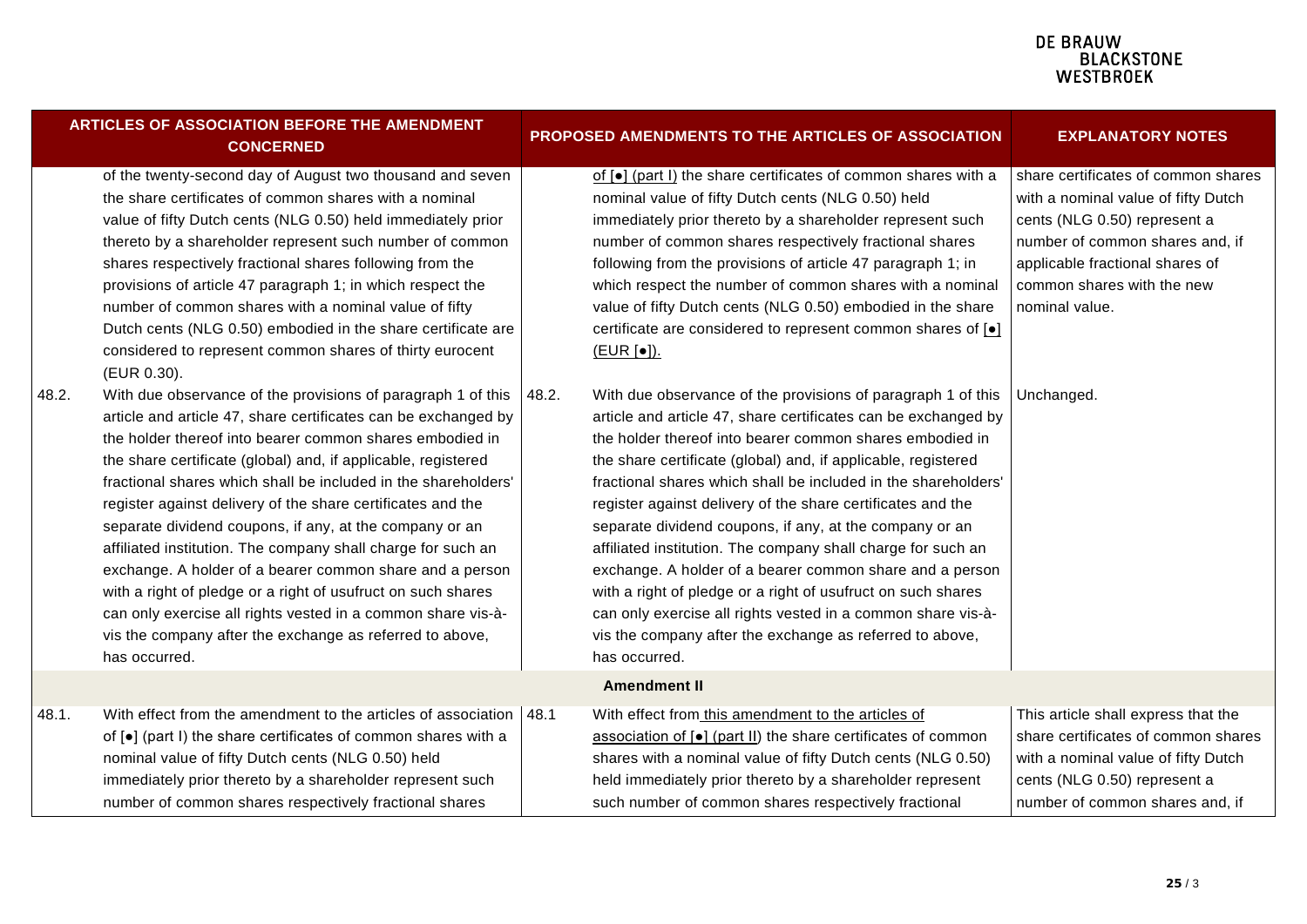|       | <b>ARTICLES OF ASSOCIATION BEFORE THE AMENDMENT</b><br><b>CONCERNED</b>                                                                                                                                                                                                                                                                                                                                                                                                                                                                                                                                                                                                                                                                                                                                                                                                                                                                                                                                                                                                            |       | PROPOSED AMENDMENTS TO THE ARTICLES OF ASSOCIATION                                                                                                                                                                                                                                                                                                                                                                                                                                                                                                                                                                                                                                                                                                                                                                                                                                                                                                                                                                                                                                                                                                                                                                                                                                | <b>EXPLANATORY NOTES</b>                                                                                                                                                                                                                              |
|-------|------------------------------------------------------------------------------------------------------------------------------------------------------------------------------------------------------------------------------------------------------------------------------------------------------------------------------------------------------------------------------------------------------------------------------------------------------------------------------------------------------------------------------------------------------------------------------------------------------------------------------------------------------------------------------------------------------------------------------------------------------------------------------------------------------------------------------------------------------------------------------------------------------------------------------------------------------------------------------------------------------------------------------------------------------------------------------------|-------|-----------------------------------------------------------------------------------------------------------------------------------------------------------------------------------------------------------------------------------------------------------------------------------------------------------------------------------------------------------------------------------------------------------------------------------------------------------------------------------------------------------------------------------------------------------------------------------------------------------------------------------------------------------------------------------------------------------------------------------------------------------------------------------------------------------------------------------------------------------------------------------------------------------------------------------------------------------------------------------------------------------------------------------------------------------------------------------------------------------------------------------------------------------------------------------------------------------------------------------------------------------------------------------|-------------------------------------------------------------------------------------------------------------------------------------------------------------------------------------------------------------------------------------------------------|
| 48.2. | following from the provisions of article 47 paragraph 1; in<br>which respect the number of common shares with a nominal<br>value of fifty Dutch cents (NLG 0.50) embodied in the share<br>certificate are considered to represent common shares of [ $\bullet$ ]<br>(EUR [•]).<br>With due observance of the provisions of paragraph 1 of this<br>article and article 47, share certificates can be exchanged by<br>the holder thereof into bearer common shares embodied in<br>the share certificate (global) and, if applicable, registered<br>fractional shares which shall be included in the shareholders'<br>register against delivery of the share certificates and the<br>separate dividend coupons, if any, at the company or an<br>affiliated institution. The company shall charge for such an<br>exchange. A holder of a bearer common share and a person<br>with a right of pledge or a right of usufruct on such shares<br>can only exercise all rights vested in a common share vis-à-<br>vis the company after the exchange as referred to above,<br>has occurred. | 48.2. | shares following from the provisions of article 47 paragraph<br>1; in which respect the number of common shares with a<br>nominal value of fifty Dutch cents (NLG 0.50) embodied in<br>the share certificate are considered to represent common<br>shares of [ $\bullet$ ] euro (EUR [ $\bullet$ ]).<br>Against delivery of the share certificates and the separate<br>dividend coupons, if any, at the company or an affiliated<br>institution, (i) share certificates can with due observance of<br>the provisions of paragraph 1 of this article and article 47 be<br>exchanged by the holder thereof into bearer common shares<br>embodied in the share certificate (global) and (ii), if<br>applicable, registered fractional shares shall be included in<br>the shareholders' register. The company shall charge for<br>such an exchange and registration. A holder of a bearer<br>common share embodied by a share certificate of a common<br>shares with a nominal value of fifty Dutch cents (NLG 0.50)<br>and a person with a right of pledge or a right of usufruct on<br>such shares can only exercise all rights vested in a common<br>share vis-à-vis the Company after the exchange and, if<br>applicable, the registration as referred to above, has<br>occurred. | applicable fractional shares of<br>common shares with the new<br>nominal value.<br>The wording of this article will be<br>clarified.                                                                                                                  |
|       |                                                                                                                                                                                                                                                                                                                                                                                                                                                                                                                                                                                                                                                                                                                                                                                                                                                                                                                                                                                                                                                                                    |       | <b>Amendment III</b>                                                                                                                                                                                                                                                                                                                                                                                                                                                                                                                                                                                                                                                                                                                                                                                                                                                                                                                                                                                                                                                                                                                                                                                                                                                              |                                                                                                                                                                                                                                                       |
| 48.1. | With effect from this amendment to the articles of<br>association of [•] (part II) the share certificates of common<br>shares with a nominal value of fifty Dutch cents (NLG 0.50)<br>held immediately prior thereto by a shareholder represent<br>such number of common shares respectively fractional<br>shares following from the provisions of article 47 paragraph<br>1; in which respect the number of common shares with a                                                                                                                                                                                                                                                                                                                                                                                                                                                                                                                                                                                                                                                  | 48.1  | With effect from this amendment to the articles of<br>association of [•] (part III) the share certificates of common<br>shares with a nominal value of fifty Dutch cents (NLG 0.50)<br>held immediately prior thereto by a shareholder represent<br>such number of common shares respectively fractional<br>shares following from the provisions of article 47 paragraph<br>1; in which respect the number of common shares with a                                                                                                                                                                                                                                                                                                                                                                                                                                                                                                                                                                                                                                                                                                                                                                                                                                                | This article shall express that the<br>share certificates of common shares<br>with a nominal value of fifty Dutch<br>cents (NLG 0.50) represent a<br>number of common shares and, if<br>applicable fractional shares of<br>common shares with the new |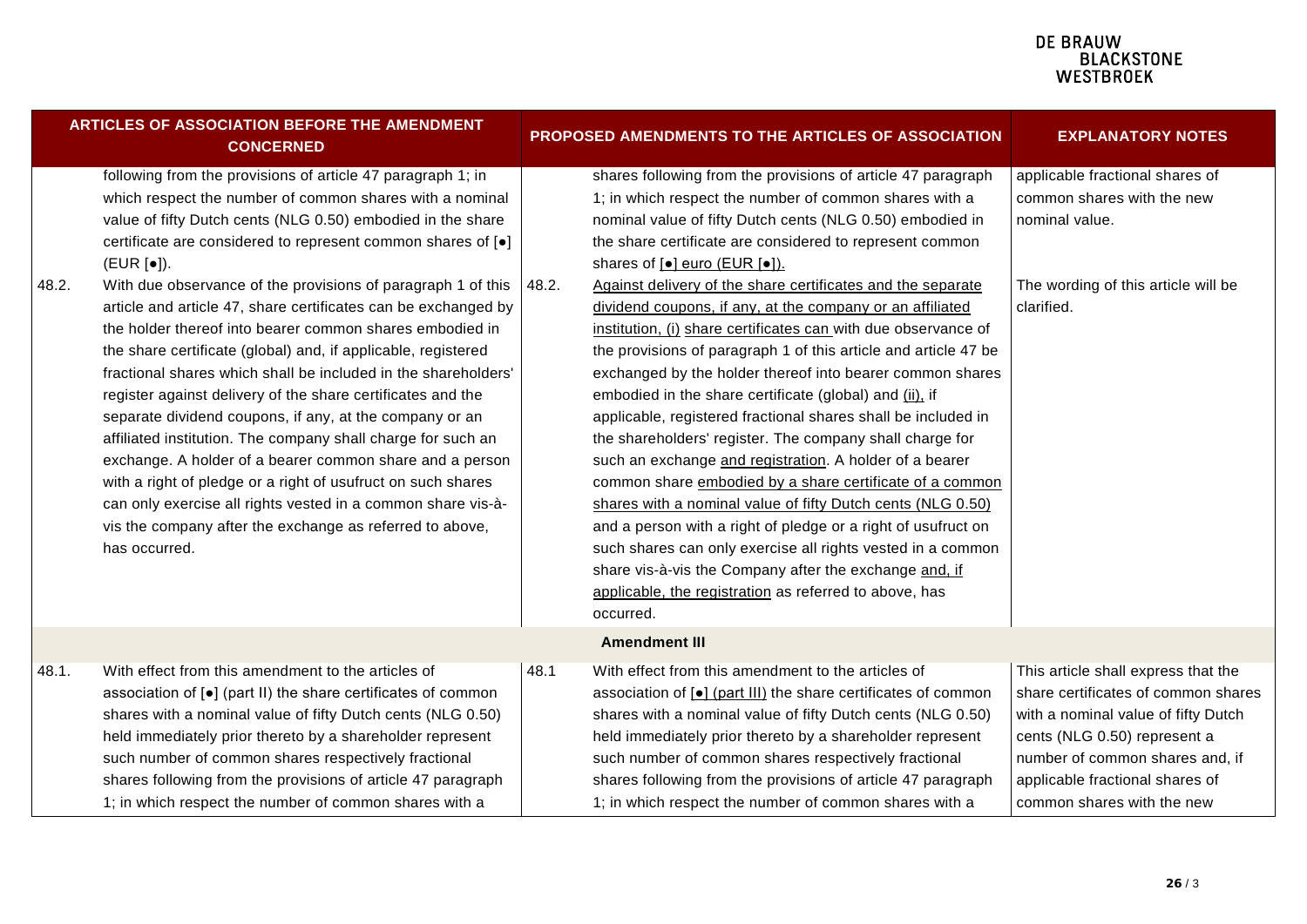| <b>ARTICLES OF ASSOCIATION BEFORE THE AMENDMENT</b><br><b>CONCERNED</b>                                               | <b>PROPOSED AMENDMENTS TO THE ARTICLES OF ASSOCIATION</b>                                                                                                                                                                                                                                                                                                                                                                                                                                                                                                                                                                                                | <b>EXPLANATORY NOTES</b>                                                                                                                                                                                                                                                                                                                                                       |  |  |  |  |
|-----------------------------------------------------------------------------------------------------------------------|----------------------------------------------------------------------------------------------------------------------------------------------------------------------------------------------------------------------------------------------------------------------------------------------------------------------------------------------------------------------------------------------------------------------------------------------------------------------------------------------------------------------------------------------------------------------------------------------------------------------------------------------------------|--------------------------------------------------------------------------------------------------------------------------------------------------------------------------------------------------------------------------------------------------------------------------------------------------------------------------------------------------------------------------------|--|--|--|--|
| nominal value of fifty Dutch cents (NLG 0.50) embodied in<br>the share certificate are considered to represent common | nominal value of fifty Dutch cents (NLG 0.50) embodied in<br>the share certificate are considered to represent common                                                                                                                                                                                                                                                                                                                                                                                                                                                                                                                                    | nominal value.                                                                                                                                                                                                                                                                                                                                                                 |  |  |  |  |
| shares of $\lceil \bullet \rceil$ euro (EUR $\lceil \bullet \rceil$ ).                                                | shares of one eurocent (EUR 0.01).                                                                                                                                                                                                                                                                                                                                                                                                                                                                                                                                                                                                                       |                                                                                                                                                                                                                                                                                                                                                                                |  |  |  |  |
| <b>CONCLUDING STATEMENTS</b>                                                                                          |                                                                                                                                                                                                                                                                                                                                                                                                                                                                                                                                                                                                                                                          |                                                                                                                                                                                                                                                                                                                                                                                |  |  |  |  |
|                                                                                                                       | <b>Amendment I</b>                                                                                                                                                                                                                                                                                                                                                                                                                                                                                                                                                                                                                                       |                                                                                                                                                                                                                                                                                                                                                                                |  |  |  |  |
|                                                                                                                       | Finally the person appearing declares:<br>the par value included in the articles of association of each<br>issued common share of thirty eurocent (EUR 0.30) is increased<br>to [.] euro (EUR [.]) by and through the execution of this deed;<br>as a consequence of the execution of this deed the issued and<br><u>2.</u><br>paid up share capital of the Company amounts to [ $\bullet$ ] (EUR [ $\bullet$ ]);<br>and<br>the obligation to further pay up the shares, resulting from the<br>3.<br>increase of the par value of the common shares as mentioned<br>under 1, shall be satisfied by charging the share premium<br>reserve of the Company. | The increase of the nominal value of<br>the outstanding common shares will<br>be effected in this concluding<br>statement (for further details on the<br>increase of the nominal value of the<br>common shares, we refer to the<br>Explanatory Notes).<br>The amount of the increase of the<br>nominal value will be paid from the<br>share premium reserve of the<br>Company. |  |  |  |  |
|                                                                                                                       | <b>Amendment II</b>                                                                                                                                                                                                                                                                                                                                                                                                                                                                                                                                                                                                                                      |                                                                                                                                                                                                                                                                                                                                                                                |  |  |  |  |
|                                                                                                                       | Finally the person appearing declares that as a consequence of the<br>execution of this deed the issued and paid up share capital of the<br>Company amounts to [ $\bullet$ ] (EUR [ $\bullet$ ]).                                                                                                                                                                                                                                                                                                                                                                                                                                                        | Pursuant to a statutory provision, the<br>amount of the issued and paid up<br>capital of the Company as a result of<br>execution of this deed is included.                                                                                                                                                                                                                     |  |  |  |  |
|                                                                                                                       | <b>Amendment III</b>                                                                                                                                                                                                                                                                                                                                                                                                                                                                                                                                                                                                                                     |                                                                                                                                                                                                                                                                                                                                                                                |  |  |  |  |
|                                                                                                                       | Finally the person appearing declares:<br>the par value included in the articles of association of each<br>issued common share of $\lceil \bullet \rceil$ euro ( $\lceil \bullet \rceil$ ) is decreased to one<br>eurocent (EUR 0.01) by and through the execution of this deed;                                                                                                                                                                                                                                                                                                                                                                         | The decrease of the nominal value of<br>the outstanding common shares and<br>of the finprefs is effected in this<br>concluding statement. Part of the                                                                                                                                                                                                                          |  |  |  |  |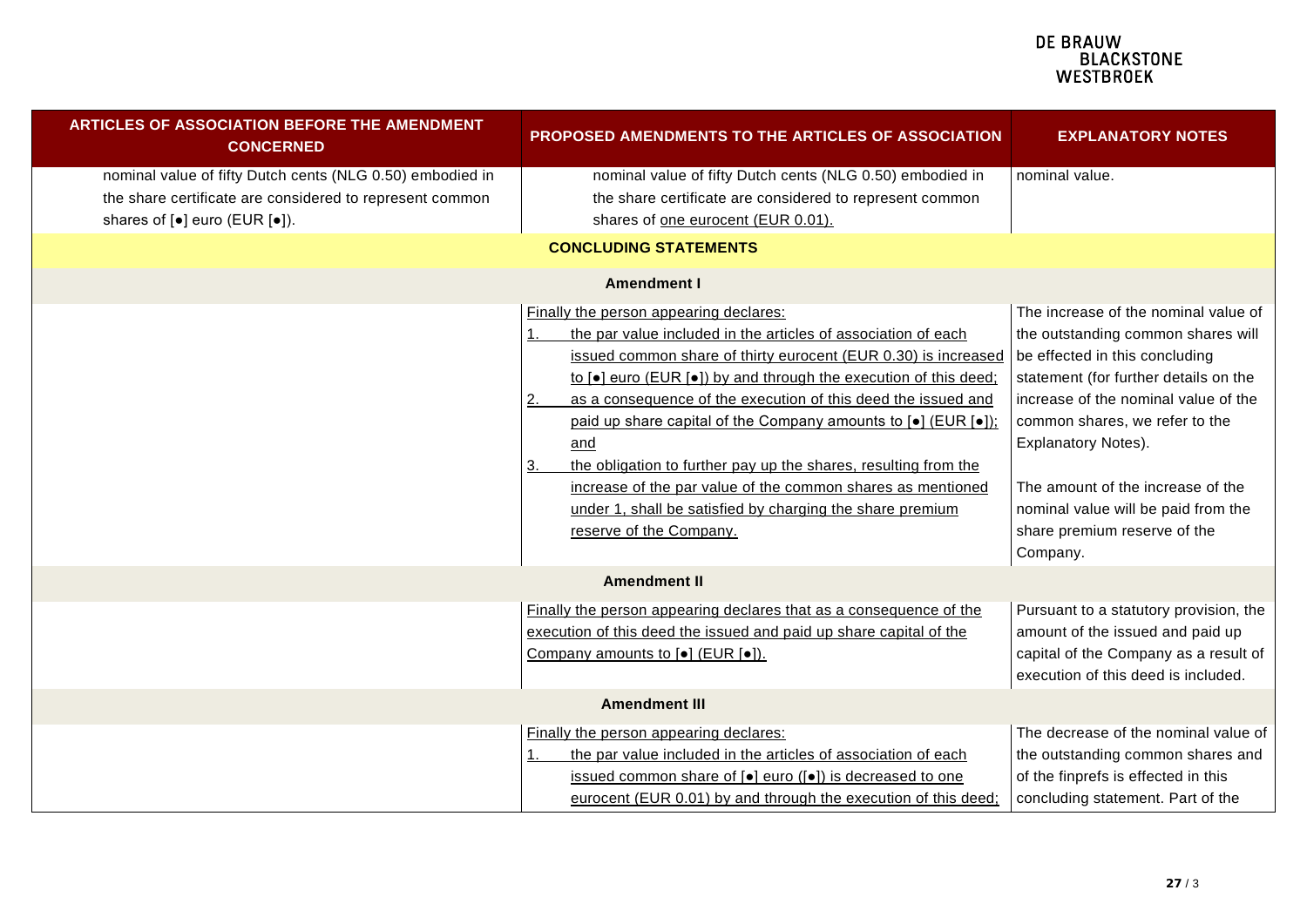| ARTICLES OF ASSOCIATION BEFORE THE AMENDMENT<br><b>CONCERNED</b> |           | PROPOSED AMENDMENTS TO THE ARTICLES OF ASSOCIATION                      | <b>EXPLANATORY NOTES</b>                |
|------------------------------------------------------------------|-----------|-------------------------------------------------------------------------|-----------------------------------------|
|                                                                  | <u>2.</u> | the par value included in the articles of association of each           | reduction, totalling to an aggregate of |
|                                                                  |           | issued cumulative preferred financing share of thirty eurocent          | approximately EUR 1 billion, will be    |
|                                                                  |           | (EUR 0,30) is decreased to one eurocent (EUR 0.01) by and               | paid to the holders of common           |
|                                                                  |           | through the execution of this deed;                                     | shares under the terms and              |
|                                                                  | З.        | as a consequence of the execution of this deed the issued and           | conditions of this statement, while     |
|                                                                  |           | paid up share capital of the Company amounts to [•] (EUR [•]);          | the remaining amount shall be re-       |
|                                                                  | 4.        | the amount in cash of [ $\bullet$ ] euro per issued common share,<br>a. | added to the share premium reserve      |
|                                                                  |           | which was created as a result of the change of the nominal              | of the Company. The amount of the       |
|                                                                  |           | value of the shares as mentioned under 1, shall be repaid on            | reduction in the nominal value of the   |
|                                                                  |           | such date or such dates to be determined by the executive               | finprefs will be added to the finprefs  |
|                                                                  |           | board to those persons who on [•], after processing of all              | share premium reserve (for further      |
|                                                                  |           | settlements per this date (the "Registration Date") are                 | details we refer to the Explanatory     |
|                                                                  |           | registered as holders of common shares in a (sub)register               | Notes).                                 |
|                                                                  |           | designated by the Executive Board. The (sub)registers for               |                                         |
|                                                                  |           | holders of bearer common shares are the administrations held            |                                         |
|                                                                  |           | at the Registration Date, by the banks and brokers which are            |                                         |
|                                                                  |           | according to the Act on Giro Transfers of Securities (Wet giraal        |                                         |
|                                                                  |           | effectenverkeer) Affiliated Institutions (aangesloten instellingen)     |                                         |
|                                                                  |           | of Nederlands Centraal Instituut voor Giraal Effectenverkeer            |                                         |
|                                                                  |           | B.V. ('Euroclear Nederland'). The shareholders' registers of the        |                                         |
|                                                                  |           | company or parts thereof are designated as (sub)registers for           |                                         |
|                                                                  |           | holders of registered common shares;                                    |                                         |
|                                                                  |           | the remainder of the amount of the reduction described                  |                                         |
|                                                                  |           | under 1. will be added to the Company's share premium                   |                                         |
|                                                                  |           | reserve;                                                                |                                         |
|                                                                  | 5.        | the amount that was created as a result of the reduction under          |                                         |
|                                                                  |           | 2. will be added to the share premium reserve attached to the           |                                         |
|                                                                  |           | cumulative preferred financing shares;                                  |                                         |
|                                                                  | 6.        | no interest between the period of the amendment of the articles         |                                         |
|                                                                  |           | and day or days of repayment will be due by the Company                 |                                         |